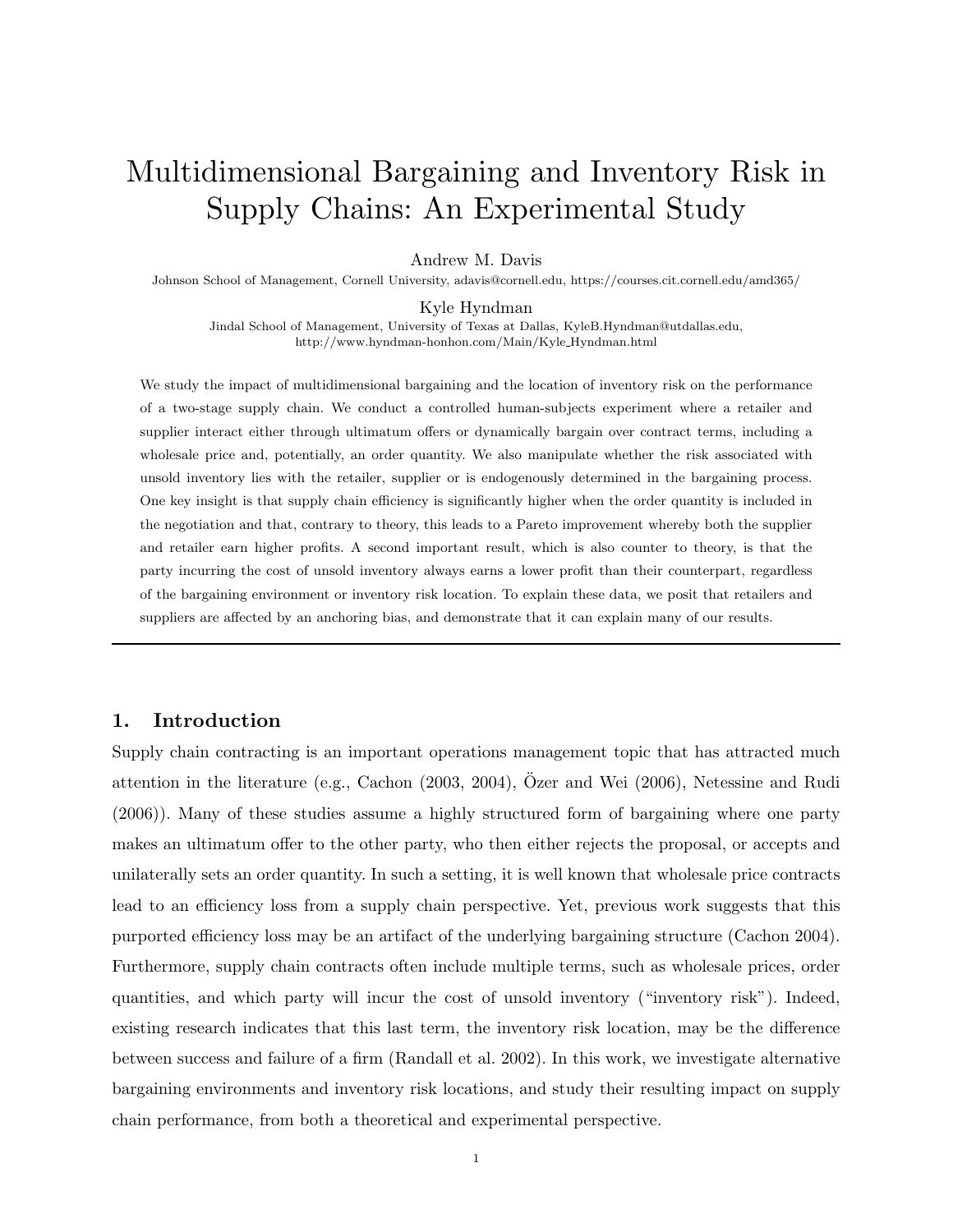In terms of bargaining in supply chains, Cachon (2004) shows that the subgame perfect equilibrium of wholesale price contracts in a traditional ultimatum setting is Pareto dominated by alternative wholesale price contracts, which shift the inventory risk onto the other party and involve a different quantity. Although the process by which this Pareto improvement is achieved is not modeled, it is clear that the scope of negotiations must expand to include other contract parameters beyond a wholesale price.

This result does not appear to be a theoretical curiosity, as our conversations with managers suggest that, when determining supply chain contracts, multiple terms may indeed be negotiated simultaneously. For instance, regarding inventory risk, retailers and suppliers often share inventory and point-of-sale data directly (Cachon and Fisher 2000), allowing a supplier of a product, such as Campbell's Soup, Proctor & Gamble, and Frito-Lay, to manage the inventory and incur the cost of any unsold inventory, versus the retailer (Cachon and Fisher 1997). This is especially common in e-commerce, where the two parties may negotiate a contract which stipulates whether the retailer is going to purchase inventory themselves for resale, or, alternatively, the supplier will be responsible for the inventory risk, and satisfy retailer demand through drop-shipping. Randall et al. (2006) find that 23% to 33% of e-retailers use drop-shipping, and the U.S. Census estimates that sales by e-commerce retailers totaled \$298.6 billion in 2014 (U.S. Census Bureau 2016). Given this flexibility, a number of theoretical studies have shown that it is actually advantageous to be the party holding the inventory risk (Cachon 2004). On the other hand, anecdotal evidence indicates otherwise. For example, when we asked an executive of a large durable-goods manufacturing firm how they negotiate contract terms he told us, "[w]e want to push our inventory onto the retailers," implying not only that the inventory risk is potentially included in the negotiation, but also that they want to avoid the risk.

This discussion on bargaining and inventory risk necessitates a study in which both issues are evaluated in conjunction, and brings us to our main research questions: (1) How does a more natural, unstructured, bargaining process compare to a structured ultimatum bargaining setting in terms of supply chain performance (e.g., channel efficiency, profits)? (2) In unstructured bargaining, does the inclusion of certain contract terms (e.g., the order quantity and/or inventory location) affect supply chain performance? (3) Is inventory risk exposure beneficial or detrimental?

Because supply chain contracts are determined by human decision makers, in answering these questions, we take both a theoretical and experimental approach. A theoretical lens is useful in two ways. First, it can provide a set of clear benchmarks that are based on the standard assumption that decision makers are risk-neutral expected-profit maximizers. Second, once the normative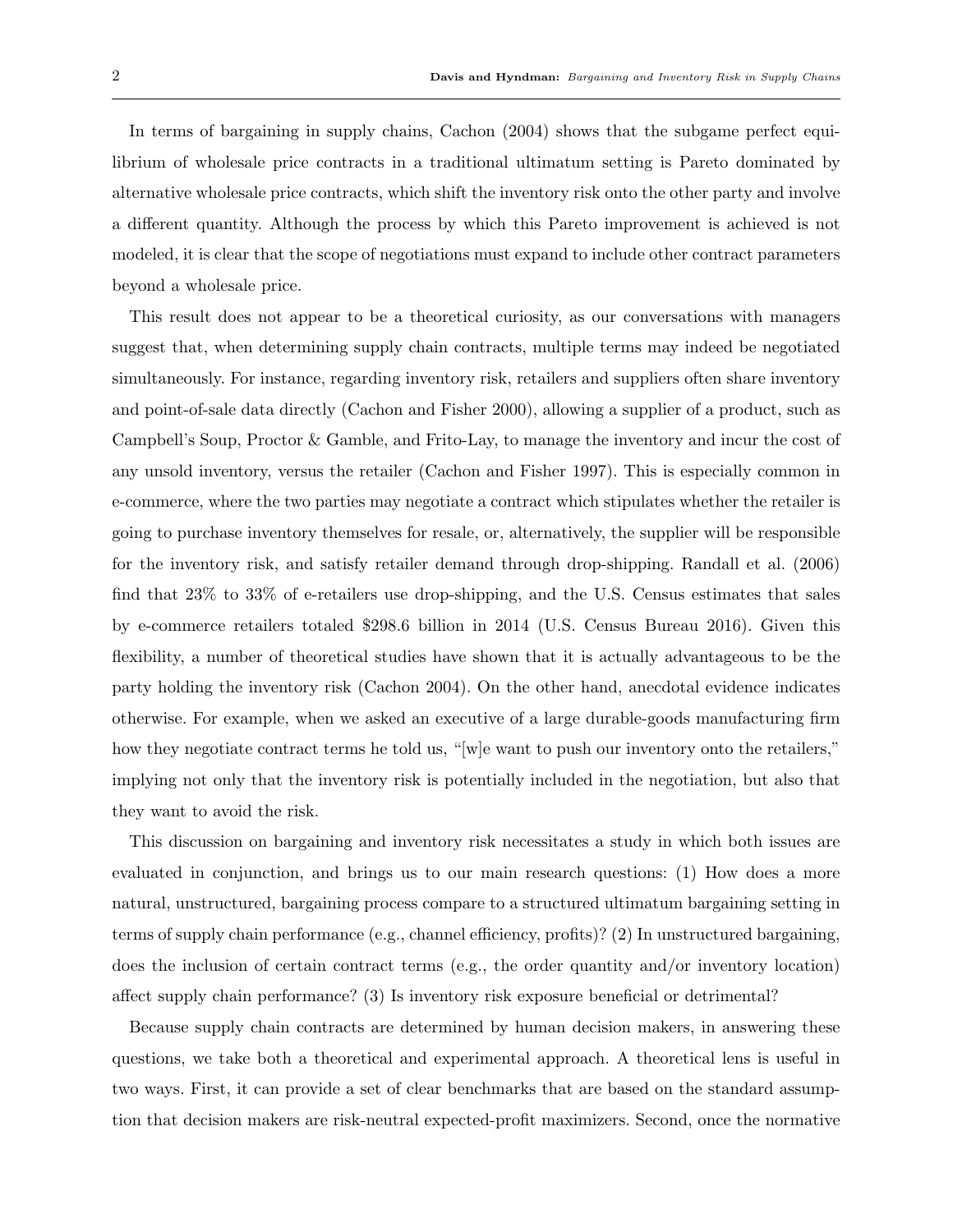benchmarks are identified, one can then consider how certain behavioral factors might affect these predictions, which can be used to generate formal hypotheses. For instance, many studies have shown that people may deviate from the normative benchmark in bargaining environments because of risk aversion or a susceptibility to biases, such as anchoring. Once established, we can then administer a human-subjects experiment, which allows us to evaluate such behavioral hypotheses.

We begin by theoretically deriving several predictions under the assumption of risk-neutral expected-profit maximizing decision makers. More specifically, our results provide equilibrium predictions for contract terms, such as wholesale prices and quantities, for the different bargaining settings that we consider (e.g., structured ultimatum versus unstructured bargaining), and various inventory risk locations (e.g., retailer, supplier or endogenously determined). For example, we show that in an unstructured bargaining environment where both the wholesale price and quantity are negotiated simultaneously, the supply chain should achieve 100% efficiency, irrespective of which party holds the inventory risk. As mentioned, given that many supply chain contracts involve human decision makers, we then consider how certain behavioral biases may affect these normative predictions. We then use these behavioral predictions to develop a set of experimental hypotheses.

After developing our hypotheses, we conduct a controlled human-subjects experiment. One dimension of the experiment varies the bargaining environment, and the other manipulates the inventory risk location. For the bargaining dimension, we consider three levels. The first considers structured ultimatum offers, coinciding with that of Davis et al. (2014), of which we then extend through the remaining two levels. Specifically, these two levels consider unstructured bargaining by permitting the parties to dynamically negotiate either the wholesale price, or to simultaneously negotiate both the wholesale price and order quantity. For the second dimension, inventory risk location, we also consider three variants: the inventory risk is exogenously imposed on the retailer, exogenously imposed on the supplier, or endogenously determined in the bargaining process itself.

Our experiment yields a number of interesting insights, many of which run counter to the normative theory. In response to our main research questions we find: (1) Moving from a structured ultimatum setting to one where the wholesale price is negotiated, supply chain efficiency does not increase, contrary to theory. (2) Comparing a bargaining environment where only the wholesale price is negotiated to one where both the wholesale price and order quantity are negotiated simultaneously, supply chain efficiency increases significantly, and considerably more than the standard theory predicts. Furthermore, this improvement in efficiency comes with an added benefit that both the retailer and supplier earn higher expected profits, and thus represents a Pareto improvement. Yet we also find that this bargaining environment, where both the wholesale price and quantity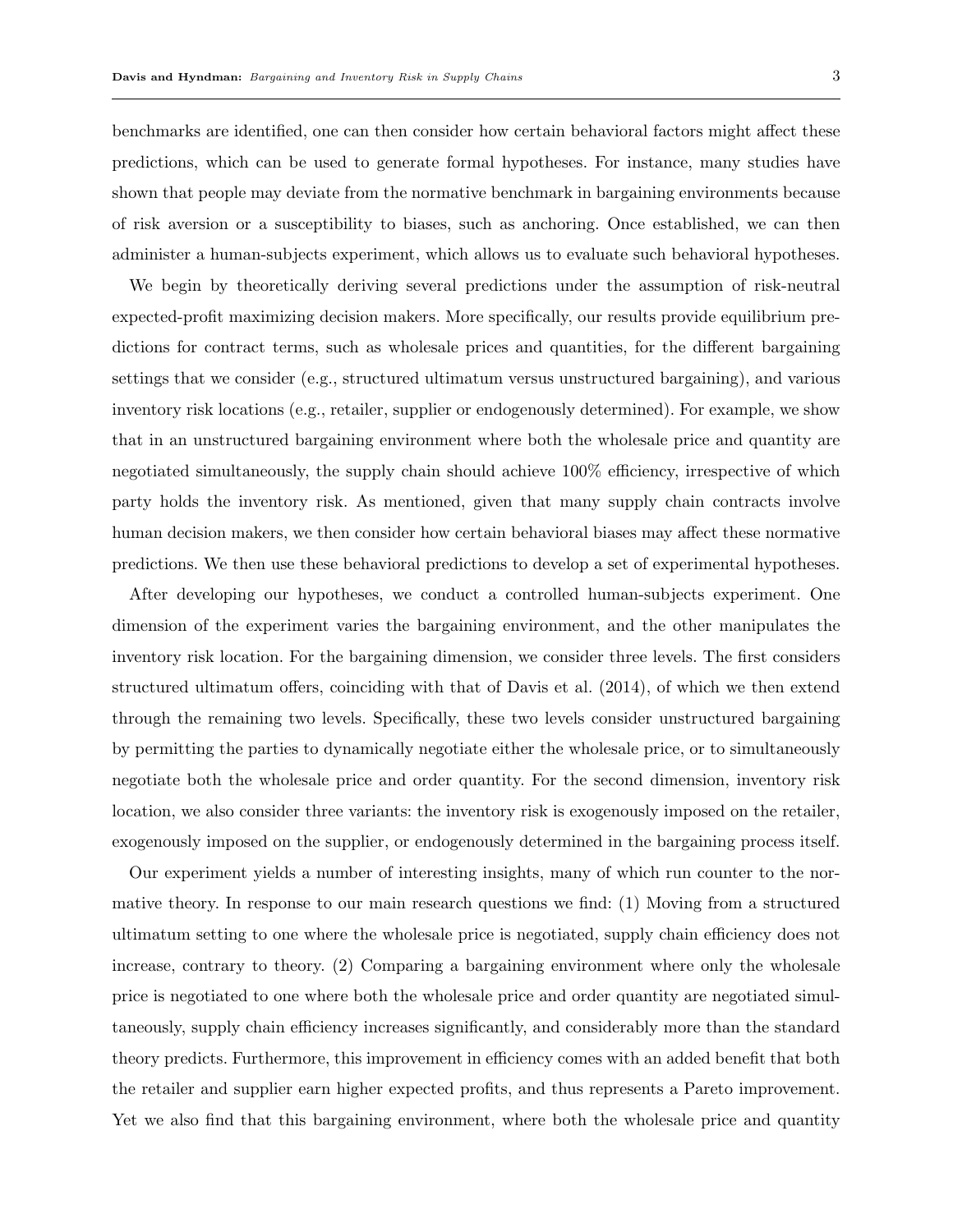are negotiated simultaneously, fails to achieve its predicted 100% efficiency. (3) Regardless of the inventory risk location and bargaining structure, it is always disadvantageous to be the party incurring the inventory risk, which is contrary to the standard theory in the unstructured bargaining environments. In addition to these main results, we also find that: (4) Allowing the inventory risk location to be negotiated does not affect agreed upon terms and outcomes, despite increasing complexity; (5) the number of terms included in the negotiation does not impact agreement rates; (6) risk aversion can explain some comparative statics but fails to capture a level effect on wholesale prices; and (7) in the unstructured bargaining environments, nearly every supply chain metric of interest (e.g., wholesale prices, quantities, retailer and supplier expected profits, efficiency) deviates significantly from the normative point predictions.

While our experimental data contradict many of the standard theoretical predictions, we observe that many of the outcomes are consistent with our main behavioral hypothesis, which posits that retailers and suppliers are susceptible to an anchoring bias. Specifically, rather than fully exploiting one's bargaining power to maximize expected profits, decision makers are anchored on salient reference points, which affects the negotiated outcomes. For instance, when both wholesale prices and quantities are included in the negotiation, the inventory risk holder may anchor quantities towards mean demand, leading to supply chain efficiencies below the 100% prediction, which we see in our data. Similarly, when wholesale prices are anchored on a salient focal point, such as the midpoint between the supplier's production cost and retailer's selling price, then inventory risk holders will not receive enough compensation for incurring the inventory risk, and will then be at a disadvantage in terms of expected profits, which is also consistent with our data. To further support our anchoring hypothesis, we conduct an additional experimental treatment where we attempt to communicate the potential anchor point for wholesale prices to subjects. In this treatment, we find that wholesale prices are considerably closer to the normative prediction and that it is no longer disadvantageous to hold the inventory risk, thus coinciding with the standard theory. Lastly, we discuss other behavioral factors which one might expect to influence our data, such as loss aversion, regret, bounded rationality, and fairness, and illustrate how these are unlikely to be the main driver of our results, leaving anchoring as a plausible explanation for organizing our results.

# 2. Related Literature

Two streams of literature are most relevant to our study: supply chain contracting with alternative inventory risk allocations, and supply chain bargaining. The modeling literature on supply chain contracting is extensive. There have been a number of papers that investigate how the allocation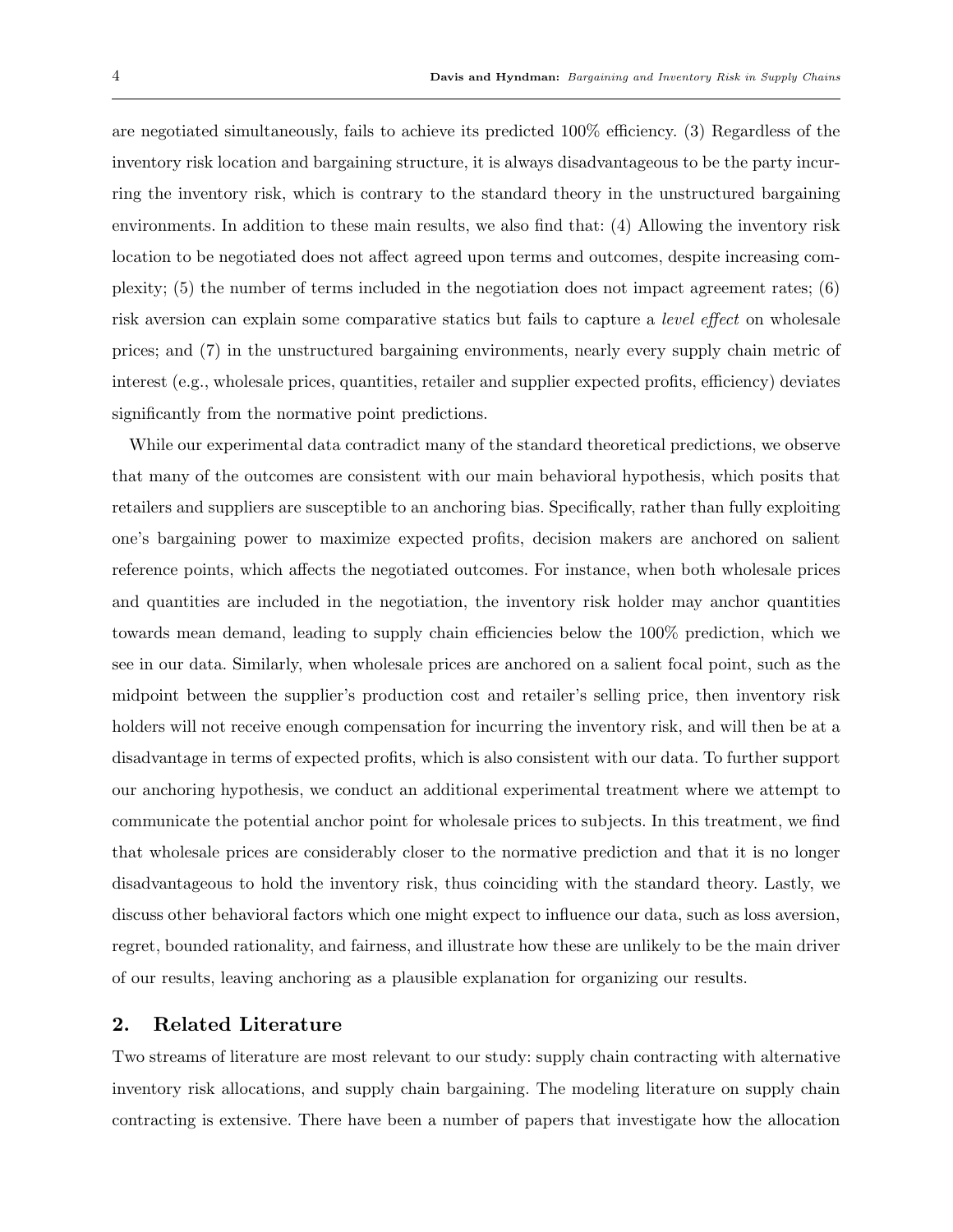of inventory risk affects supply chain performance, usually in a setting where one party makes an ultimatum offer to another. For instance, Cachon (2004) compares wholesale price contracts where the retailer incurs the inventory risk, the supplier incurs the risk, and the two parties share the inventory risk, in a setting where one party makes an ultimatum wholesale price offer to the other party, who then responds by setting a order quantity. Netessine and Rudi (2006) also investigate inventory risk allocation. Specifically, they consider the context of e-retailers who decide which supply chain structure is best, and show which inventory risk allocation is optimal for different levels of demand variability, number of retailers, wholesale prices, and transportation costs. Kaya and  $O$ zer (2012) study a wide range of topics within supply chain contracting, including risk allocations under wholesale price, buyback, revenue-sharing, quantity flexible, and rebate contracts.

From a behavioral standpoint, there have been a number of human-subjects experiments that investigate supply chain contracting. Most of these also focus on ultimatum offer settings, since they often aim to test the predictions of theoretical models that consider such a bargaining structure. One example is Davis et al. (2014), who test the inventory risk allocation predictions from the model in Cachon (2004), which assumes ultimatum offers. In some ways, our paper may be viewed as an extension of their work in that we use their setting as an initial baseline, and then consider a more natural, unstructured bargaining process. Other relevant behavioral supply chain studies are those which focus on testing the performance of coordinating contracts (e.g., Katok and Wu (2009), Donohue et al. (2016), Becker-Peth et al. (2013), Devlin et al. (2014)), how decomposing a task affects outcomes (Lee and Siemsen 2016), and the effect of setting multiple supply chain decisions jointly, versus sequentially (Ramachandran and Xia 2015).

Recently, some papers in behavioral operations have begun to allow for more natural bargaining processes in supply chain settings.<sup>1</sup> Leider and Lovejoy  $(2016)$  test the balanced-principal bargaining model proposed in Lovejoy (2010), where all roles are played by human participants that can communicate with each other through chat box communication. Haruvy et al. (2016) use an experimental design where one of two parties in a two-stage supply chain can make repeated good faith offers, and the other player can reject offers until they choose to accept. Davis and Leider (2016) study capacity investment decisions in two-stage supply chains across a variety of contracts, in an unstructured bargaining environment.

We contribute to this literature by conducting a controlled-laboratory experiment where humans interact through ultimatum offers or negotiate directly with each other in a multidimensional

<sup>&</sup>lt;sup>1</sup> There is also an extensive literature on bargaining in experimental economics, although many consider ultimatum settings with abstract contexts. Furthermore, fewer of these studies consider multidimensional bargaining with potential feedback to be sent. For a review, please see Kagel and Roth (1995) and Camerer (2003).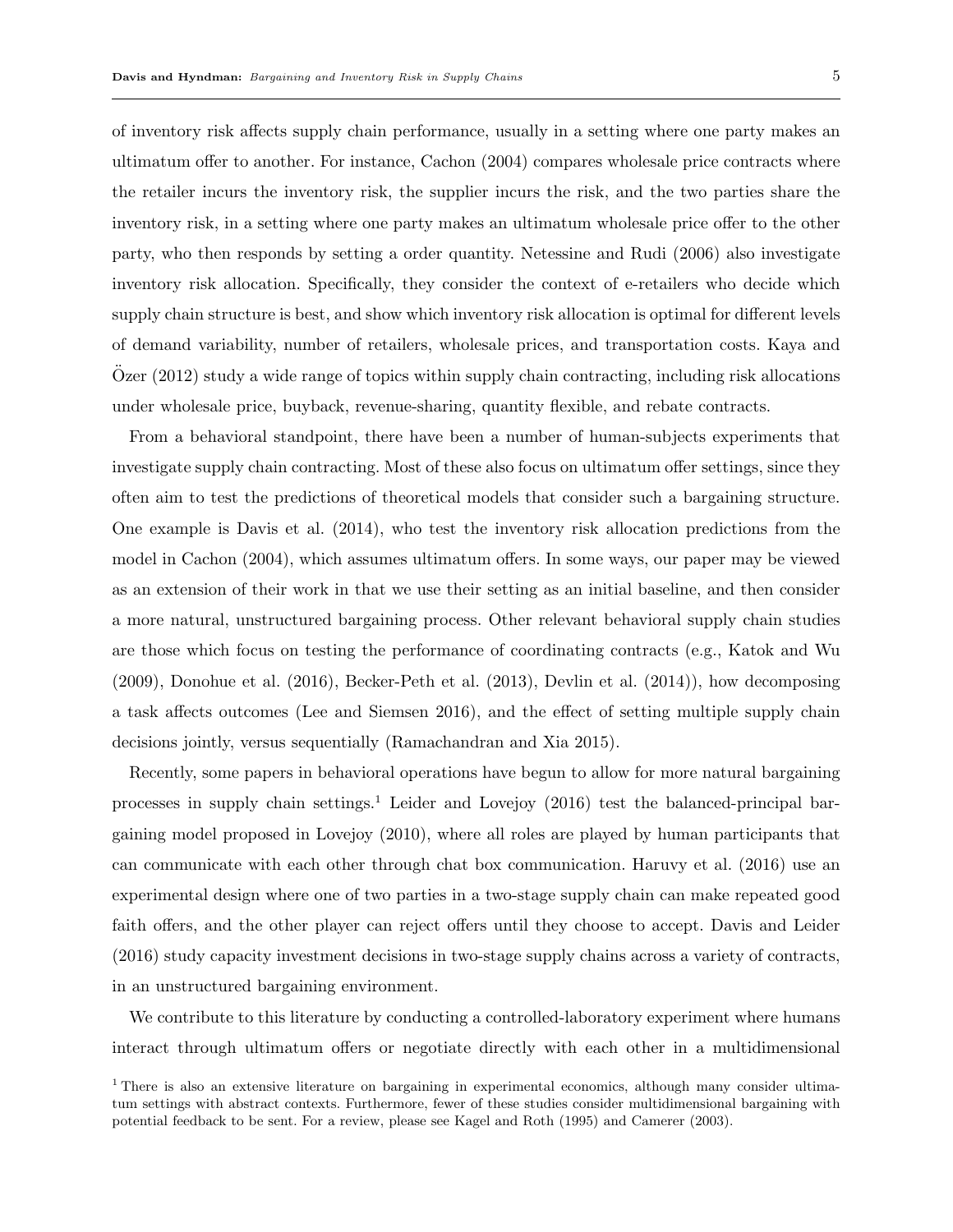bargaining setting with back-and-forth offers and the ability to send limited feedback. Furthermore, per the discussion in the Introduction, it is important to consider the inventory risk location along with different bargaining environments. Therefore, we also vary where the inventory risk is located in the supply chain, and allow for it to be endogenously determined in certain treatments.

# 3. Theoretical Benchmarks

In this section we provide normative theoretical benchmarks for our study. In Section 3.1, we review a setting which considers structured bargaining through ultimatum offers. In Section 3.2, we evaluate an environment which considers unstructured bargaining by relaxing the ultimatum offer assumption, and allowing retailers and suppliers to make multiple back-and-forth offers. Specifically, in this unstructured setting, we derive theoretical benchmarks when only the wholesale price is included in the negotiation, and also when both the wholesale price and order quantity are included. After this, in Section 3.3, we comment on how the normative theory predicts the distribution of profits when the inventory risk location is endogenous (i.e. included in the negotiation). Lastly, in Section 3.4, we provide a short discussion as to how these normative predictions may change when behavioral factors such as anchoring and risk aversion are present, and use them to develop behavioral hypotheses and predictions.

For all settings, assume that demand is D, which is drawn uniformly from  $[a, b]$  where  $0 \le a <$  $b < \infty$ <sup>2</sup>. Assume also that the supplier's cost of production is  $c > 0$ , the retailer's selling price is  $p > c$ , and the retailer pays the supplier a wholesale price  $w \in [c, p]$  for each unit purchased. Denote by  $\pi_i^{RL}(\cdot)$  the expected profits for firm  $i \in \{r(etailer), s(upplier)\}\$  and inventory risk location  $RL \in \{r(etailer), s(upplier)\}.$  The disagreement payoff is 0 for both players, and there is full information of all cost and demand parameters.

# 3.1. Structured Bargaining: Ultimatum Offers

Consider a traditional bargaining framework used in many supply chain contracting studies that involves one player making an ultimatum wholesale price offer  $w_{Ult}^{RL}$ , to the other player. If the offer is accepted, then the responding player unilaterally chooses an order quantity  $q_{Ult}^{RL}$  and bears the risk of any unsold inventory. For both inventory risk locations one can solve for the subgame perfect equilibrium of these games. Depending on the inventory risk location, we can write each firm's expected profit function as:

#### Retailer Risk Supplier Risk

<sup>&</sup>lt;sup>2</sup> In our experiment, we assume that demand is drawn from the discrete uniform distribution on the set  $\{0, 1, \ldots, 100\}$ . There are no qualitative differences between our discrete implementation and the continuous case. The uniform distribution allows us to generate clear predictions that are amenable to experimental testing.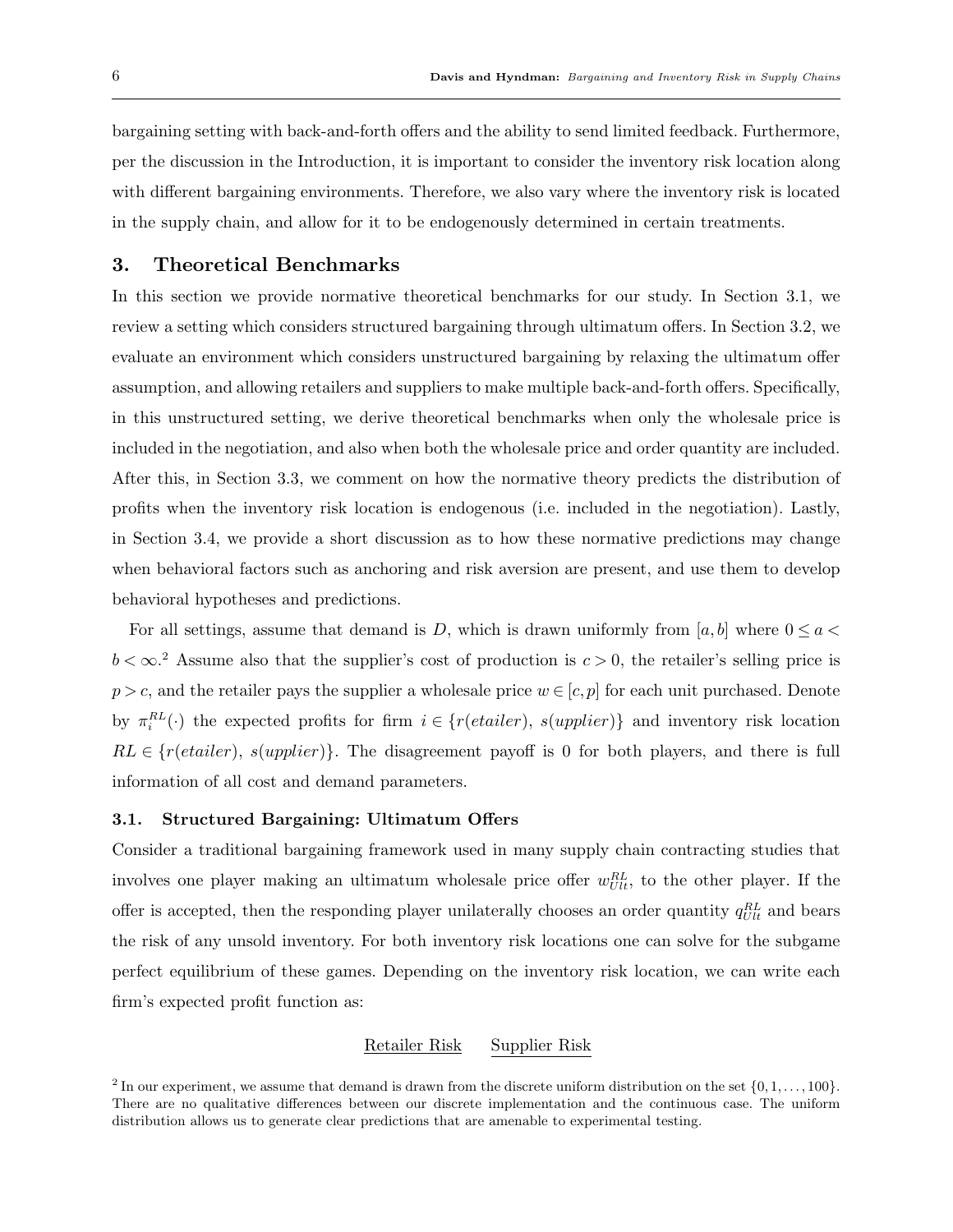$$
\pi_r^r = \frac{p}{b-a} \int_a^b \min\{q, x\} dx - wq \quad , \quad \pi_r^s = \frac{p-w}{b-a} \int_a^b \min\{q, x\} dx
$$
\n
$$
\pi_s^r = (w-c)q \quad , \quad \pi_s^s = \frac{w}{b-a} \int_a^b \min\{q, x\} dx - cq.
$$
\n(1)

Consider the case of retailer risk. The retailer's optimal quantity is  $q_{Ult}(w) = a + (b-a)(\frac{(p-w)}{p})$ . The supplier anticipates this quantity and chooses w to maximize its expected profits. With some work, one can obtain  $w_{Ult}^R = (p+c)/2 + \frac{ap}{2(b-a)}$ . As is well known in the literature, this generates inefficiency because  $w_{Ult}^R > c$ , which leads to an insufficient order quantity, relative to first best. Finally, because (i)  $w_{Ult}^R \ge (p+c)/2$  and (ii) the asymmetry of exposure to inventory risk, in the subgame perfect equilibrium, the supplier will earn strictly higher expected profits than the retailer.

Now consider the case of supplier risk. Given a wholesale price, the supplier chooses the quantity that maximizes its expected profit, which yields the familiar solution  $q_{Ult}^S(w) = a + (b-a)(\frac{(w-c)}{w})$ . As before, the retailer will anticipate this order quantity and choose the wholesale price to maximize its expected profits. In this case, an analytical solution is not feasible because the retailer's firstorder condition leads to a third degree polynomial in  $w$ . However, two things can be said. First, since the first-order condition is monotone in  $w$ , there is a unique real root. Second, one can show that  $w_{Ult}^{S} < (p+c)/2$ .<sup>3</sup> Just as in the retailer risk case, the outcome is inefficient because  $w_{Ult}^{S} < p$ , leading the supplier to produce too little relative to first best. Moreover, because  $w_{Ult}^S < (p+c)/2$ , the retailer will earn strictly higher expected profits than the supplier.

We can summarize these results in the following proposition (see Appendix A for the proof):

PROPOSITION 1. In the subgame perfect equilibrium of the structured bargaining game,

- 1. Under retailer risk,  $w_{Ult}^{R} = \frac{(p+c)}{2} + \frac{ap}{2(b-a)} \ge \frac{(p+c)}{2} > c$  and the supply chain is not coordinated.
- 2. Under supplier risk,  $w_{Ult}^{S} < (p+c)/2 < p$  and the supply chain is not coordinated.
- 3. In both cases, the party holding the inventory risk earns a lower expected payoff than the party not holding the inventory risk.

## 3.2. Unstructured Bargaining

Our unstructured bargaining environment has no underlying extensive form, making predictions based on subgame perfect Nash equilibrium impossible.<sup>4</sup> Therefore, we adopt the Nash bargaining

<sup>&</sup>lt;sup>3</sup>In fact, holding  $b - a$  constant, for a large enough, it will be optimal for the retailer to set  $w = c$ . Changing w to  $c + \Delta$  will lead to a marginal increase in q to  $a + \Delta'$  and so higher revenues. However, the retailer must increase the wholesale price on all units produced. Hence, if a is large, this will be too costly for the retailer.

<sup>&</sup>lt;sup>4</sup>It is well-known that there is a strong connection between the Nash bargaining solution and the equilibrium of an infinite horizon alternating offers model. In an earlier version of this paper we show that the limit of an alternating offers model as players become infinitely patient is equal to the Nash bargaining solution. Details are available upon request.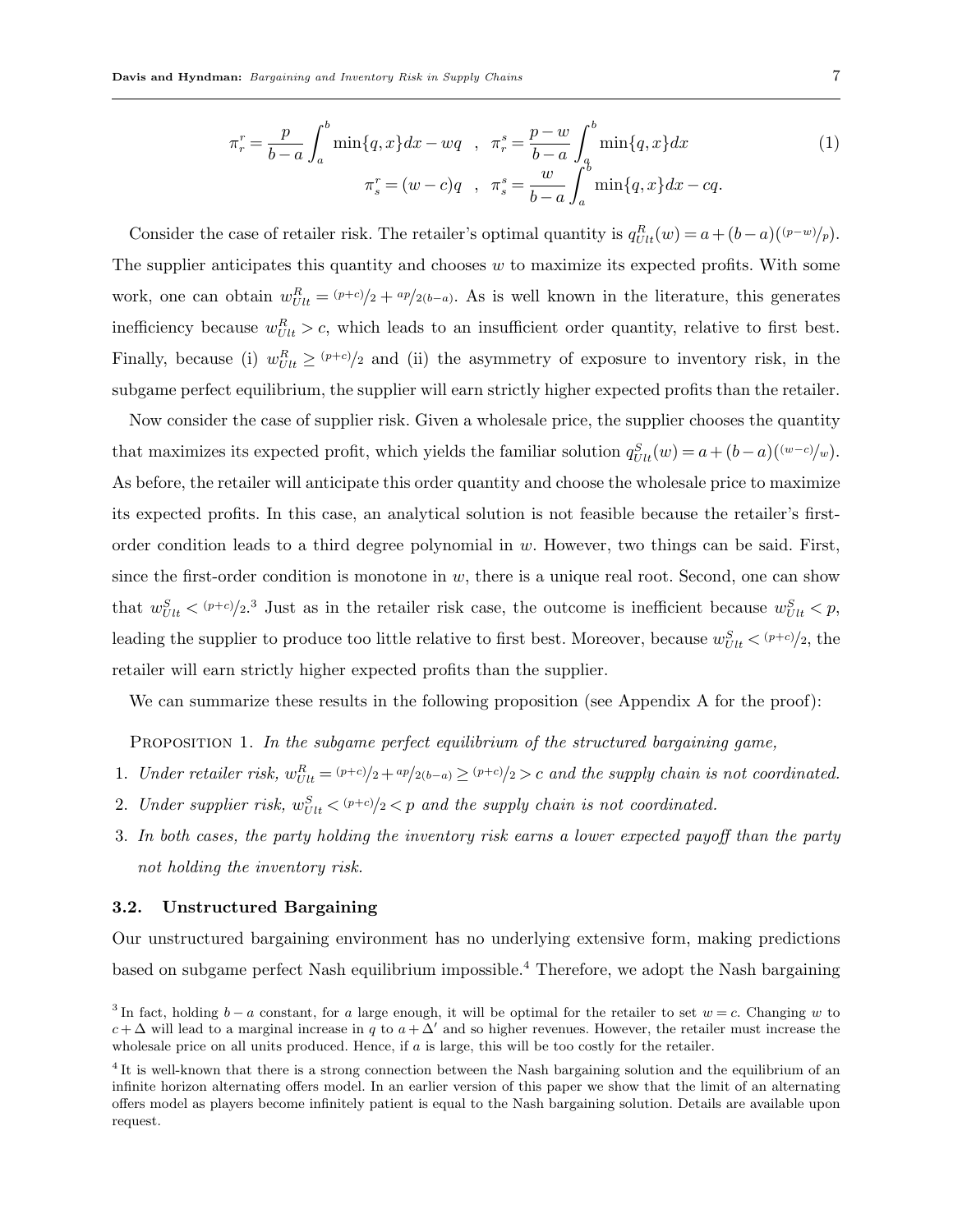solution as the basis for predictions (Camerer 2003, Ch. 4.1). Because the wholesale price is always negotiated, there are four cases to consider, depending on whether the order quantity is included in the negotiation or not, and whether the retailer or the supplier holds the inventory risk. Except as noted, we maintain the assumption that demand is uniformly distributed on  $[a, b]$ . We discuss the endogenous inventory risk location setting in Section 3.3.

**3.2.1.** Wholesale Price is Negotiated. Assume now that the supplier and the retailer first negotiate w. Then, given the agreed upon wholesale price, the party that is exposed to risk chooses the order quantity to maximize its expected profits. Just as in the case of the structured bargaining setting, under retailer risk, the retailer will choose  $q_{Neg-w}^R(w) = a + (b - a)(\frac{(p-w)}{p})$ , while under supplier risk, the supplier will choose  $q_{Neg-w}^S(w) = a + (b-a)((w-c)/w)$ . Since we assume that the disagreement outcome is 0 for both players, the Nash bargaining solution is the wholesale price, w, which maximizes the product of the retailer's and supplier's expected profits. In particular:

$$
\max_{w} \ \pi_r^{RL}(w, q^{RL}(w)) \cdot \pi_s^{RL}(w, q^{RL}(w))
$$
  
s.t.  $c \le w \le p$ ,

where  $\pi_i^{RL}(w, q)$  are given in (1) and  $q^{RL}(w)$  is as above.

In Appendix A we formally prove the following proposition:<sup>5</sup>

PROPOSITION 2. If  $a = 0$ , then when only the wholesale price is negotiated in an unstructured setting,

- 1. Under retailer risk,  $c < w_{Neg-w}^R = (p+3c)/4 < (p+c)/2 = w_{Ult}^R$ ,  $q_{Neg-w}^R > q_{Ult}^R$  and the outcome is more efficient than the ultimatum setting. Since  $w_{Neg-w}^R > c$ . The supply chain is not coordinated.
- 2. Under supplier risk,  $w_{Neg-w}^S$  is the real root of a third degree polynomial. Furthermore,  $p >$  $w_{Neg-w}^S > (p+c)/2 > w_{Ult}^S$ . Therefore,  $q_{Neg-w}^S > q_{Ult}^S$  and the outcome is more efficient than the structured bargaining setting. The supply chain is not coordinated.

Compared to the structured ultimatum bargaining setting, this proposition shows that moving to an unstructured setting where the wholesale price is negotiated, but the quantity is still unilaterally set by the inventory risk holder, should generate higher channel efficiency. The underlying intuition behind this is that the party proposing the wholesale price, in a structured ultimatum setting, has more bargaining power, which she can exploit to extract a more favorable wholesale price. However, the drawback of this favorable wholesale price is to increase the double marginalization problem which generates inefficiency. In contrast, in the unstructured bargaining environment, the players

<sup>&</sup>lt;sup>5</sup> In addition to the proof, we also provide details of a numerical study showing that the results hold for  $a > 0$  as well.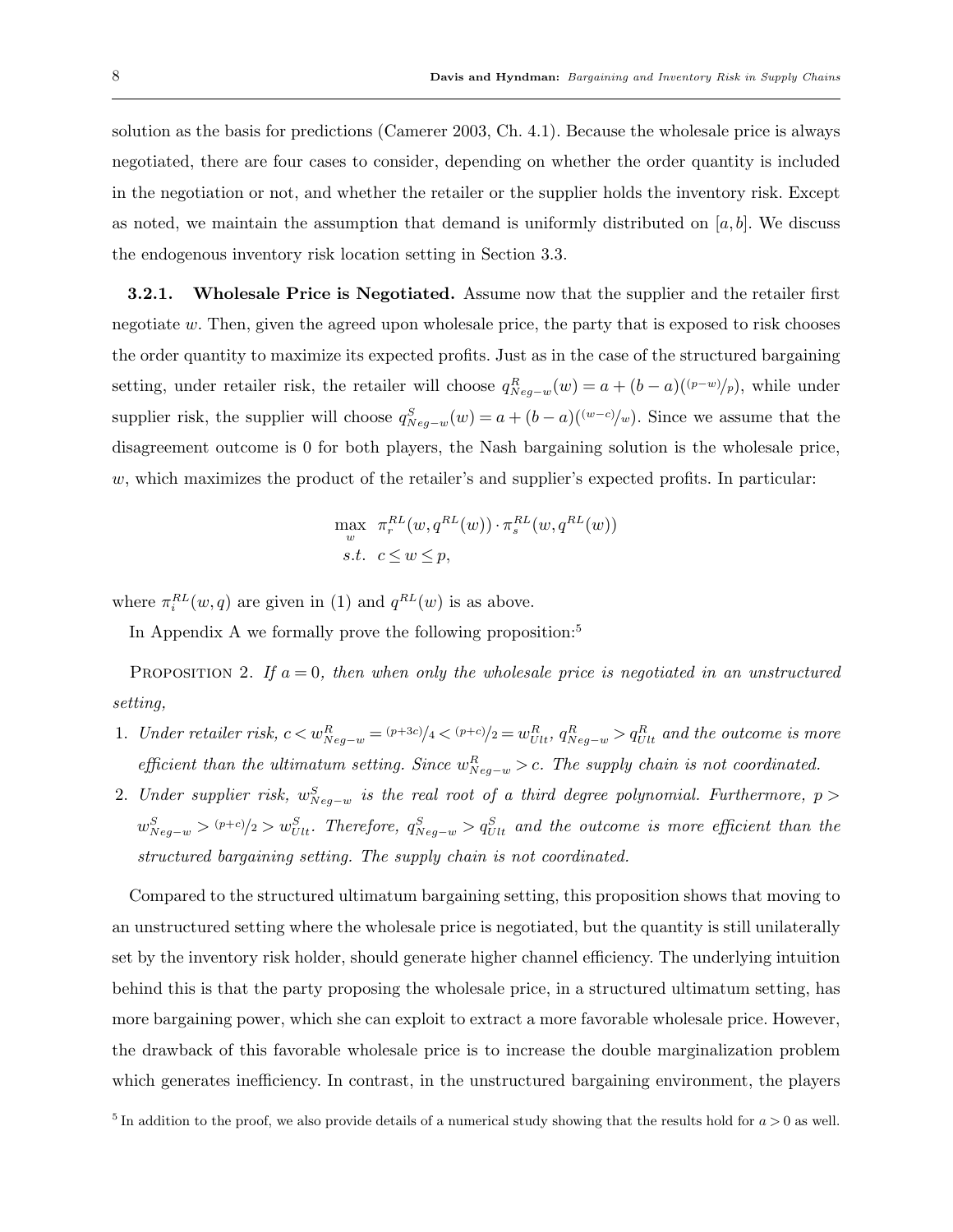are on a more equal footing in terms of bargaining over the wholesale price. Thus the inventory risk holder achieves a more favorable wholesale price, which leads her to produce a higher quantity, which generates higher channel efficiency. Interestingly however, as we will show presently, when only  $w$  is negotiated, the risk holder is predicted to earn higher expected profits than the non-risk holder (see Corollary 1).<sup>6</sup>

3.2.2. Wholesale Price and Order Quantity are Negotiated. When both the wholesale price and order quantity are included in the negotiation, the Nash bargaining solution is the pair,  $(w, q)$ , which maximizes the product of the retailer's and supplier's expected profits. In particular:

$$
\max_{w,q} \pi_r^{RL}(w,q) \cdot \pi_s^{RL}(w,q)
$$
  
s.t.  $c \le w \le p$  and  $a \le q \le b$ ,

where  $\pi_i^{RL}(w, q)$  are given by (1).

In this setting, one can solve for the Nash bargaining solution under both retailer and supplier risk. We summarize the solution as:

PROPOSITION 3. When both the wholesale price and order quantity are negotiated in an unstructured setting,

- 1. Regardless of risk location,  $q_{Neg-wq}^{RL} = a + (b a)^{(p-c)}/p$ , the supply chain is coordinated and expected payoffs for the retailer and supplier are equalized.
- 2. Under retailer risk,  $w_{Neg-wq}^R = \frac{3ac^2 + ap^2 3bc^2 + 2bcp + bp^2}{4(ac bc + bp)} < \frac{p+c}{2}$  $\frac{1}{2}$ <sup>+c</sup>, while under supplier risk,  $w_{Neg-wq}^S =$  $p\left(3ac^2 + ap^2 - 3bc^2 + 2bcp + bp^2\right)$  $\frac{ac + ap - 3oc + 2ocp + op}{2(ac^2 + ap^2 - bc^2 + bp^2)} > \frac{p + c}{2}$  $\frac{+c}{2}$ .

The proof of this proposition is in Appendix A, however, some intuition for specific values can be provided. Note that  $(p+c)/2 - w_{Neg-wq}^R > w_{Neg-wq}^S - (p+c)/2 > 0$ . That is, the wholesale price adjusts further from the midpoint between the selling price and the marginal cost, under retailer risk. The midpoint would represent the equal division in the absence of risk. However, due to the (asymmetric) presence of demand and inventory risk, the wholesale price must adjust from this midpoint to equalize expected payoffs. Under retailer risk, the retailer is exposed to both inventory and demand risk, while the supplier's payoff is actually risk free. Therefore, to equalize expected payoffs, the wholesale price must move significantly to make up for this asymmetry in risk exposure. In contrast, under supplier risk, the supplier faces both demand and inventory risk, while the retailer faces demand risk. Therefore, the asymmetry in risk exposure is less, so the wholesale price adjusts less.

<sup>&</sup>lt;sup>6</sup> The proof of Corollary 1 relies on our next result; hence, we delay our formal statement until the necessary tools to prove the result are given.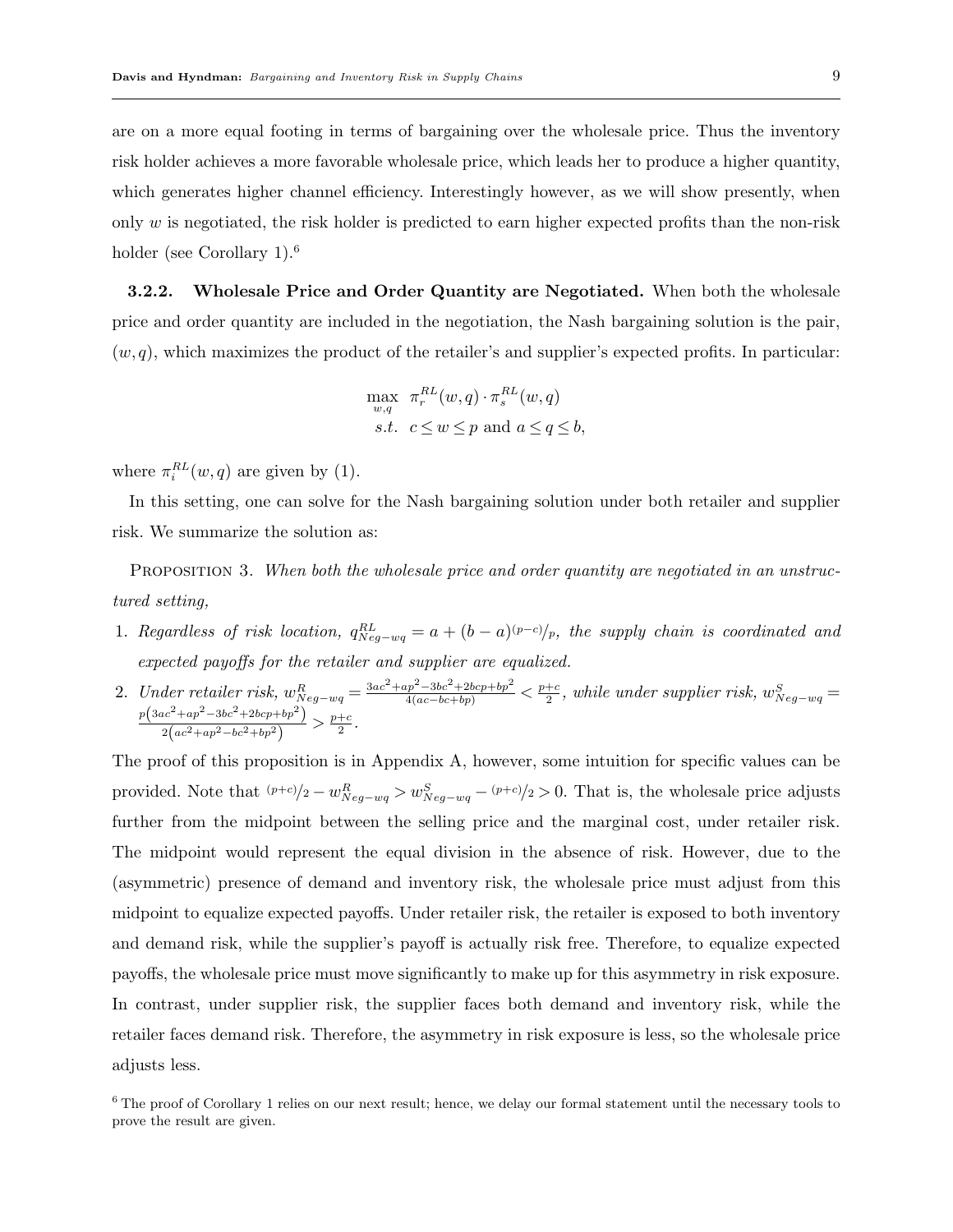If we specialize to the case of  $a = 0$ , comparing this setting, where both the wholesale price and quantity are negotiated, to one where only the wholesale price is negotiated, then we can also show that  $w_{Neg-w}^R = w_{Neg-wq}^R$ , while  $w_{Neg-w}^S > w_{Neg-wq}^S$ . This leads to the following corollary:

COROLLARY 1. If  $a = 0$ , then when only the wholesale price is negotiated, the inventory risk holder earns a higher expected payoff than the party not holding the inventory risk.

The intuition for this result is as follows. First, under retailer risk, the wholesale price is the same regardless of whether w is negotiated or  $(w, q)$  is negotiated. However, in the former case, the retailer can choose the order quantity to maximize her expected profits. Since expected profits are equalized when  $(w, q)$  is negotiated, this implies that the retailer earns more than the supplier when only w is negotiated. Second, under supplier risk, the supplier actually receives a more favorable wholesale price when only the wholesale price is negotiated. Moreover, the supplier can also optimize the order quantity when only  $w$  is negotiated; hence, we can conclude that the supplier earns more than the retailer. Before proceeding, note that Tables A.1(b) and A.2(b) in Appendix A provide numerical evidence that Corollary 1 can be expected to hold for  $a > 0$ .

#### 3.3. Endogenous Risk Location

From a risk-neutral, rational point of view, the fact that expected profits between the retailer and supplier are equalized when  $(w, q)$  is negotiated means that it does not matter who holds the inventory risk. On the other hand, from Corollary 1, when only  $w$  is negotiated, the inventory risk holder earns a higher expected profit. As discussed above, this is because they now have a say in determining the wholesale price as part of the negotiation, but they maintain sole control over the order quantity, which leads to a second-mover advantage.

# 3.4. Alternative Behavioral Benchmarks

While the standard risk-neutral expected-profit maximizing theory provides baseline benchmarks for our study, behavioral work suggests that these normative predictions may not be confirmed once we incorporate human decision makers. Here, we briefly highlight some behavioral issues that are likely to arise in this setting, based on prior research. We then develop a set of formal behavioral hypotheses and predictions which detail how outcomes may differ from the normative theory, if such biases are present. We will comment on additional behavioral explanations for our data in a subsequent discussion section (Section 7).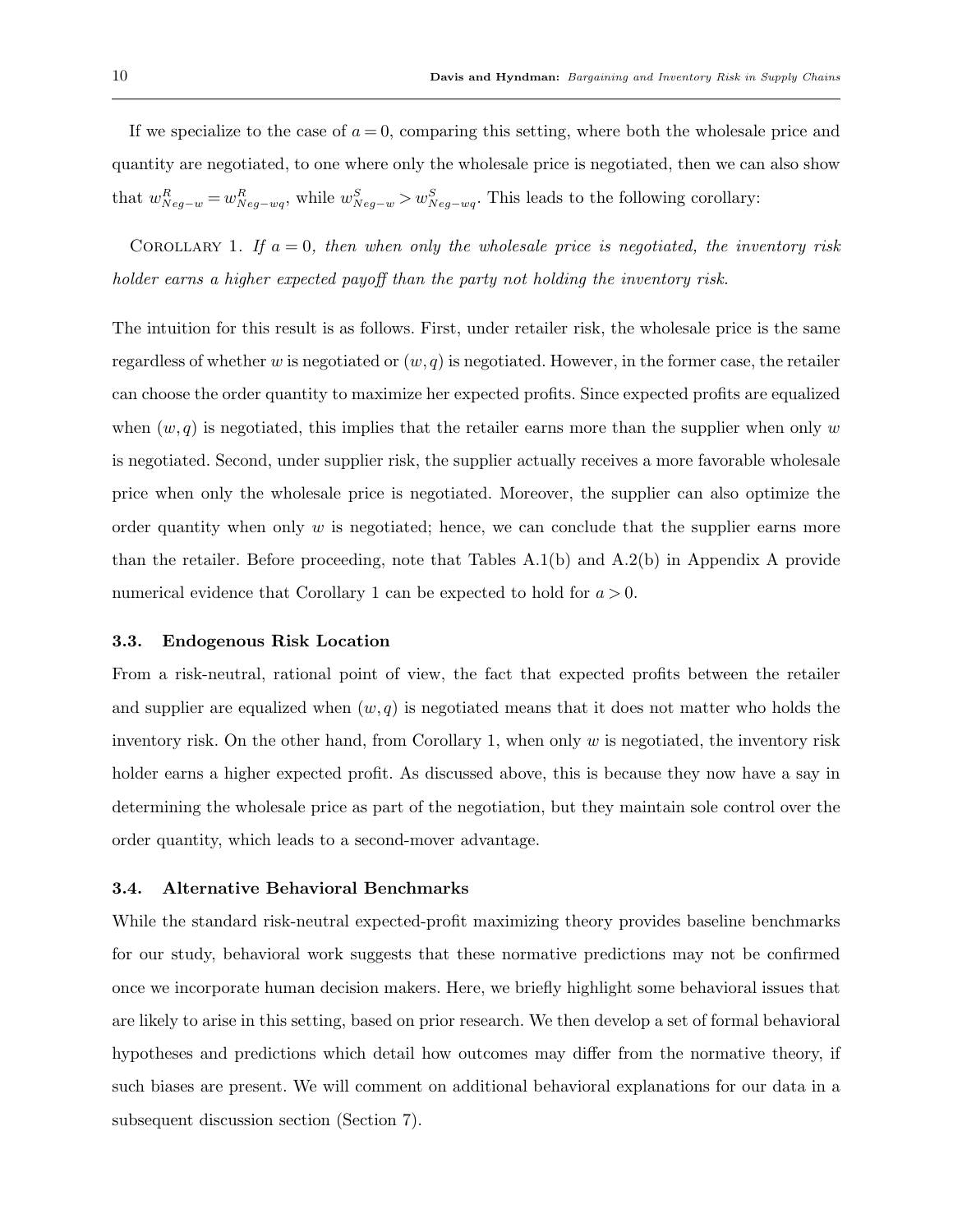**3.4.1.** Anchoring on Focal Points. Focal points have been shown to serve as anchors which can affect negotiated outcomes. For example, Gächter and Riedl (2005), Bolton and Karagözoğlu (2016) and others show how historical norms can create "moral property rights" which influence negotiated outcomes. In addition, Roth and Malouf's (1979) pioneering work on binary lottery games show how two focal points – equal expected monetary payoffs or equal division of lottery tickets – become more or less salient depending on the information structure.

While we do not manipulate historical norms, it is possible that there may be focal points with respect to the wholesale price and quantity, when included in the negotiation. Regarding the wholesale price,  $(p+c)/2$  represents a plausible focal point because it is the midpoint between two salient endpoints: the supplier's cost, c, and the retailer's selling price,  $p$ . Also, in the absence of risk,  $(p+c)/2$  would equalize payoffs. When the order quantity is included in the negotiation, there are two natural focal points: the mean demand,  $(a+b)/2$ , and the quantity which maximizes channel efficiency,  $a + (b-a)((p-c)/p)$ .<sup>7</sup> The former is likely to be more salient for the inventory risk holder, while the latter is likely to be more salient for the non-risk holder because her expected profits are strictly increasing in q.

We can use this discussion to formulate a set of behavioral hypotheses which predict how outcomes may differ from the normative benchmarks, if an anchoring bias is present. Specifically, hypotheses focusing on supply chain efficiency and the effect of inventory risk on distribution of profits. For simplicity, let 'Ult' represent the structured bargaining environment with ultimatum offers, 'Neg-W' represent the unstructured bargaining setting where only the wholesale price is negotiated, and 'Neg-WQ' represent the unstructured bargaining environment where both the wholesale price and quantity are negotiated.

In terms of supply chain efficiency, the normative theory outlined in the previous subsections predicts efficiency to satisfy: Ult  $\langle$  Neg-W  $\langle$  Neg-WQ = 100%. However, anchoring suggests that players may not fully exploit their bargaining power because the anchor, rather than profit maximization, influences decisions. As a result, when comparing Ult and Neg-W, the difference in wholesale prices may be smaller than the normative theory predicts. Moreover, in both settings, the inventory risk holder has unilateral control over the order quantity (which is the main driver of channel efficiency). Combined, these factors suggest that the difference in efficiency between Ult and Neg-W will be negligible. Comparing Neg-W with Neg-WQ, in the latter case the nonrisk holder has partial agency over the order quantity. This player is likely anchored on a higher

<sup>&</sup>lt;sup>7</sup> When the quantity is not negotiated and set unilaterally, it is unlikely that these focal points for  $q$  play a role, instead, the focal points are likely mean demand and the quantity that maximizes the risk holder's expected profit (consistent with the 'pull-to-center' effect observed in newsvendor studies).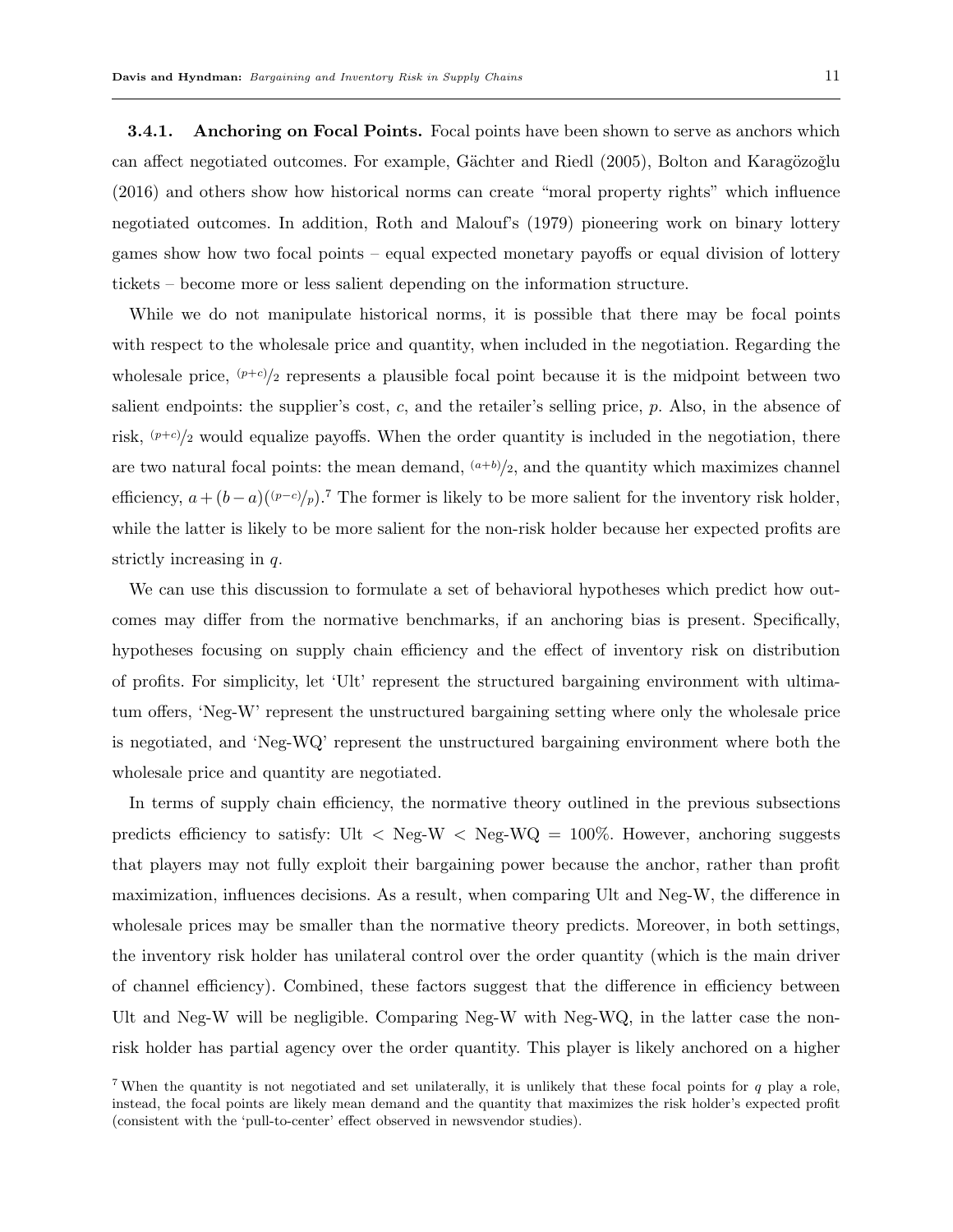quantity, which should have the effect of increasing the negotiated order quantity and, hence, increasing efficiency. This brings us to the following behavioral hypothesis:

HYPOTHESIS 1 (EFFICIENCY). For both retailer and supplier risk, channel efficiency satisfies  $Ult = Neg-W < Neg-WQ < 100\%.$ 

Turning to inventory risk (which is tied to the distribution of profits), recall that the normative theory predicts: (a) the inventory risk holder will earn less than their counterpart in Ult, more than their counterpart in Neg-W, and the same as their counterpart in Neg-WQ, and (b) when the inventory risk location is endogenously determined in Neg-W and Neg-WQ, both players should weakly prefer to hold the inventory risk. While past research suggests that inventory risk holders will be worse off in the Ult treatment,<sup>8</sup> if players are anchored on a wholesale price of  $(p+c)/2$ , players in both Neg-W and Neg-WQ may not fully exploit their bargaining power when determining the wholesale price in the negotiation. Consequently, in these treatments, inventory risk holders may also be predicted to suffer. That is, it is disadvantageous to hold inventory risk. Hence we have:

HYPOTHESIS 2 (INVENTORY RISK). (a) Across all treatments, the inventory risk holder will earn less than their counterpart. (b) When the inventory risk location is negotiated in Neg-W and Neg-WQ, both players prefer to avoid the inventory risk.

Lastly, anchoring may also play a role in the bargaining process itself. A large literature in negotiations (e.g., Galinsky and Mussweiler (2001)) shows that first offers also serve as strong anchors, with the negotiated outcome often falling midway between the players' opening offers. Thus if inventory risk holders do not make a strong initial offer (e.g., because of anchoring and insufficient adjustment on  $(p+c)/2$ , while the non-risk holders make an aggressive opening offer, it will further support the possibility that holding inventory risk is detrimental, and that the predicted 100% efficiencies in Neg-WQ will not be fully achieved.

Hypothesis 3 (Initial Offers). Agreed outcomes are anchored on initial offers, which can reduce efficiency and make it disadvantageous to hold inventory risk.

<sup>8</sup> For the Ult setting, wholesale prices would have to be set in a way that is inconsistent with anchoring in order for the risk holder to earn higher profits than their counterpart. For instance, given our experimental parameters, in Ult supplier risk, the wholesale price would have to be roughly 10 in order for this to occur, whereas anchoring would predict it to be between 6 (the normative prediction) and 9 (the midpoint between c and  $p$ ).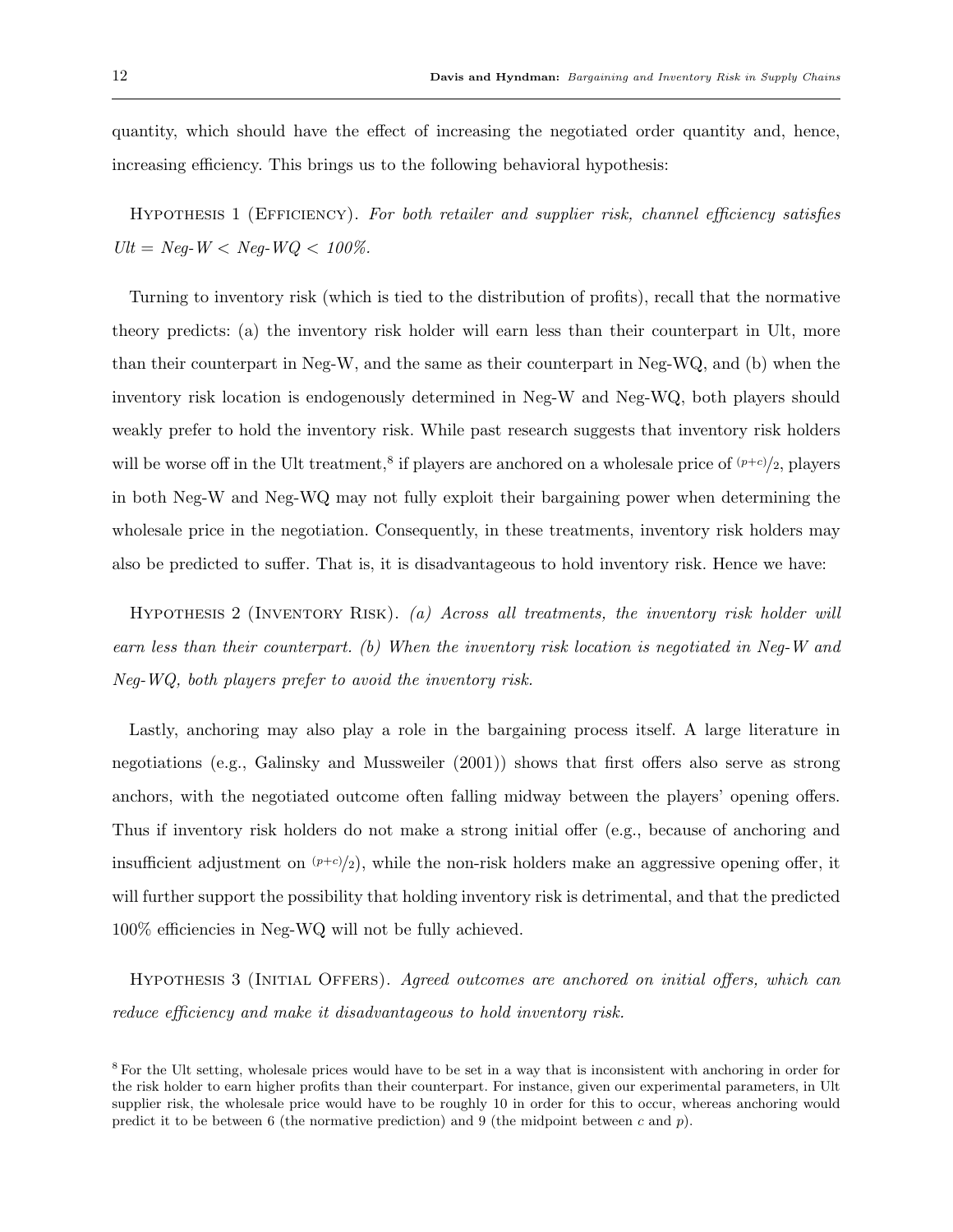3.4.2. Risk Aversion. Several studies have also noted roles for risk aversion in explaining deviations from normative theoretical predictions, such as Leider and Lovejoy (2016), who conduct a related bargaining study. In Appendix A.4 we generate detailed predictions under risk aversion, and provide a summary here for when both terms are negotiated. First, with respect to the order quantity, risk aversion predicts a negative relationship between the order quantity and the strength of risk aversion. Second, regarding the wholesale price, risk aversion makes the following predictions (i) under supplier risk, as the supplier becomes more risk averse, the wholesale price becomes less favorable for the supplier; (ii) under retailer risk, there is a non-linear relationship between the wholesale price and the retailer's level of risk aversion. Third, in terms of whether it is advantageous to hold the inventory risk, the predictions for risk aversion are nuanced. Although, it is generally the case that as the retailer becomes less risk averse, she is more likely to take the inventory risk. In an effort to determine whether risk aversion drives our experimental results, we will directly compare our data to these predictions (Section 5.4).

# 4. Experimental Design

In all treatments, subjects were assigned to the role of a supplier or a retailer and the roles were fixed for the duration of the experiment. In each period a retailer and a supplier were randomly paired together and had to determine contract terms for a product that the retailer could sell for a price  $p = 15$  per unit and that the supplier could produce at a cost of  $c = 3$  per unit. The demand for the product was a random draw from the discrete uniform distribution on  $\{1, 2, \ldots, 100\}$ , where actual demand was unknown at the time of contracting.

The experiment consisted of a  $3 \times 3 - 1$  between-subjects design (please refer to Table 1 for a summary of our experimental design). The first dimension manipulated the bargaining environment, while the second dimension manipulated the inventory risk location. Under all three bargaining environments we had two inventory risk variations which exogenously specified that either the retailer or the supplier would bear the risk of unsold inventory, yielding six treatments. In addition, for the two unstructured bargaining environments, we considered a third inventory risk variation where the inventory risk location, retailer or supplier, was endogenously determined. We refer to these three inventory risk scenarios as Retailer Risk (RR), Supplier Risk (SR) and Endogenous Risk (ER). We now highlight the three bargaining scenarios.

Structured Bargaining: Ultimatum Offers (Ult). In this setting, which only considered either retailer or supplier risk, one player would make an ultimatum wholesale price offer,  $w \in [3, 15]$ , which the responder could either accept or reject. If the offer was rejected, both players would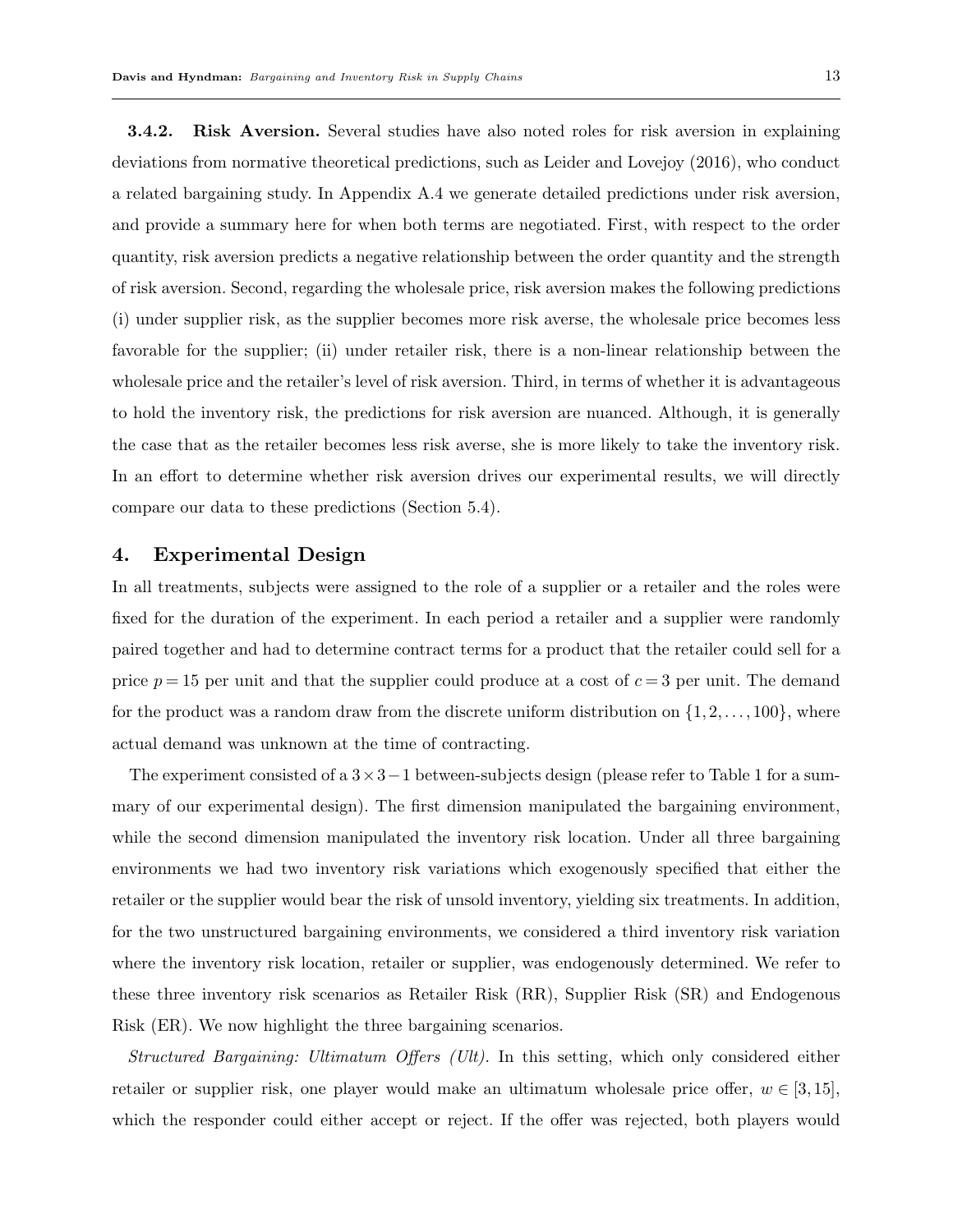|                                                                      |            |     | Location of Inventory Risk |    |                                |  |  |
|----------------------------------------------------------------------|------------|-----|----------------------------|----|--------------------------------|--|--|
|                                                                      |            |     |                            |    | Exogenous Risk Endogenous Risk |  |  |
|                                                                      |            |     | R.R.                       | SR | ΕR                             |  |  |
| Bargaining Process Unstructured $\frac{\text{Neg-W}}{\text{Neg-WQ}}$ | Structured | Ult | 34                         | 36 | N/A                            |  |  |
|                                                                      |            |     | 44                         | 42 | 42                             |  |  |
|                                                                      |            |     | $\frac{1}{48}$             |    | 46                             |  |  |

#### Table 1 Experimental Design and Number of Subjects

receive a payoff of zero. If the offer was accepted, the responder – who bears inventory risk – would determine the quantity, q. At this point, random demand would be realized and players would receive feedback that included the outcome of the contract and realized profits.

Unstructured Bargaining: Wholesale Price is Negotiated (Neg-W). In these treatments, each retailer/supplier pair was given five minutes to negotiate a wholesale price (and, in the ER version, the location of the inventory risk). During the negotiation, retailers and suppliers were permitted to make offers at any time, and to make as many offers as they wished. If the pair was unable to reach an agreement after five minutes, then bargaining would end and the players would receive a payoff of zero. If the pair reached an agreement – which occurred when one player accepted the other player's most recent offer – then the player who bears the inventory risk would unilaterally choose an order quantity, q. Following this, demand would then be realized and players would receive feedback that included the outcome of the negotiation and realized profits.

Unstructured Bargaining: Wholesale Price and Order Quantity is Negotiated (Neg-WQ). As with Neg-W, each retailer/supplier pair was given five minutes to negotiate, but in these treatments they had to negotiate a wholesale price and order quantity, (and, in the ER version, the location of inventory risk). If the pair was unable to reach an agreement after five minutes, then bargaining would end and the players would receive a payoff of zero. If the pair reached an agreement – which occurred when one player accepted the other player's most recent offer – the contract would be implemented and payoffs would be determined following the realization of demand.

Discussion of Treatments. In all treatments, to reduce complexity, we provided subjects with a decision support tool. They could enter hypothetical values for  $w, q$  (and the inventory risk location in the ER treatments) into the tool, which would generate a graph showing the profit for both players as a function of demand. In addition, in the Neg-WQ treatments, subjects could generate the same graph for the most recent offer received by clicking a "test offer" button.

In the unstructured bargaining treatments, subjects were able to provide feedback about the various components of the most recent offer. In particular, they could "reject" any of the proposed terms through a button for each contract term, which they could click at any time for the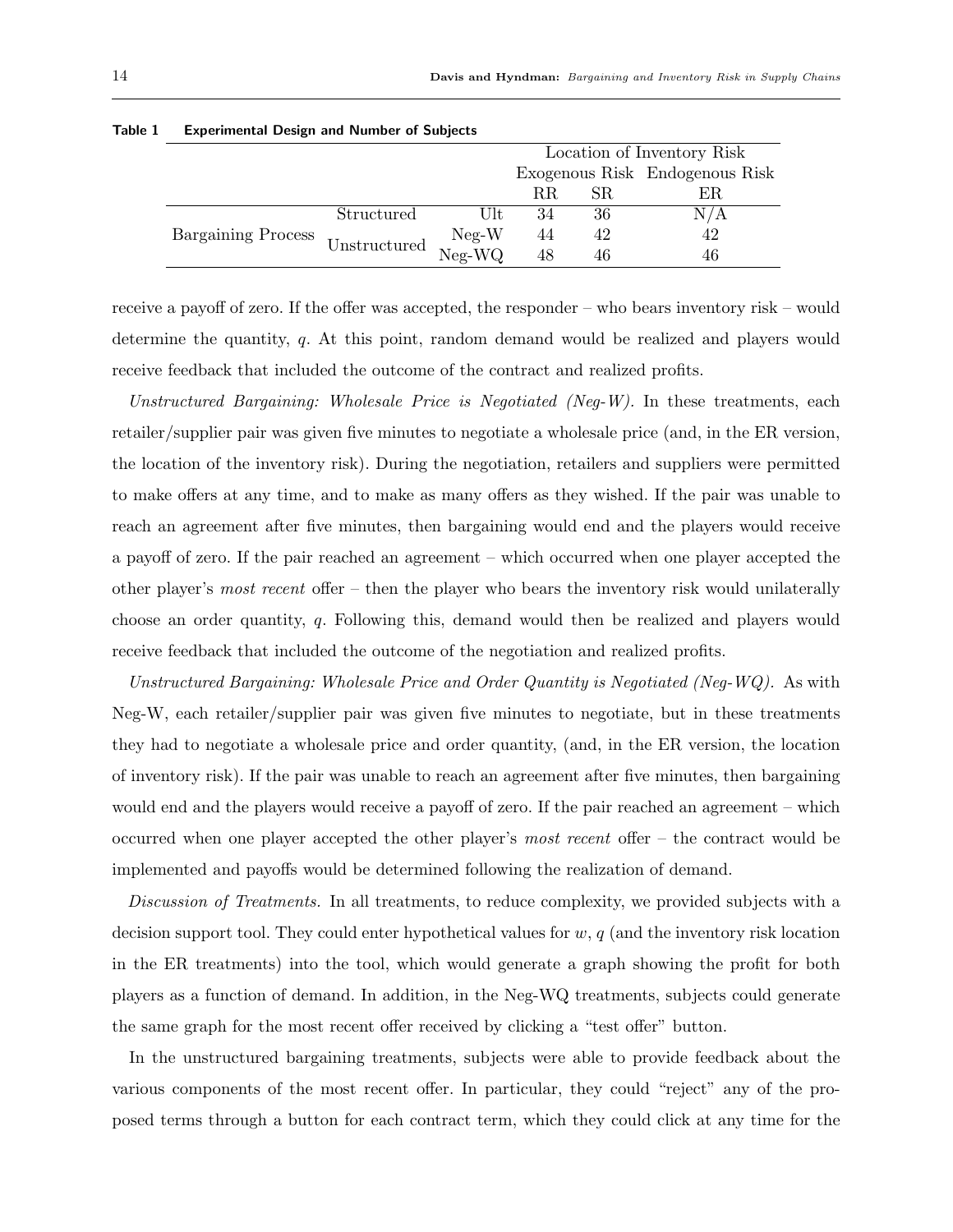most recent offer received (e.g., in Neg-WQ ER, they could reject any of the negotiated terms: the wholesale price, quantity, and/or risk location at any time, for the most recent offer). This feedback would be displayed on the proposer's screen. Note that "rejections" of contract terms could not be rescinded but they did not preclude subsequent agreement on identical terms. That is, a subject could later accept the offer even if they voiced displeasure with it so long as a revised offer was not received. We chose to allow this type of feedback in order to replicate a more realistic bargaining process, while also maintaining control of the setting (e.g., if we allowed face-to-face negotiations, we may miss facial cues) and enabling us to objectively track the feedback (e.g., chat box communication would require some subjectivity in coding). Finally, we note that offers were also unrestricted in the sense that they were not required to improve upon their previous offer, and that only the most recent offer could be accepted. We opted for the former because we did not want to suggest to subjects what defines a better offer, while the latter keeps bargaining relatively simple.

For our unstructured bargaining treatments, note that the wholesale price is always negotiated. We chose this based on anecdotal evidence. For instance, a director of a large manufacturing firm told us that they always negotiate strictly on price, and never commit to an order quantity. On the other hand, there is evidence of other contracts that are based on tiered pricing, in that the wholesale price affects the quantity, and vice-versa, such that both terms are negotiated together.<sup>9</sup>

In total, subjects participated in 7 bargaining rounds, with random rematching between rounds. For each treatment, we ran three sessions, each of which had between 12 and 16 subjects, for a total of 338 subjects (recall Table 1).<sup>10</sup> Sample instructions and software screenshots are available upon request.

Post-Experiment Risk Elicitation. After all rounds, subjects participated in a risk elicitation task where they decided between a series of 50-50 binary lotteries. One lottery was fixed, and relatively safe, from question-to-question, while the other lottery was more risky, and the payoff if the 'good' state occurred was increasing from question-to-question. Subjects were paid for one randomly selected lottery question. After completing the incentivized risk elicitation task, subjects were also asked a question about their general willingness to take risks. Specifically, they were asked: "How do you see yourself: are you generally a person who is fully prepared to take risks

<sup>&</sup>lt;sup>9</sup> To be sure, there are other variants that one could consider for treatments. For example, letting dyads negotiate the quantity and/or inventory risk, given a fixed wholesale price. Indeed, while our aim is to consider unstructured settings where the wholesale price is always included, we hope that future work considers such extensions.

 $10$  One of the Ult sessions had eight subjects, and another 10. This was due to low show-up rates. However these treatments essentially serve as a baseline that replicates the work of Davis et al. (2014).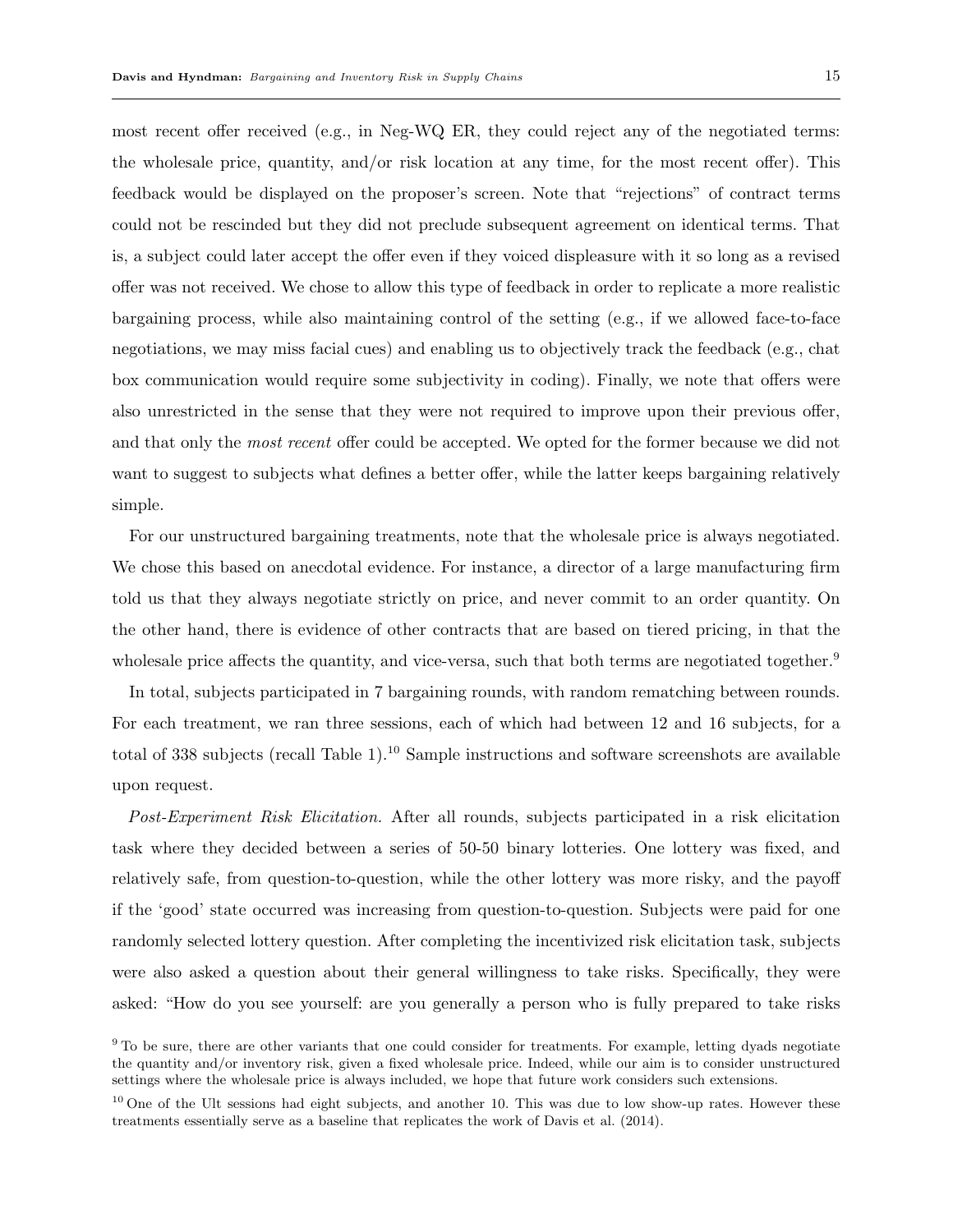or do you try to avoid taking risks?" Responses were recorded on an 11 point scale, with higher numbers indicating more willingness to take risks. We asked this question because Dohmen et al. (2011) shows that this question often has greater explanatory power in explaining risky behaviors such as holding stocks, occupational choice and other behaviors.

|                              |    | Retailer Risk (RR) |                  | Supplier Risk (SR) |              |                  |  |
|------------------------------|----|--------------------|------------------|--------------------|--------------|------------------|--|
|                              |    |                    | Ult Neg-W Neg-WQ | $_{\rm Ult}$       |              | $Neg-W$ $Neg-WQ$ |  |
| Channel Efficiency $(\%)$    | 75 | 93.75              | 100              | 85.94              | 98.50        | 100              |  |
| Retailer Expected Profit 120 |    | 270                | 240              |                    | 337.5 224.58 | 240              |  |
| Supplier Expected Profit 240 |    | 180                | 240              | 75                 | 248.24       | 240              |  |
| Wholesale Price $(w)$        | 9  | 6                  | 6                | 6                  | 10.07        | 10               |  |
| Order Quantity $(q)$         | 40 | 60                 | 80               | 50                 | 70.21        | 80               |  |

Table 2 Normative Predictions Given our Experimental Parameters

Note 1: The endogenous risk (ER) treatments yield the same predictions as those above, depending on whether the inventory risk lies with the retailer or supplier, in the Neg-W and Neg-WQ treatments.

In addition to testing our behavioral hypotheses and predictions, we are also interested in determining how the normative theory compares with our experimental data. Therefore, in Table 2, we report the predictions for our experimental parameters, based on our theoretical analysis of riskneutral expected-profit maximizers outlined in Section 3. The predictions for the endogenous risk treatments are equivalent to either the supplier or retailer risk treatments (Neg-W and Neg-WQ), depending on how risk is allocated in the agreement, and are therefore omitted.

The experimental software was programmed in z-Tree (Fischbacher 2007), and the experiment took place in the laboratory of a private university in the Northeastern United States. Sessions took 80 minutes on average to complete, including the risk elicitation task, and average earnings were \$31, where subjects were compensated for all rounds of decisions.

# 5. Outcome Results

We present our experimental results in two sections. In this section we focus on outcomes, which includes details pertaining to efficiency, expected profits, and contract terms. In Section 6 we discuss bargaining process details.

For outcomes, we first provide a broad overview of our results. To begin, in all of our treatments, roughly 85% of negotiations successfully reached an agreement, or were accepted in the Ult treatments (no statistical differences between treatments). Given that agreement rates are not significantly different across treatments, we will present the average outcomes conditional on an agreement, and will explore the determinants of agreements later. Second, we find broad support for our behavioral hypotheses. Specifically, the agreed wholesale prices and order quantities differ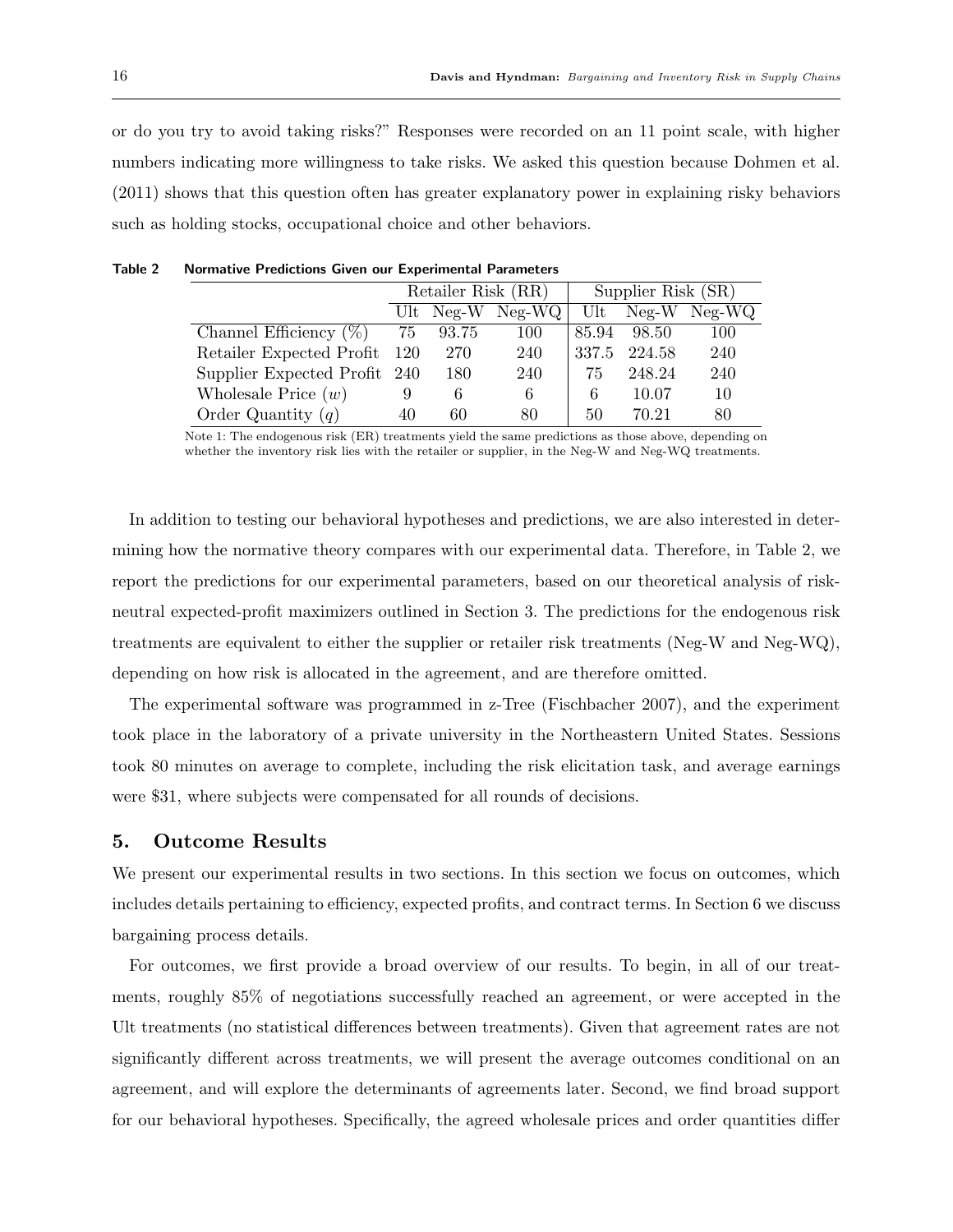from the normative theoretical benchmarks in a manner which is consistent with our anchoring hypothesis: Players do not fully exploit the bargaining power that they have, which leads to small and insignificant differences between Ult and Neg-W, while including the order quantity in the negotiation leads to higher order quantities and more efficient outcomes. Furthermore, in all bargaining structures, it is disadvantageous to hold the inventory risk despite the normative prediction that it is strictly or weakly better to do so in Neg-W and Neg-WQ. Finally, we found little evidence of experience effects in any treatment, thus we include all rounds of decisions in our analysis. For all hypothesis tests reported, we take the session average as the unit of independent observation, and regressions use standard errors which have been corrected for clustering at the session level.

Our main results on bargaining outcomes are presented in Table 3 and Figure 1. The table reports p−values of tests of theoretical point predictions for a number of metrics of interest, while Figure 1, in three panels, reports average channel efficiency, order quantities and wholesale prices for each bargaining structure and inventory risk setting. Note that the data from the ER treatments are included into the relevant retailer/supplier risk cells/bars, depending on the agreed-upon allocation of inventory risk. We will discuss the ER treatments in detail in a later subsection.

|                                      |       | Retailer Risk (RR) |                  | Supplier Risk (SR) |       |                  |  |
|--------------------------------------|-------|--------------------|------------------|--------------------|-------|------------------|--|
|                                      | Ult   |                    | $Neg-W$ $Neg-WQ$ |                    |       | Ult Neg-W Neg-WQ |  |
| Channel Efficiency $(\%)$ 1.000      |       | 0.028              | 0.028            | 0.109              | 0.028 | 0.028            |  |
| Retailer Expected Profit 1.000       |       | $0.046\,$          | 0.028            | 0.109              | 0.600 | 0.345            |  |
| Supplier Expected Profit 0.593 0.345 |       |                    | 0.028            | 0.109              | 0.028 | 0.028            |  |
| Wholesale Price $(w)$                | 0.593 | 0.046              | 0.028            | 0.109              | 0.028 | 0.028            |  |
| Order Quantity $(q)$                 | 0.285 | 0.028              | 0.028            | 0.285              | 0.028 | 0.028            |  |

Table 3 p–values of Tests of Normative Theoretical Point Predictions (Conditional on an Agreement)

Note 1: Data from the ER treatments are pooled into the relevant Neg-W and Neg-WQ treatment depending on how inventory risk was allocated in the agreement.

Note 2: p−values are generated from two-sided Wilcoxon signed-rank tests with the session average as the unit of independent observation.

Note 3: For each of the Ult treatments, we have 3 independent samples. Therefore, the strongest possible rejection of a null hypothesis is at the 10.9% level. All other treatments have 6 independent samples.

# 5.1. Comparisons to Point Predictions

Before discussing our hypotheses in detail, we briefly mention the results of tests of the normative theoretical point predictions, which are reported in Table 3. As can be seen, for the Neg-W and the Neg-WQ treatments, we reject the normative point predictions for channel efficiency, wholesale price and order quantity at the 5% level; we also reject one or both of the point predictions for retailer/supplier expected profits. For the Ult RR treatment, we fail to reject point predictions for all five metrics (in all cases,  $p > 0.285$ ). For the Ult SR treatment, for 4 of 5 metrics we reject at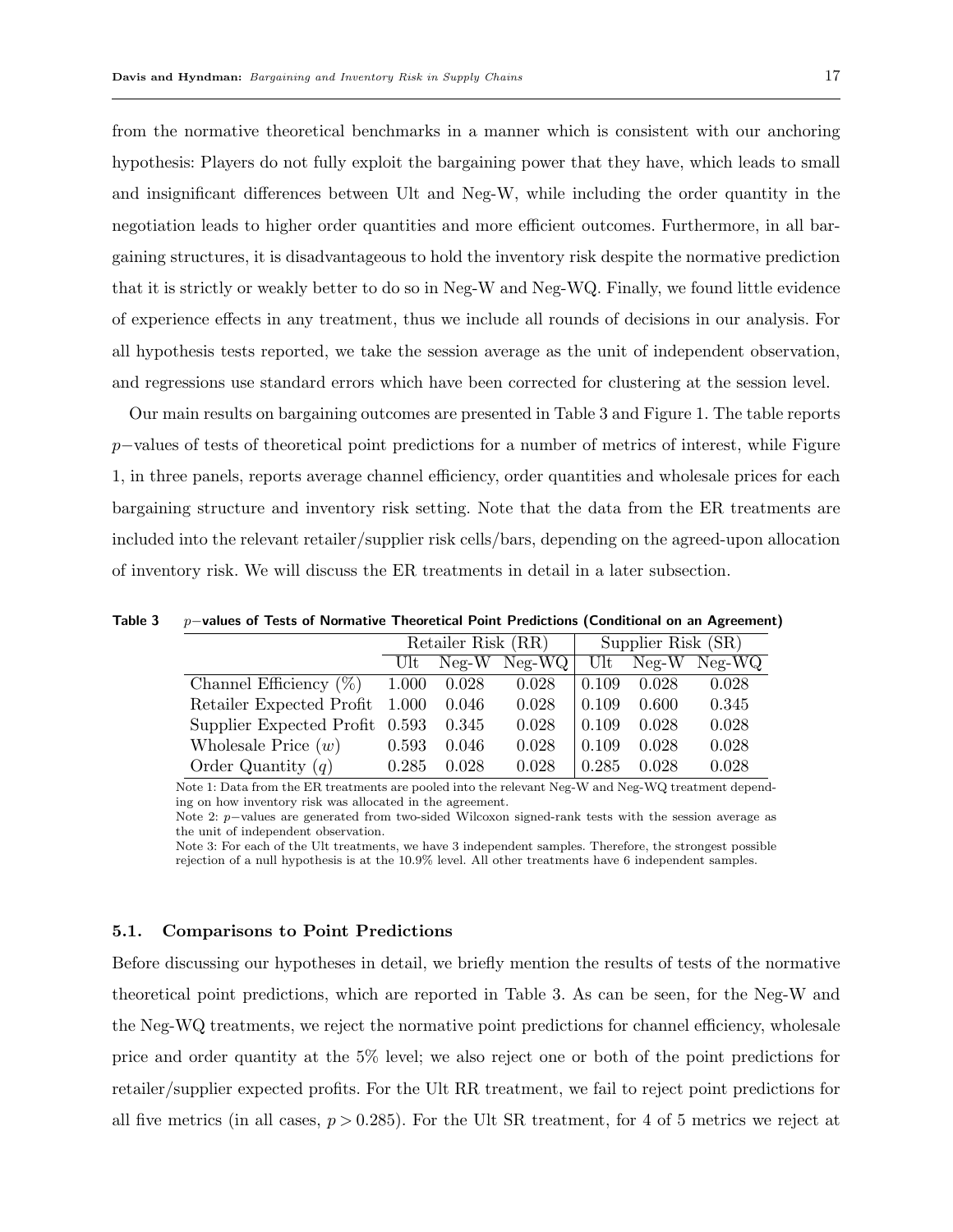

# Figure 1 Summary of Results (Conditional on an Agreement)

(a) Expected Profits & Efficiency

Note: The numbers inside each bar are the average expected profits by role. The numbers on top of each bar are the average supply chain efficiency for each treatment.





Note 1: p−values are from non-parametric trend tests using the session average as the unit of observation. p−values between two bars are from Mann-Whitney rank sum tests that adjacent treatments are identical.

Note 2: The direction of the arrows indicate the comparative static according to the normative benchmark.





Note 1: p−values are from Mann-Whitney rank sum tests that adjacent treatments are identical using the session average as the unit of observation. Note 2: The direction of the arrows indicate the comparative static according to the normative benchmark.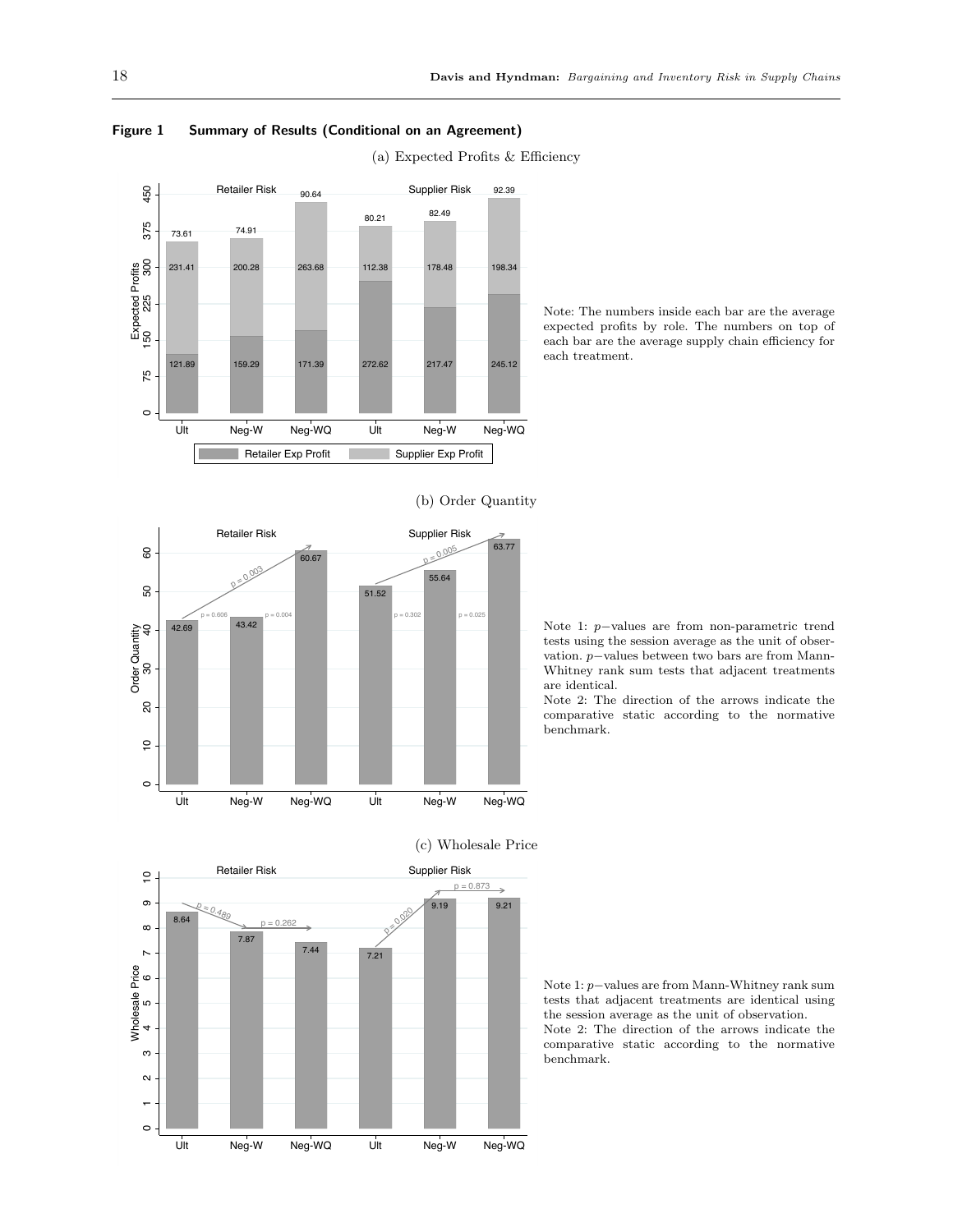$p = 0.109$  the theoretical point predictions. While this is not significant at the 10% level, with only three independent sessions, this is the strongest possible rejection of theory. Thus, it is plausible that behavior is significantly different from the normative benchmark in this treatment as well.

It is also worth mentioning the direction of the differences from theory, which can be seen in Figure 1. For instance, in all of the unstructured bargaining treatments, Neg-W and Neg-WQ, efficiency and the order quantity are lower than the theoretical predictions. Also, in line with anchoring, note that when quantities are negotiated, Neg-WQ, observed quantities are between 50 and 80 (60.77 and 63.77). Similarly, turning to the wholesale price, all of the deviations from theory are consistent with anchoring. For example, in Ult SR, the wholesale price of 7.21 is greater than the theoretical prediction of 6 (and less than 9), while in the Neg-W and Neg-WQ treatments, the wholesale prices of 9.19 and 9.21 are significantly less than the theoretical predictions of 10.07 and 10, respectively (as well as being greater than 9).

#### 5.2. Comparisons Across Treatments

We now turn to comparisons across treatments, with particular emphasis on testing our behavioral hypotheses on efficiency and inventory risk. We organize the discussion around a series of results.

**Result (Efficiency)** In support of Hypothesis 1, we find that efficiency is the same between Ult and Neg-W, and is significantly higher in Neg-WQ. Furthermore, Neg-WQ fails to achieve 100% efficiency.

Support for this result can be seen visually in Figure  $1(a)$ . For the retailer risk conditions, channel efficiency is 73.61%, 74.91% and 90.64% for Ult, Neg-W and Neg-WQ, respectively. A rank sum test cannot reject that Ult and Neg-W have the same efficiency  $(p = 1.000)$ , while the same test strongly rejects that Neg-W and Neg-WQ have the same efficiency  $(p = 0.004)$ . For the supplier risk conditions, channel efficiency is 80.21%, 82.49% and 92.39% for Ult, Neg-W and Neg-WQ, respectively. Similar to retailer risk, a rank sum test cannot reject that Ult and Neg-W have the same efficiency  $(p = 0.796)$ , while the same test strongly rejects that Neg-W and Neg-WQ have the same efficiency ( $p = 0.004$ ). Finally, although the channel efficiency is over 90% in the Neg-WQ treatments, and achieves a larger relative efficiency gain over Neg-W than theory predicts, a Wilcoxon signed-rank test rejects that this is equal to  $100\%$  ( $p = 0.008$ ).

Of course, the main driver for channel efficiency is the order quantity. As Figure 1(b) shows  $(p-\text{values for tests are between the bars})$ , we have the same comparative statics as efficiency. Specifically, for both retailer and supplier risk conditions  $Q_{\text{Ult}} = Q_{\text{Neg-W}} < Q_{\text{Neg-WQ}}$ .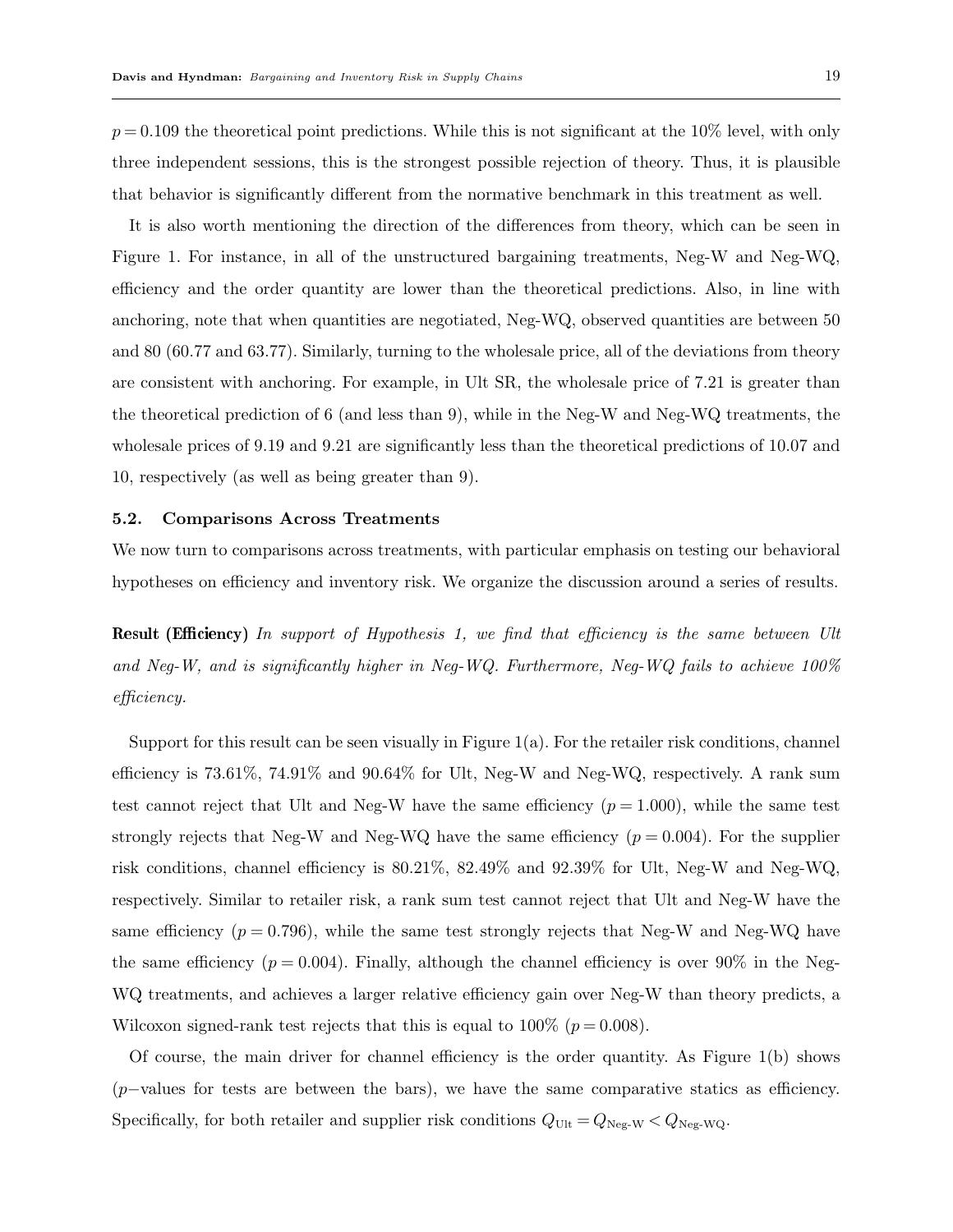Result (Pareto Improvement) In an unstructured bargaining setting, including the order quantity in the negotiation yields a Pareto improvement: the retailer and supplier earn higher expected profit.

This result is evident in Figure 1(a), where the lower (and darker) bars show the average expected retailer profits and the upper (and lighter) bars show the average expected supplier profits. Comparing Neg-W to Neg-WQ, for both risk locations, one can see both parties earn higher profit when the stocking quantity is included in the negotiation, leading to a win-win outcome.

**Result (Inventory Risk)** In support of Hypothesis  $2(a)$ , we find that the risk holder always earns less than their counterpart. In support of Hypothesis  $2(b)$ , we find that both parties try to avoid inventory risk when its location is negotiable.

Support for Hypothesis  $2(a)$  can also be seen in Figure  $1(a)$ . For all six conditions, the party not exposed to inventory risk has higher expected profits than the party that holds the inventory risk. Specifically, across all retailer risk conditions, suppliers earn an average of 68.63 points more than retailers (Wilcoxon signed-rank;  $p = 0.005$ ), while across all supplier risk conditions, retailers earn an average of 64.50 points more than suppliers (Wilcoxon signed-rank;  $p = 0.006$ ). Thus it is always better to be the party not exposed to inventory risk.

The main driver for the differences in expected profits is the agreed upon wholesale prices, which can be seen in Figure 1(c). In all treatments, wholesale prices deviate from theory in the direction of players not fully exploiting their bargaining power, which is indicative of anchoring. Thus in the retailer risk settings, the agreed wholesale price is generally less than 9, because a wholesale price of 9 would not provide any compensation for the retailer's risk exposure. Further, in the Neg-W and Neg-WQ treatments the retailer would like to push the wholesale price down to 6, but because a wholesale price of 9 is focal, the agreed wholesale price ends up above 6. A similar logic works for the supplier risk treatment. In sum, in the Ult treatments, anchoring is not sufficiently strong to overturn the prediction that the inventory risk holder earns less than the non-risk holder. Furthermore, when moving to the Neg-W and Neg-WQ treatments, because of anchoring, the inventory risk holders are unable to move the wholesale price sufficiently to compensate them for their risk exposure. Hence, it is always disadvantageous to hold the inventory risk.

To show support for Hypothesis 2(b), we need to look at our bargaining process data. Specifically, we look at whether players' proposals seek to take the risk themselves or push the risk onto the other player. In Neg-W, 57.0% of opening offers tried to push the risk onto their opponent, while 83.6% of subjects tried to push risk onto their opponent at least once in the negotiation. In the Neg-WQ treatment, these numbers are 69.5% and 80.1%. Pooling the Neg-W and Neg-WQ treatments,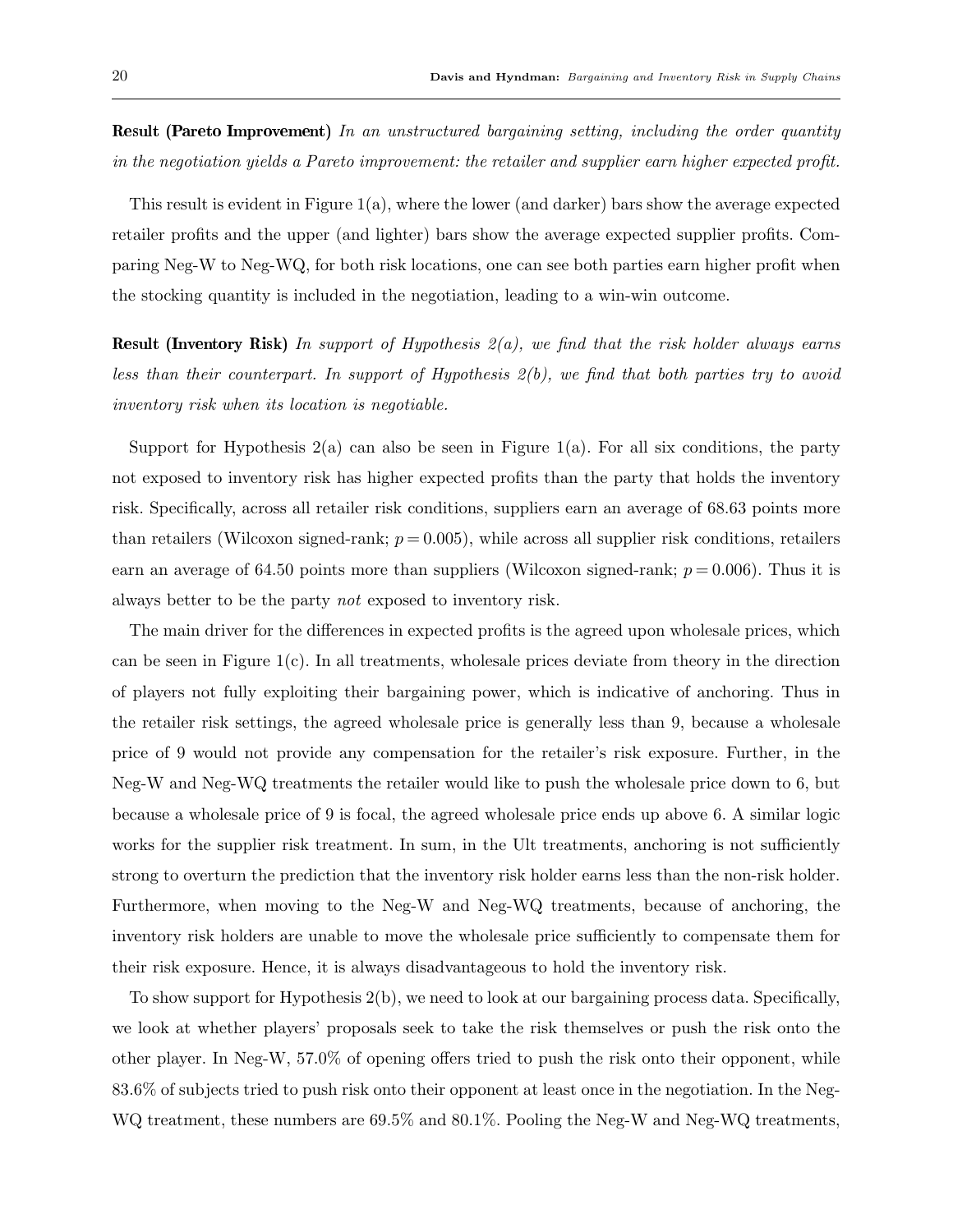we can reject that subjects are equally likely to propose to push the risk, as they are to keep the risk, both from the start, and at least once during bargaining (Wilcoxon signed-rank;  $p_{start} = 0.046$ ,  $p_{once} = 0.028$ .

# 5.3. Endogenous Risk

In our analysis above, we pooled the data from the ER treatments into the relevant exogenous RR and SR conditions, depending on where the players agreed to locate the inventory risk. Table 4 illustrates the results from only the ER treatments, split between whether the retailer or supplier is determined to hold the risk. To show that our decision to pool was justified, we also include data from the relevant exogenous risk treatments.

|  |                                                                |             |         | $Neg-W$                     |         | $Neg-WQ$    |               |               |         |  |
|--|----------------------------------------------------------------|-------------|---------|-----------------------------|---------|-------------|---------------|---------------|---------|--|
|  |                                                                |             |         | Retailer Risk Supplier Risk |         |             | Retailer Risk | Supplier Risk |         |  |
|  |                                                                | $_{\rm RR}$ | ΕR      | ER                          | SR      | $_{\rm RR}$ | ER            | ER            | SR      |  |
|  | Channel Efficiency $(\%)$                                      | 73.8        | 77.8    | 81.0                        | 83.4    | 90.7        | 90.4          | 94.2          | 91.5    |  |
|  |                                                                | (20.20)     | (15.96) | (18.16)                     | (19.43) | (7.48)      | (10.39)       | (5.36)        | (7.93)  |  |
|  | Expected Retailer Profit                                       | 156.5       | 166.5   | 203.3                       | 225.7   | 165.8       | 183.0         | 259.6         | 237.7   |  |
|  |                                                                | (75.88)     | (65.96) | (67.55)                     | (84.41) | (64.73)     | (104.98)      | (53.27)       | (65.56) |  |
|  | <b>Expected Supplier Profit</b>                                | 197.7       | 206.8   | 185.4                       | 174.4   | 269.8       | 251.0         | 192.4         | 201.4   |  |
|  |                                                                | (85.93)     | (67.51) | (55.45)                     | (69.69) | (73.87)     | (109.40)      | (49.68)       | (60.63) |  |
|  | Wholesale Price $(w)$                                          | 7.89        | 7.79    | 9.36                        | 9.10    | 7.59        | 7.13          | 8.99          | 9.31    |  |
|  |                                                                | (1.48)      | (1.26)  | (1.14)                      | (1.34)  | (1.13)      | (1.82)        | (1.16)        | (1.42)  |  |
|  |                                                                | 42.79       | 45.04   | 51.73                       | 57.91   | 59.71       | 62.67         | 65.74         | 62.76   |  |
|  | Order Quantity $(q)$                                           | (17.15)     | (14.23) | (20.51)                     | (24.06) | (13.47)     | (17.74)       | (13.12)       | (15.77) |  |
|  | Note: Standard develope agrees all observations in parentheses |             |         |                             |         |             |               |               |         |  |

Table 4 Summary of Results in the ER Treatments (Conditional on an Agreement)

Note: Standard deviations across all observations in parentheses.

Result (Endogenous Risk) Allowing players to negotiate the inventory risk location does not influence the agreed upon contract parameters, channel efficiency, or expected profits.

To account for this result, for each of the 10 (five performance metric  $\times$  two risk location) pairs in Table 4, we estimated the following regression on session averages:

Performance Metric(Risk Location) =  $\alpha + \beta$ (Neg-W) +  $\gamma$ (Endogenous Risk) +  $\epsilon$ ,

where Neg-W is an indicator for the Neg-W bargaining structure and Endogenous Risk is an indicator for the ER treatment. In all 10 cases, the estimated coefficient on Endogenous Risk is insignificant, having p−values ranging from a low of 0.299 to a high of 0.963. Thus we conclude that allowing subjects to bargain over the location of inventory risk does not affect the agreed upon outcome. This is also evidence that the extra complexity of negotiating inventory risk location does not influence our results. We will return to this in Section 7.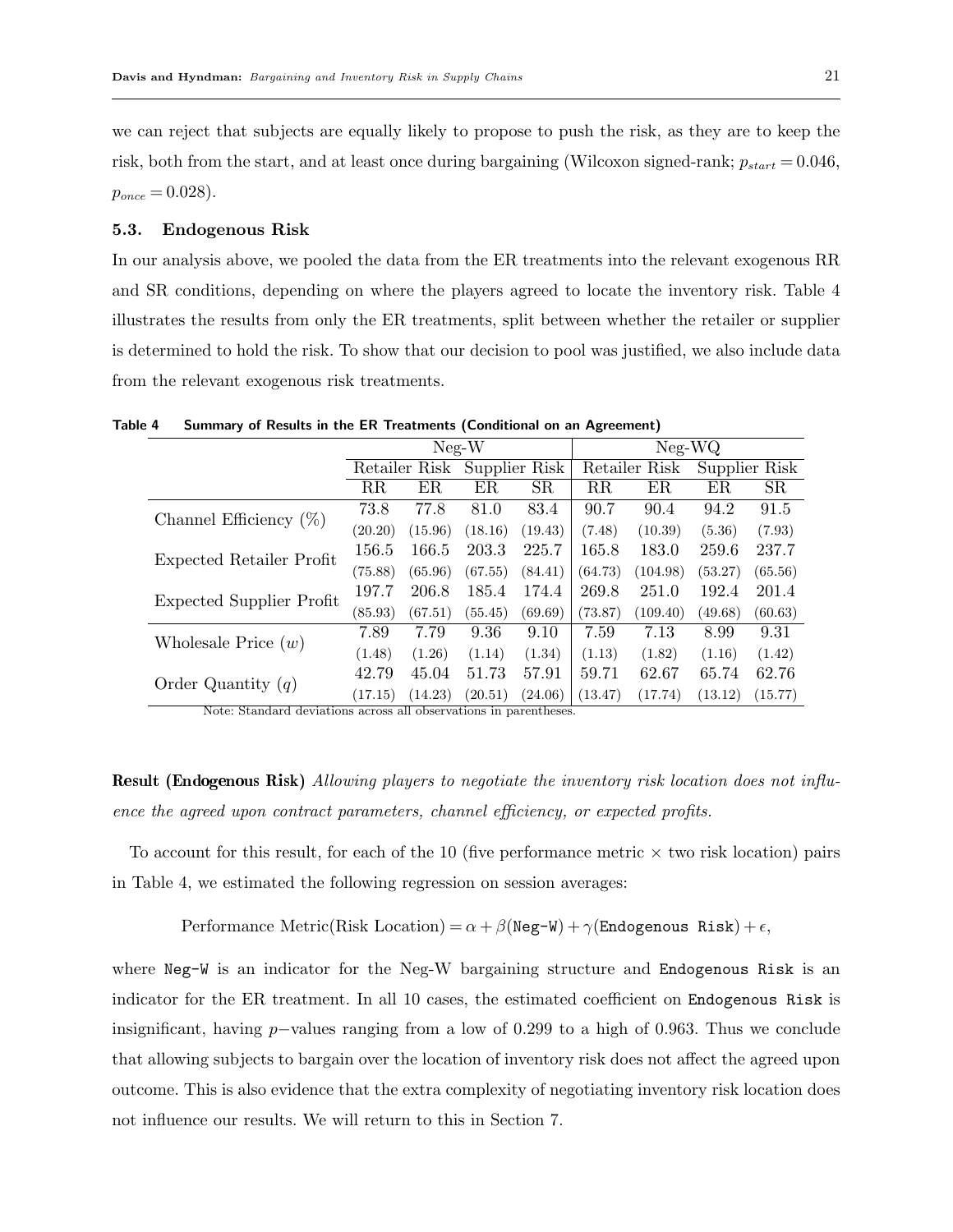#### 5.4. Risk Aversion and Outcomes

Thus far our results have shown that outcomes deviate from the standard theory, which may be attributed to anchoring on salient focal points. However, another alternative explanation for outcomes is risk aversion. While our theoretical treatment of risk aversion is found in Appendix A.4, we briefly recall the main predictions here: (i) the order quantity is decreasing in the risk aversion of the inventory risk holder and largely independent of the risk aversion of the other party; (ii) under both retailer and supplier risk, the wholesale price is decreasing in the risk aversion of the supplier; under retailer risk, the wholesale price is non-linear (first decreasing, then increasing) in the risk aversion of the retailer, and is increasing in the risk aversion of the retailer under supplier risk; and (iii) risk preferences can affect which party prefers to hold (or avoid) the inventory risk. The next two results summarize what can and cannot be supported by incorporating risk aversion into the baseline model.

Result (Support for Risk Aversion) (a) For Neg-W and Neg-WQ, the wholesale price and order quantity vary in a manner consistent with risk aversion. (b) In the ER conditions, there is partial sorting with respect to risk preferences. (c) There is a small positive association between risk aversion and the frequency of agreements.

Support for part (a) comes from Table  $5(b)$ . As can be seen, the order quantity is significantly decreasing in the risk aversion of the inventory risk holder and is unaffected by the risk aversion of the non-risk holder. With regards to the wholesale price, for retailer risk, it is largely invariant to the risk aversion of the retailer but is decreasing in the risk aversion of the supplier. For supplier risk, we also see that the wholesale price is decreasing in the supplier's risk aversion but is not significantly affected by the retailer's risk aversion (but is positive). All of these comparative statics are generally consistent with the predictions of risk aversion.

Turning to part (b), we estimated a random effects regression (not depicted) where the dependent variable takes value 1 if the supplier agrees to take the inventory risk, and the explanatory variables are the risk aversion of each party. The results showed that the more risk averse is the retailer, the more likely it is that the supplier agrees to hold the inventory risk. On the other hand, the risk aversion of the supplier does not affect the likelihood that the supplier agrees to hold the inventory risk. As shown in Table A.3(c) in the Appendix, this is partially consistent with the predictions of risk aversion.

Although neither the normative model nor the risk aversion model predict disagreement, risk aversion weakens a player's bargaining position because they fear disagreement (which is often the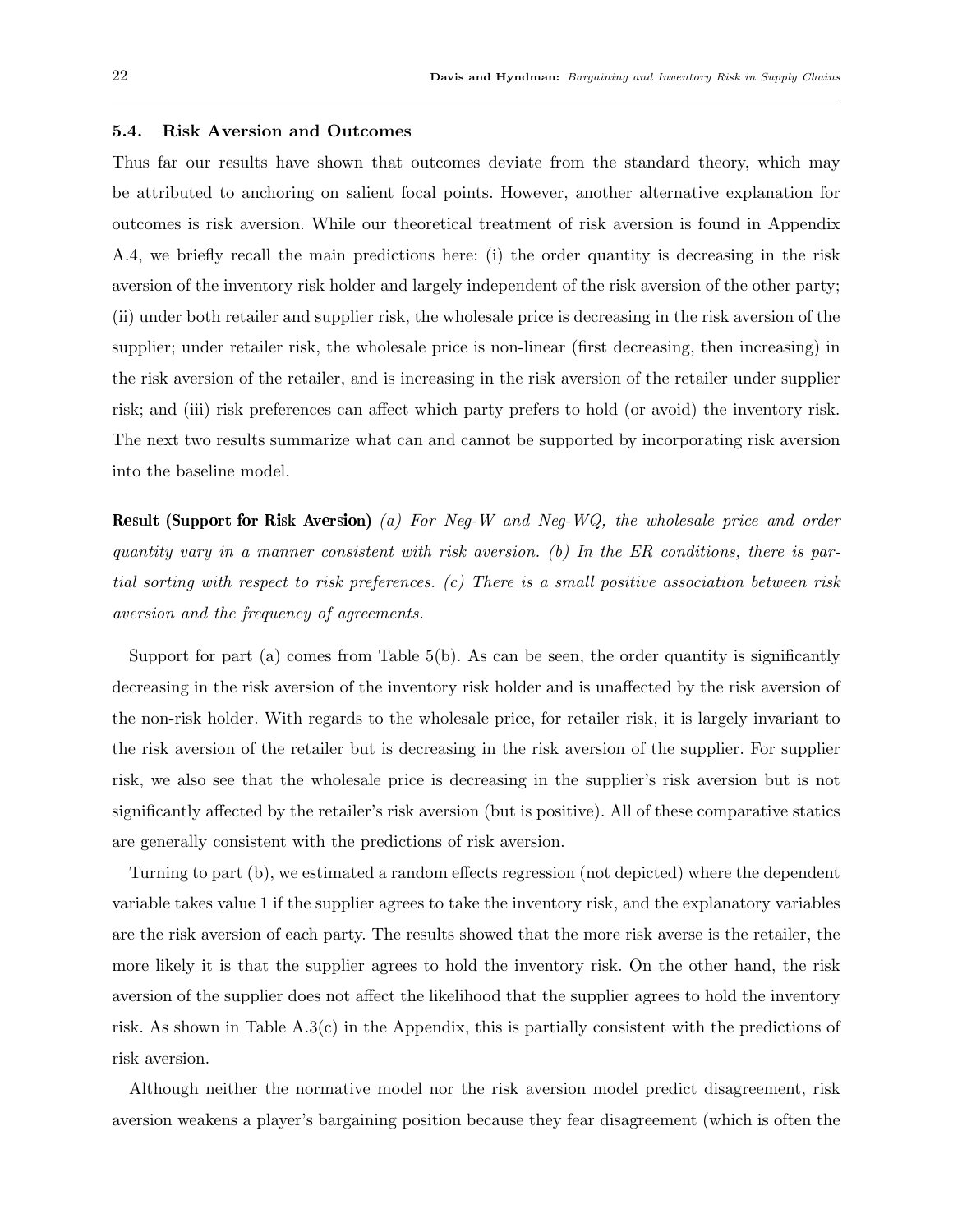| (a) Ultimatum Treatments                |                      |          |                                   |                      |                        |                      |  |  |  |  |
|-----------------------------------------|----------------------|----------|-----------------------------------|----------------------|------------------------|----------------------|--|--|--|--|
|                                         | Order Quantity       |          | Wholesale Price (RR)              |                      |                        | Wholesale Price (SR) |  |  |  |  |
| Own Risk Aversion                       | $-10.784***$ (2.757) |          | 0.036                             | (0.116)              | $-0.175$               | (0.229)              |  |  |  |  |
| (Own Risk Aversion) <sup>2</sup>        | $0.862***$           | (0.204)  |                                   |                      |                        |                      |  |  |  |  |
| $RR \times Oth$ . Risk Aversion         | 0.308                | (0.573)  |                                   |                      |                        |                      |  |  |  |  |
| $\text{SR}$ $\times$ Oth. Risk Aversion | $-0.602$             | (1.823)  |                                   |                      |                        |                      |  |  |  |  |
| Constant                                | 70.399***            | (13.585) |                                   | $8.364***$ $(0.951)$ |                        | $8.191***$ $(1.172)$ |  |  |  |  |
| (b) Neg-W and Neg-WQ                    |                      |          |                                   |                      |                        |                      |  |  |  |  |
|                                         | Order Quantity       |          | Wholesale Price (RR)              |                      |                        | Wholesale Price (SR) |  |  |  |  |
| Own Risk Aversion                       | $-2.230***$ (0.562)  |          | $-0.005$                          | (0.243)              | $-0.076***$            | (0.032)              |  |  |  |  |
| (Own Risk Aversion) <sup>2</sup>        |                      |          | 0.004                             | (0.025)              |                        |                      |  |  |  |  |
| $RR \times Oth$ . Risk Aversion         | 0.179                | (0.333)  |                                   |                      |                        |                      |  |  |  |  |
| $SR \times$ Oth. Risk Aversion          | $-0.336$             | (0.383)  |                                   |                      |                        |                      |  |  |  |  |
| Oth. Risk Aversion                      |                      |          | $-0.083**$                        | (0.040)              | 0.082                  | (0.067)              |  |  |  |  |
| Constant                                | $68.503***$          | (3.551)  | $7.759***$                        | (0.531)              | $9.268^{\ast\ast\ast}$ | (0.280)              |  |  |  |  |
|                                         |                      |          | (c) Agreement & Expected Payoffs  |                      |                        |                      |  |  |  |  |
|                                         | Logit Agreement      |          | Supplier EP                       |                      | Retailer EP            |                      |  |  |  |  |
| Ret. Risk Aversion                      | 0.086                | (0.058)  | $-2.196$                          | (2.313)              | $-1.146$               | (2.663)              |  |  |  |  |
| Sup. Risk Aversion                      | $0.097**$            | (0.049)  | $-3.779**$                        | (1.718)              | $-1.067$               | (1.909)              |  |  |  |  |
| $Neg-W$                                 | 0.051                |          | $(0.209)$ $-41.595***$ $(10.567)$ |                      | $-21.274^{\ast}$       | (12.329)             |  |  |  |  |
| Ult                                     | $-0.069$             |          | $(0.228)$ -57.636*** (20.654)     |                      | $-6.676$               | (25.668)             |  |  |  |  |
| Ret. Risk                               | 0.151                | (0.250)  |                                   |                      |                        |                      |  |  |  |  |
| Sup. Risk                               | $-0.131$             | (0.224)  |                                   |                      |                        |                      |  |  |  |  |
| End. Risk                               |                      |          | $-1.468$                          | (10.974)             | 6.685                  | (14.915)             |  |  |  |  |
| Sup. Holds Risk                         |                      |          | $-51.507***$                      | (11.366)             | $63.896***$            | (12.991)             |  |  |  |  |
| Constant                                | $0.910**$            | (0.447)  | 289.513***                        | (19.488)             | 188.018***             | (20.519)             |  |  |  |  |

#### Table 5 The Role of Risk Preferences on Outcomes

Note 1: For Order Quantity we include only the inventory risk holders; for Wholesale Price we include only proposers (i.e., non-risk holders); for Supplier EP (resp. Retailer EP) we included only suppliers (resp. Retailers).

Note 2: Control variable for risk location included in the regressions in (a) and (b) but omitted from the table.

Note 3: \*, \*\* and \*\*\* denote significance at the 10, 5 and 1% levels, respectively. Except "Logit Agreement" in (c), the tables report linear random effects models with standard errors in parentheses which have been corrected for clustering at the session level.

worst possible outcome). Thus, part (c) of the above result should not come as a surprise. Indeed, support for it comes from a random effects logistic regression in the first column of Table  $5(c)$ . Specifically, we regress an indicator for agreement on the retailers' and suppliers' risk aversion, as well as bargaining structure and risk location indicator variables. The estimated coefficients on both retailers' and suppliers' risk aversion are positive, and in the case of suppliers, it is significant, but the marginal effect (not shown in the table) is very small. Specifically, a 1 unit increase in risk aversion increases the likelihood of agreement by 1.1 percentage points.

Although risk aversion has some explanatory power, there are key differences that it cannot explain. We highlight these in the following: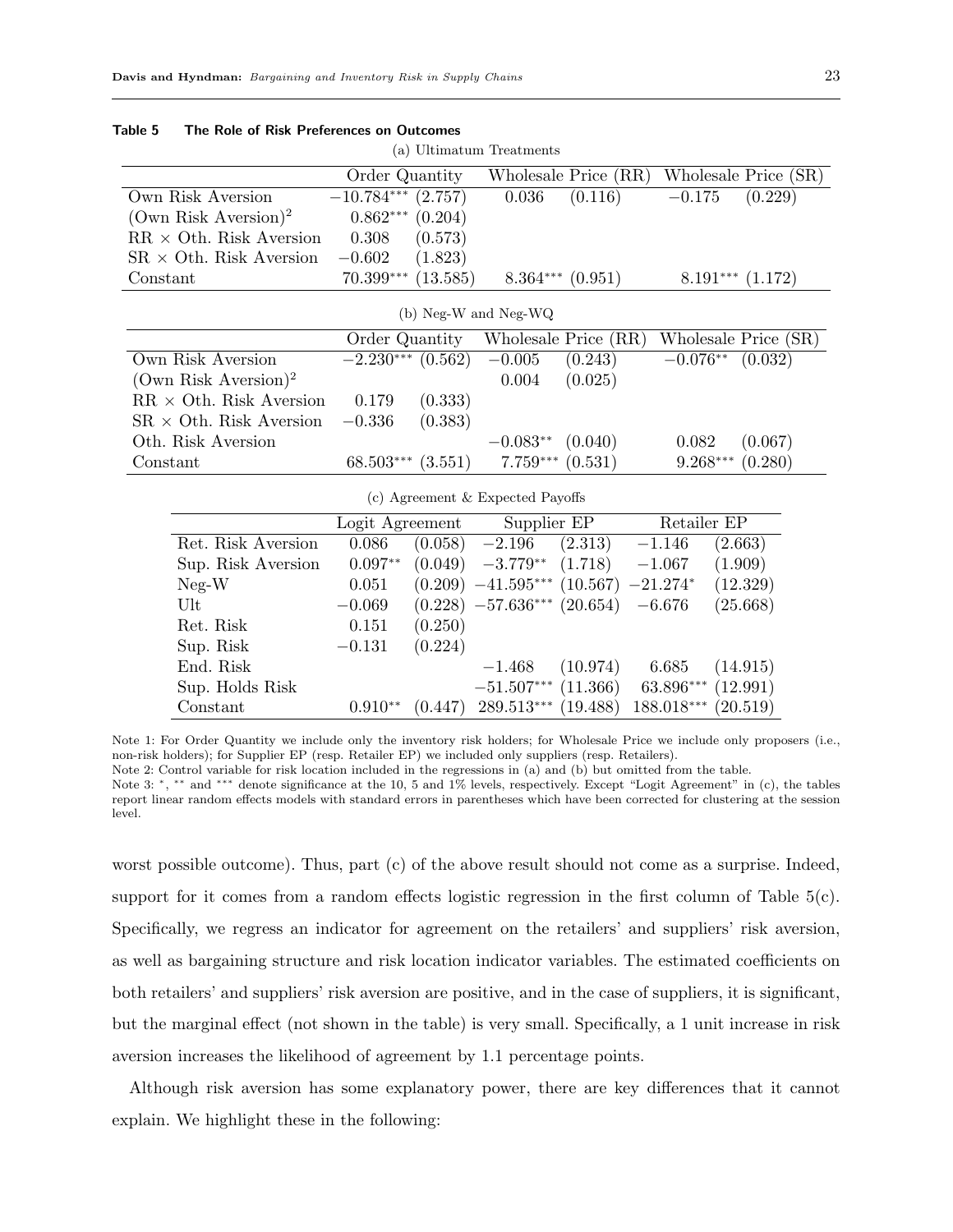Result (Discrepancies with Risk Aversion) (d) For the Ult treatments, contrary to the predictions of risk aversion, we observe no relationship between risk aversion and wholesale prices, and a nonlinear relationship between risk aversion and quantities. (e) In all treatments, there is a level effect in both wholesale prices and expected profits that risk aversion cannot explain.

For part (d) of this result, we refer to Table  $5(a)$ , which suggests that risk aversion provides almost no explanatory power in the Ult treatments. Specifically, for wholesale prices, there is no relationship with the risk aversion of the proposer. Moreover, there is actually a non-linear relationship between the risk aversion of the inventory risk holder and the order quantity. Both of these results are contrary to the theoretical predictions under risk aversion.

Support for part (e) comes from two sources. First, regarding wholesale prices, risk aversion predicts a relatively tight range depending on the exact risk parameters of the players. For example, in the case of supplier risk for Neg-WQ, the predicted range of wholesale prices is at most 9.65 to 10.40. However, recalling Figure 1(c), the average agreed upon wholesale price is 9.21. Similarly for retailer risk the range in wholesale prices is at most 5.76 to 6.00, while the average agreed wholesale price is 7.44, which is again well outside of the predicted range. Similar comparisons can be made for the Ult and Neg-W treatments. Hence, we conclude that risk aversion cannot explain the level of wholesale prices. Second, regarding expected profits, consider the last two columns of Table  $5(c)$ , which regress supplier and retailer expected payoffs on the main experimental parameters and the degree of risk aversion by the supplier and retailer. As can be seen, controlling for risk aversion and treatment parameters, when the supplier holds the inventory risk (Sup. Holds Risk), suppliers earn significantly lower expected profits, while retailers earn significantly higher expected profits.

# 6. Bargaining Process Results

Our results so far have focused largely on aggregate outcomes and we have shown that neither the normative theory nor risk aversion can adequately explain our results. Instead we have argued that anchoring and insufficient adjustment offers a better explanation of our data. In this section, we dig deeper into the bargaining process for our Neg-W and Neg-WQ treatments to present more evidence on the role of anchoring in negotiations (we provide further bargaining results, on the role of feedback and duration, in Appendix B).

Consider Figure 2, which shows histograms of agreed wholesale prices for the Neg-W and Neg-WQ treatments. The dashed vertical lines appear at wholesale prices of 6 and 10, which are the theoretical predictions for retailer and supplier risk. As can be seen, there is a great deal of heterogeneity, but the vast majority of agreed prices lie within these bounds. Moreover, one can see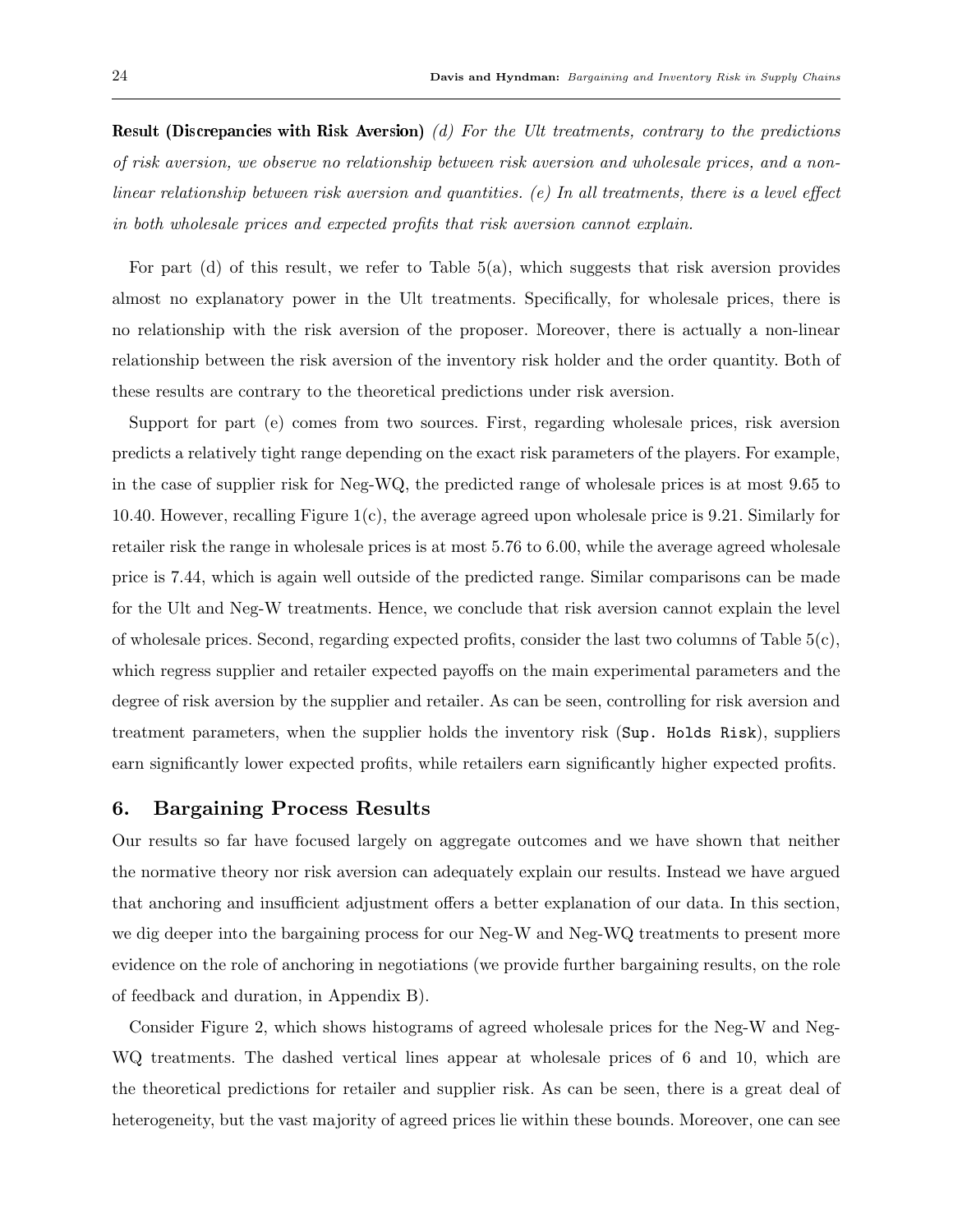

#### Figure 2 Heterogeneity in Agreed Wholesale Prices in Neg-W and Neg-WQ

the strong attraction to a price of 9. In the supplier risk conditions, over 44% of final agreements lie between 8.5 and 9.5, while only about 34% of agreements lie between 9.5 and 10.5, which encompasses the equilibrium prediction of 10. Similarly, in the retailer risk conditions, despite the necessity of a large adjustment in the wholesale price to compensate for risk, between 15 and 28% of agreements are between 8.5 and 9.5. In contrast, only between 11 and 22.6% of agreements are in the range 5.5 to 6.5, which encompasses the equilibrium prediction. Thus it appears that wholesale prices around 9 – with some adjustment based on risk location – are generally acceptable. How the players reach this outcome is through a process of offers and concessions. This creates further opportunities for anchoring to influence the outcome. We investigate this now.

## 6.1. Initial Offers Anchor Negotiations and Influence Outcomes

Previous research has suggested that opening offers have an effect on the bargaining outcome, because they serve to anchor the negotiation (Galinsky and Mussweiler 2001). We now demonstrate similar behavior in our data:

**Result (Initial Offers)** In support of Hypothesis 3, final outcomes are positively associated with  $(i.e.$ anchored on) initial offers. The final agreement is approximately midway between the opening offers of the retailer and supplier. More extreme opening offers increase the chance of disagreement.

Support for this result is found in Table 6, Table 7 and Figure 3. Table 6 shows the average opening offer for each player in the Neg-W and Neg-WQ exogenous risk treatments, as well as the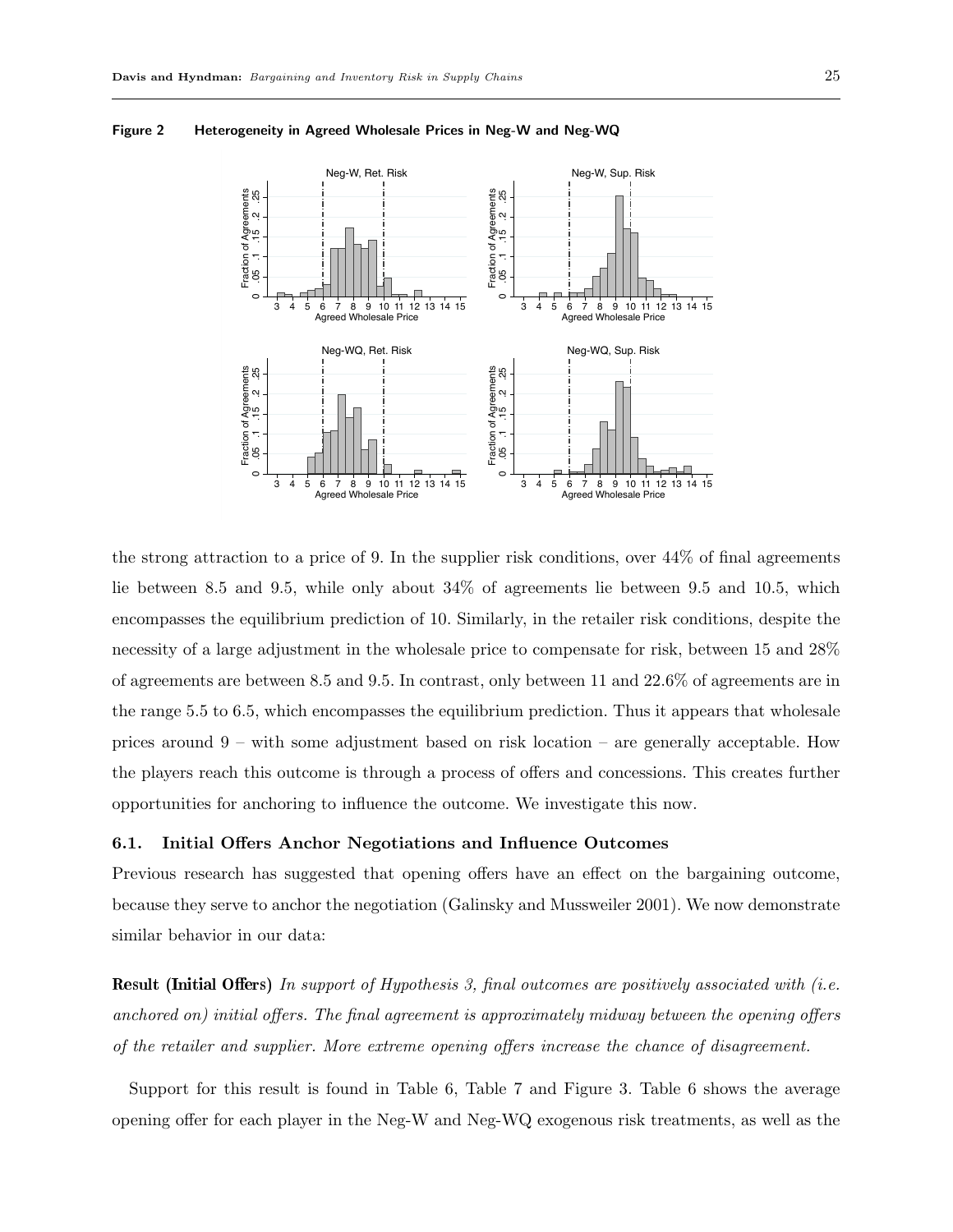final negotiated agreement.<sup>11</sup> As can be seen, the agreed wholesale prices lie approximately midway between the retailer and supplier opening offers. It is also interesting to note that the average opening wholesale price offers are shifted down (between SR and RR) by approximately 1 in Neg-W and by about 1.5 in Neg-WQ for both player types. Given that the difference in equilibrium wholesale prices is around 4 between RR and SR (6 versus roughly 10), it suggests players do not adequately account for the shift in risk exposure between the two treatments (we will return to this below). Panel (b) in Table 6 shows a similar pattern for the opening order quantities in the Neg-WQ treatments. The party holding the risk initially proposes a lower order quantity than her counterpart, which is not surprising because the players have different anchor points. Further, the agreed order quantity is higher than the risk holder's initial proposal.

|      | (a) Wholesale Prices   |             |       | (b) Order Quantities                            |  |  |  |  |  |
|------|------------------------|-------------|-------|-------------------------------------------------|--|--|--|--|--|
|      |                        | $_{\rm RR}$ | SR.   | SR<br>$_{\rm RR}$                               |  |  |  |  |  |
|      | Retailer's First Offer | 5.62        | 6.55  | ≳                                               |  |  |  |  |  |
| Neg. | Supplier's First Offer | 10.45       | 11.46 | Neg-<br>N/A                                     |  |  |  |  |  |
|      | Agreed Wholesale Price | 7.89        | 9.10  |                                                 |  |  |  |  |  |
|      | Retailer's First Offer | 6.48        | 7.82  | Retailer's First Offer<br>70.12<br>55.79        |  |  |  |  |  |
|      | Supplier's First Offer | 9.01        | 10.74 | Supplier's First Offer<br>62.96<br>57.60        |  |  |  |  |  |
| Neg- | Agreed Wholesale Price | 7.59        | 9.31  | Neg-<br>Agreed Order Quantity<br>59.71<br>62.76 |  |  |  |  |  |

Table 6 Opening Offers by Role in Neg-W and Neg-WQ

To provide further evidence for the initial offers result, Table 7 takes a regression approach to learn more about the anchoring effects of opening proposals on outcomes. Table 7(a) shows that both the wholesale price and order quantity are strongly positively associated with the initial offer. For example, increasing the opening wholesale price offer by 1 point leads to a final wholesale price that is approximately 0.329 points higher (Figure 3(a) also shows this graphically). Table 7(b) shows that the anchoring effect of initial offers also holds for inventory risk location in the ER treatments. If a player's opening offer is for the supplier to take the inventory risk then the supplier ends up taking the risk 43.7 percentage points more often in Neg-WQ and 15.2 percentage points more often in Neg-W, and both of these results are significant at the 1% level.

Finally, in Figure 3(b), we provide a plot which shows the likelihood of coming to an agreement, based on proposed wholesale prices, in Neg-W (similar results exist for Neg-WQ), with a linear fit. As one can see, more extreme offers may lead to conflict and a lower chance of coming to an agreement (regression results, which we omit in the interest of space, confirm this pattern).

<sup>11</sup> Both in the interest of space and because the analysis is clouded by a proposed inventory risk location, for this analysis, except for how inventory risk location is determined, we omit a discussion of the ER treatments.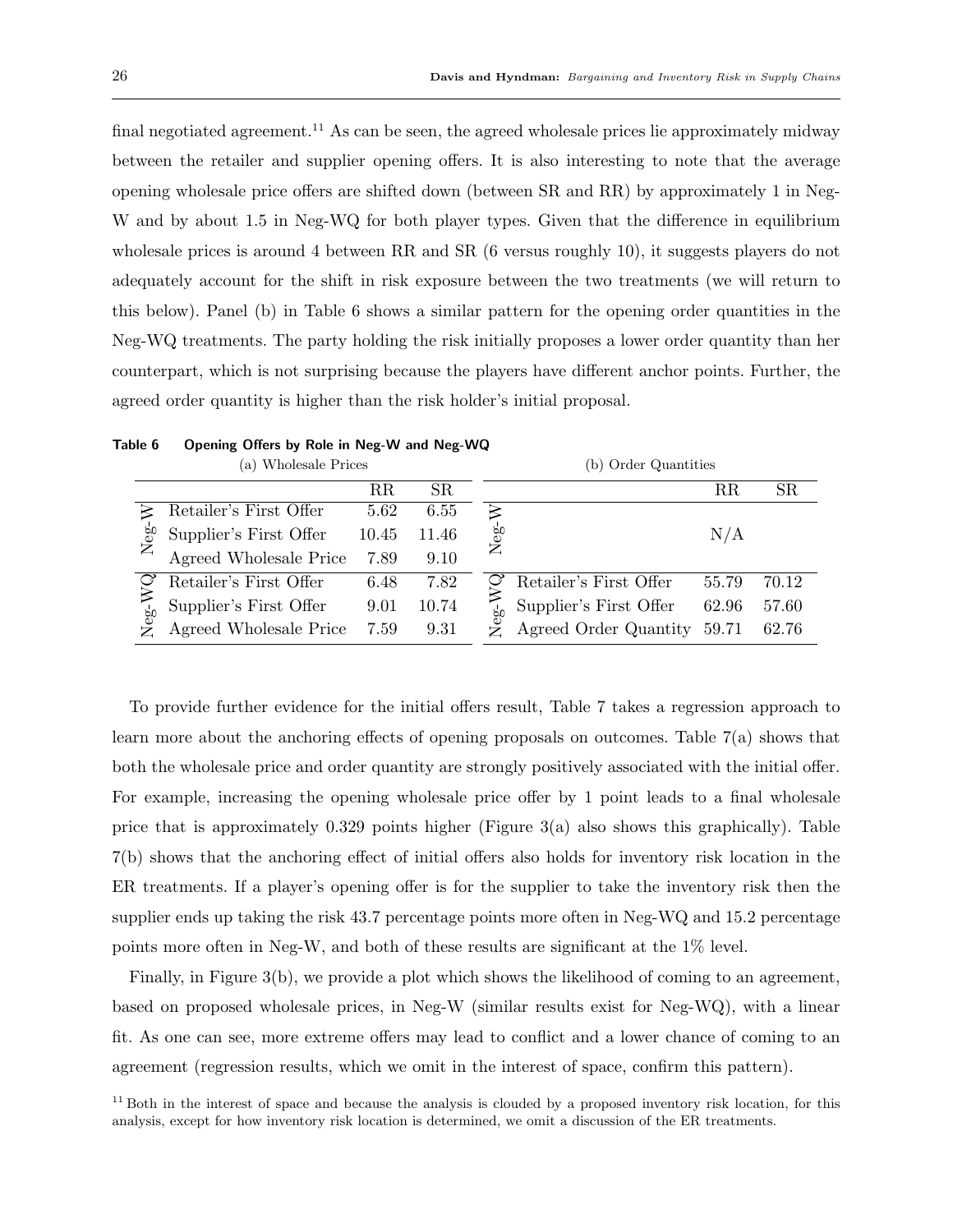| (a) Anchoring on Wholesale Price & Order Quantity                         |                       |                      |                       |  |  |  |  |  |  |
|---------------------------------------------------------------------------|-----------------------|----------------------|-----------------------|--|--|--|--|--|--|
|                                                                           | $Neg-W$               | $Neg-WQ$             |                       |  |  |  |  |  |  |
|                                                                           | Wholesale Price       | Wholesale Price      | Order Quantity        |  |  |  |  |  |  |
| $w_{\text{prop.}}$                                                        | $0.341***$ $(0.032)$  | $0.329***$ $(0.082)$ |                       |  |  |  |  |  |  |
| $q_{\text{prop.}}$                                                        |                       |                      | $0.448***$ $(0.062)$  |  |  |  |  |  |  |
| Constant                                                                  | $4.435***$ $(0.321)$  | $4.644***$ $(0.731)$ | $31.034***$ $(3.982)$ |  |  |  |  |  |  |
| (b) Anchoring on Inventory Risk Location (Dep. Var.: Supplier Takes Risk) |                       |                      |                       |  |  |  |  |  |  |
| $Neg-WQ$<br>$Neg-W$                                                       |                       |                      |                       |  |  |  |  |  |  |
|                                                                           | Propose Supplier Risk | $0.152***$ $(0.049)$ | $0.437***$ $(0.095)$  |  |  |  |  |  |  |

| Table 7 |  | Regression Analysis of Anchoring on Opening Offers in Neg-W and Neg-WQ |  |  |
|---------|--|------------------------------------------------------------------------|--|--|
|         |  |                                                                        |  |  |

Note 1:  $w_{prop.}$  and  $q_{prop.}$  represent a player's opening wholesale price and order quantity proposal.

Note 2: \*, \*\* and \*\*\* denote significance at the 10, 5 and 1% levels, respectively. The table reports linear random effects models with standard errors in parentheses which have been corrected for clustering at the session level.

Constant  $0.499***$   $(0.019)$   $0.399***$   $(0.044)$ 

Note 3: We omit additional control variables for the type of subject and risk condition which are not central to this analysis.



Figure 3 The Effect of Opening Offers on Agreements by Role for Neg-W

This analysis helps explain the result that it is always disadvantageous to hold inventory risk. That is, Table 6 showed that the average opening wholesale price offer is only 1 to 1.5 lower when the retailer has the risk than when the supplier has the risk. Indeed, in the RR condition of Neg-WQ, the average opening offer by retailers is actually *higher* than the equilibrium prediction, 6.48 (versus 6). Given that the final agreement lies midway between the opening offers, it is no longer surprising that it is disadvantageous to hold the risk.

Result (Inventory Risk Holders & Initial Offers) Inventory risk holders make relatively weak opening offers.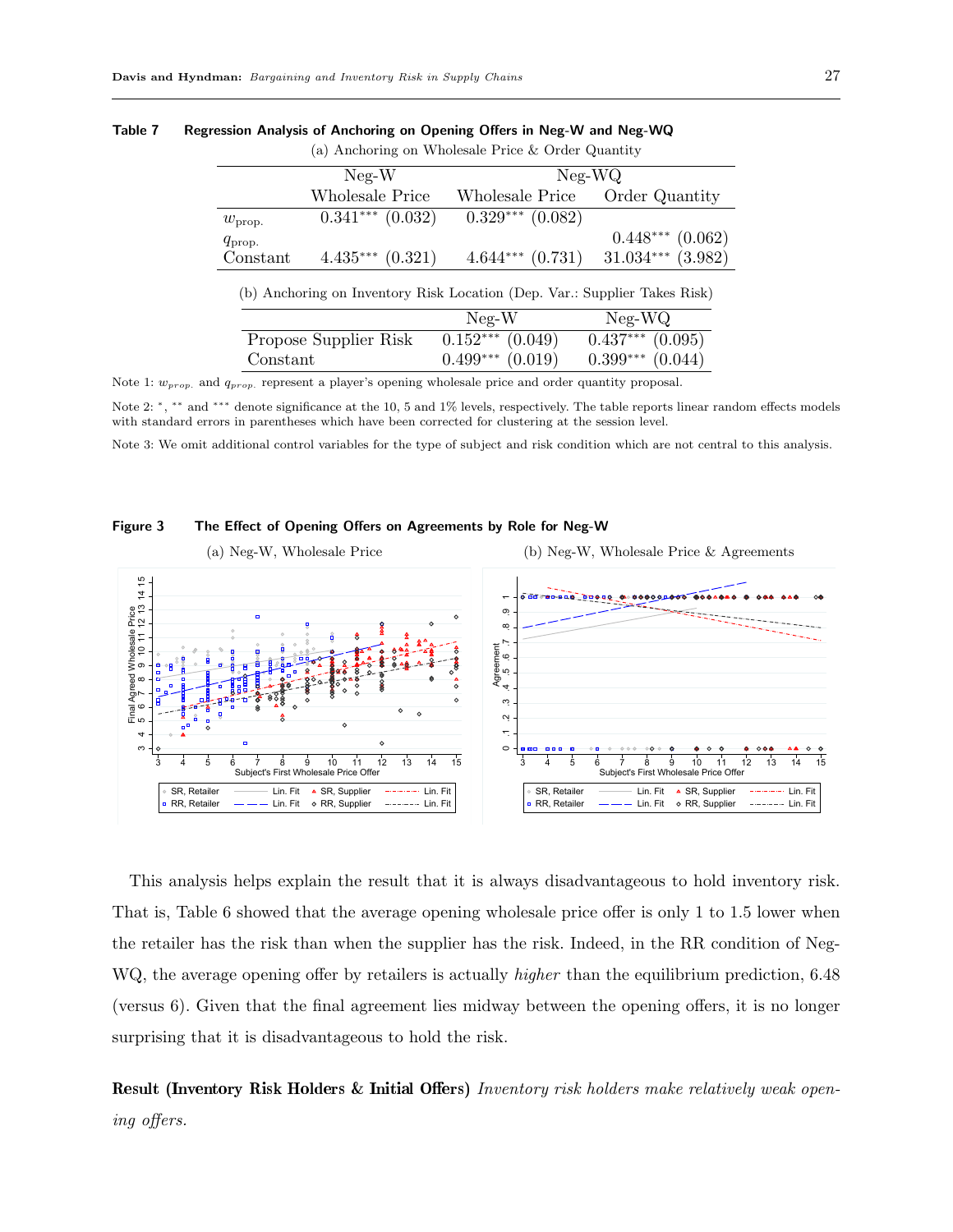

Figure 4 Supplier's Share of Supply Chain Surplus By Offer Number (Five or More Offers) for Neg-WQ

We have already seen initial support for this result in Table 6. We can see further support by focusing on the Neg-WQ treatments where it is possible to directly compute the expected payoffs implicit in each offer. In Figure 4, we show the average expected split of the supply chain surplus that goes to the supplier for each offer number, in Neg-WQ, when there were at least five offers (the observed pattern is robust to the number of offers). As can be seen, there is a gradual concession process. However, the starting points are vastly different. For the party not holding inventory risk, their first offer demands 80-90% of the surplus for themselves (90.6% in RR, 79.5% in SR), while for the party holding the inventory risk, their first offer only demands about 63% of the surplus, in both risk scenarios. As a consequence, by the fifth offer, in the retailer risk condition, retailers are conceding more than half of the surplus to the supplier (52.9%), and in the supplier risk condition, suppliers are requesting less than half (49.7%).

# 6.2. A Remedy for Anchor Points

In order to formally test our conjecture that anchoring on a wholesale price of 9, and insufficiently adjusting to account for risk, is an important driver of our results, we ran an additional treatment that sought to remedy said anchor bias. Specifically, we conducted two additional sessions of the Neg-WQ treatment under retailer risk. However, in the instructions and on the screen during bargaining, subjects were told:

A wholesale price of 9 equally splits the revenue from sales, but does not adjust for the fact that the retailer is responsible for any unsold inventory. Past research has shown that the negotiated agreement (i.e., wholesale price and order quantity) does not adequately take this into account. All other aspects of the experiment and instructions were identical. Our hypothesis was that this would make salient the need (at least from the retailers' perspective) for a lower wholesale price than we observed in our main treatments, and diminish the focus on a price of 9. Indeed, we have: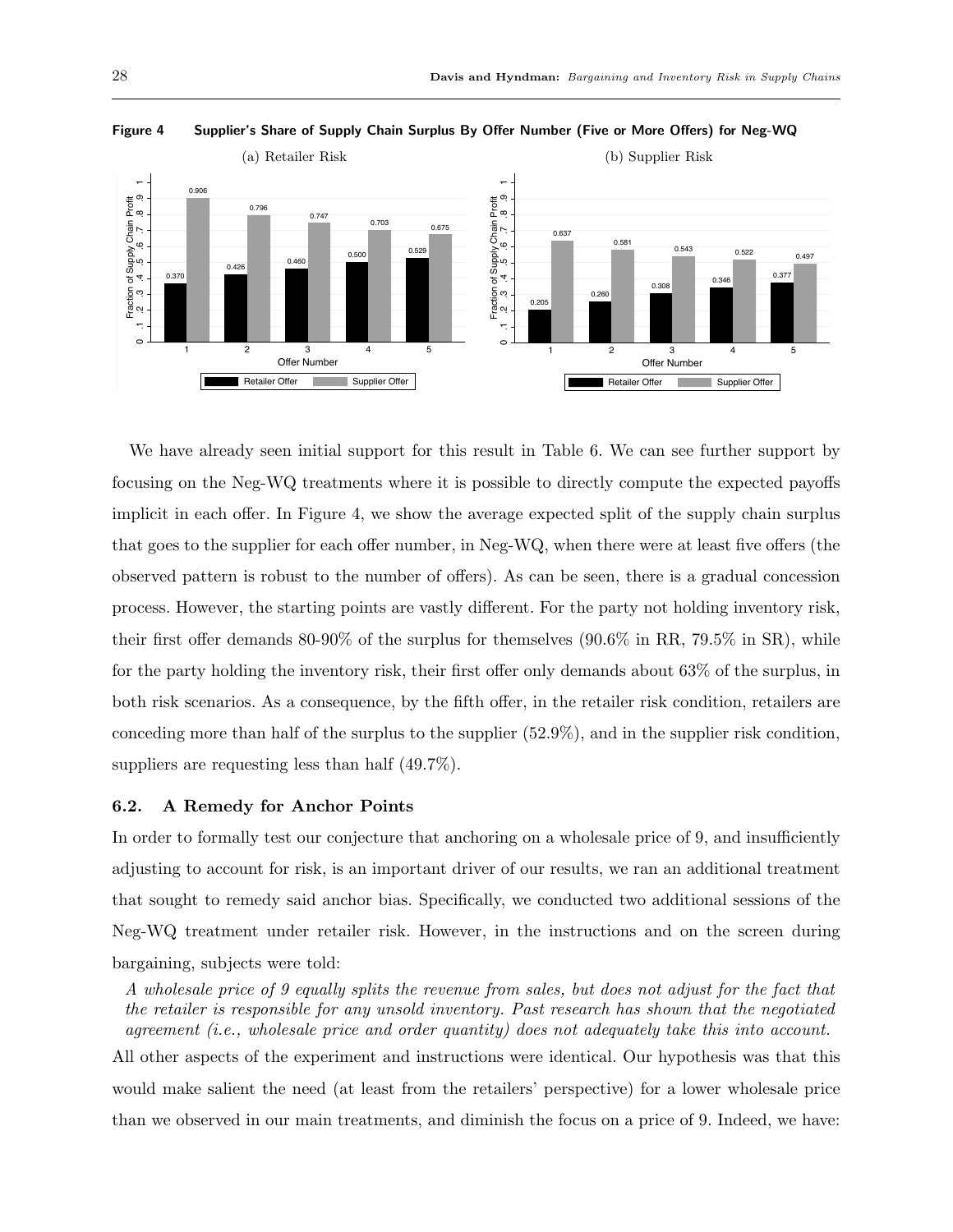Result (Remedying Anchor Points) When the potential anchor point is made salient, along with its implications on distribution of revenues and inventory risk, the agreed wholesale price shifts in favor of the inventory risk holder.

| (a) Outcomes          |        |          | (b) Opening Offers |                       |        |          |  |  |  |
|-----------------------|--------|----------|--------------------|-----------------------|--------|----------|--|--|--|
|                       | Remedy | Original |                    |                       | Remedy | Original |  |  |  |
| Wholesale Price $(w)$ | 6.34   | 7.59     | Retailer           | Wholesale Price $(w)$ | 4.71   | 6.48     |  |  |  |
| Order Quantity $(q)$  | 60.26  | 59.71    |                    | Order Quantity $(q)$  | 53.57  | 55.79    |  |  |  |
| Efficiency $(\%)$     | 89.8   | 90.7     |                    | Wholesale Price $(w)$ | 9.19   | 9.01     |  |  |  |
| Exp. Retailer Profit  | 224.1  | 165.8    | Supplier           | Order Quantity $(q)$  | 76.28  | 62.96    |  |  |  |
| Exp. Supplier Profit  | 206.9  | 269.8    |                    |                       |        |          |  |  |  |

# Table 8 Bargaining Results With Anchor Point Remedy (Last 3 Periods)

Note: 'Original' represents results from Neg-WQ exogenous retailer risk.

Support for this result is in Table 8. Unlike in the original experiments where we saw very little in terms of dynamics, in this treatment there were clear trends over time. This may suggest that the anchor point was effectively removed, and it took subjects time to try and identify a replacement. Given this, we focus on the last three periods. As can be seen, the agreed wholesale price is more than a full point lower than in the original treatment (6.34 versus 7.59), and is relatively close to the normative prediction of 6. It is also interesting to note that, while this treatment attempted to communicate the implications of the potential anchor point for the wholesale price, it did not do so for the quantity, and we observe that neither the order quantity nor efficiency change. The net result is that once we nudge subjects away from the traditional anchor for the wholesale price, retailers earned slightly more than suppliers, rather than substantially less, which is qualitatively in line with the normative benchmark. Also, interestingly, it is only retailers who adjust their opening wholesale price offer, while the average wholesale price offer by suppliers is virtually identical. This additional difference in offers leads to more frequent disagreements compared to the original treatment. Overall, this treatment suggests that a rather subtle manipulation, which attempts to communicate the hypothesized wholesale price anchor point, appears to shift the outcomes in a direction towards the normative theory.

# 7. Discussion of Alternative Explanations

Thus far we have observed that the normative theory fails to explain our data both in terms of point predictions and comparative statics. While risk aversion can explain some comparative statics, it misses a "level effect" on negotiated wholesale prices, which makes holding inventory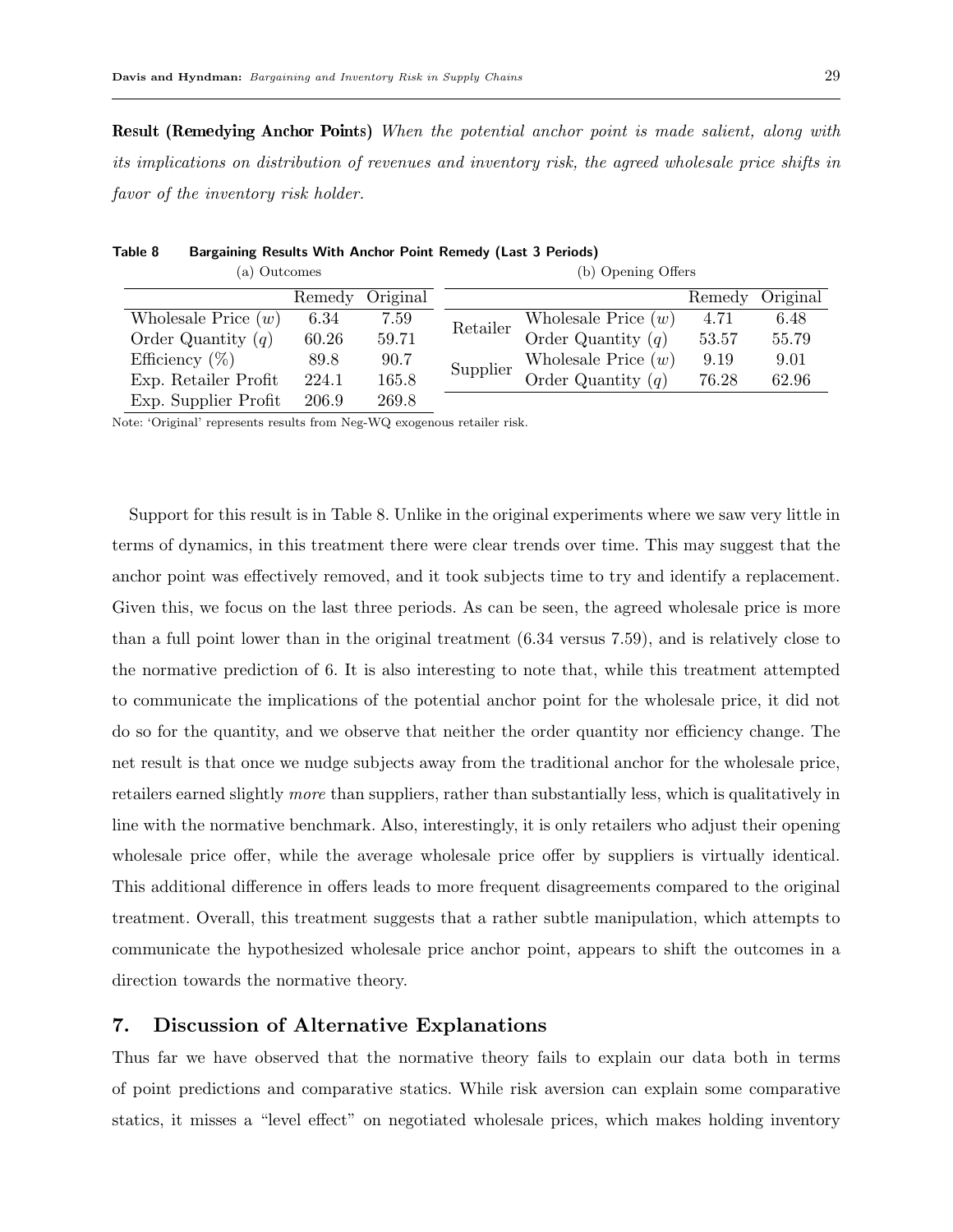risk universally disadvantageous. We argue that this level effect is better-explained by subjects' anchoring on focal points. However, given the richness of the setting, there may be other factors which influence behavior.

In addition to risk aversion, several studies have noted roles for loss aversion and ex post inventory regret in supply chain experiments (e.g., Donohue et al. (2016), Schweitzer and Cachon (2000)). However, in much the same way that risk aversion cannot explain key aspects of our data, both of these behavioral alternatives are similarly inadequate (details available upon request).

Another alternative explanation relates to complexity and bounded rationality. Indeed, several studies have shown that human decision makers often fail to make decisions that coincide with theoretical predictions in relatively more complex settings (e.g., Katok and Wu (2009), Kalkanci et al. (2011)). A duration analysis, the details of which can be found in Appendix B, suggests that bargaining takes longer when more terms are negotiable, which may be due to complexity. However, it is unlikely that complexity is a main driver of our results. For instance, we showed that the agreement rate was the same across all treatments, despite differences in complexity due to the number of contract terms that were negotiable (from one to three). Additionally, supply chain efficiency was higher in Neg-WQ than Neg-W, despite the former case having more parameters to negotiate simultaneously. Finally, in the endogenous risk treatments where the inventory risk is negotiated, the other contract terms are indistinguishable from the same exogenous risk treatments, conditional on how risk is allocated in an agreement.

Lastly, given that our experiment entailed two players interacting with each other, one may suspect fairness to influence results. Yet, fairness also neglects to fully capture our data. For example, in the Neg-WQ treatment, the normative theory predicts perfectly equitable payoffs, whereas we see significant differences in payoffs in these treatments. Therefore, to summarize, while there may be many dynamics at play in our experiment, we feel that anchoring offers the most compelling explanation of our data, while risk aversion explains some comparative statics.

# 8. Conclusion

In this study we evaluate the effect of multidimensional bargaining and the location of inventory risk on supply chain performance. We consider a setting in which the bargaining interaction between a retailer and supplier is highly structured, such as the canonical model with ultimatum offers, or unstructured, where both parties can make multiple back-and-forth offers while sending and receiving feedback dynamically. Given that the location of inventory risk may affect outcomes in each bargaining setting, we also varied how the inventory risk is allocated: either exogenously given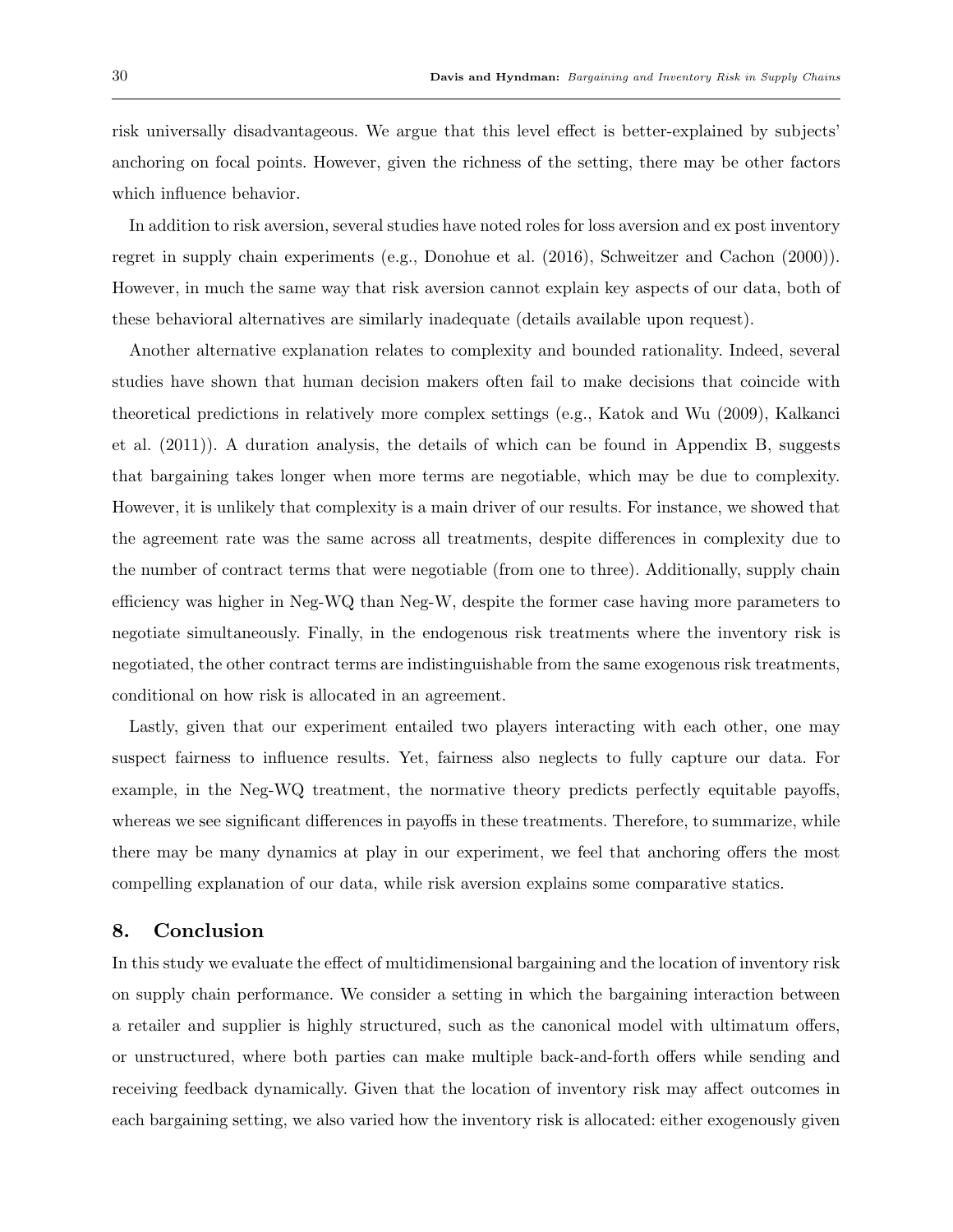to the retailer or supplier, or, endogenously determined through a negotiation. Our theoretical analysis generated predictions for each setting under the assumption of risk-neutral expectedprofit maximization, which we contrasted with a series of behavioral hypotheses centered around anchoring on salient focal points. Because managers, who may deviate from risk-neutral expectedprofit maximization, are instrumental in negotiating supply chain contracts, it is important to understand those areas where theory works and those which may be influenced by behavioral factors.

To this end, we conducted a controlled laboratory experiment where human-subjects act as decision makers in a two-stage supply chain. We find a number of results that run counter to the normative theory, both with respect to the standard theoretical point predictions, as well as the predicted differences across treatments. With regards to the former, we find that many supply chain outcomes such as channel efficiency, distribution of profits, wholesale prices, and order quantities, deviate significantly from the normative theory, particularly in the unstructured bargaining contexts. Of particular interest to managers, we show, in contrast to theory, that channel efficiency does not improve when moving from an ultimatum setting to one where the wholesale price is negotiated. Instead, to improve channel efficiency, both the wholesale price and order quantity must be negotiated simultaneously. In this case, efficiency increases and the effect is far larger than predicted (21% versus 6.7% in retailer risk, and 12% versus 1.5% in supplier risk). Furthermore, allowing the quantity to be included in the negotiation leads to a Pareto improvement in profits, generating a win-win outcome for the supply chain. Another interesting insight, which is contrary to normative theory, but is consistent with what managers told us, is that the party which incurs the inventory risk earns significantly lower profits than the party avoiding the risk, regardless of the bargaining environment. We also observe that a majority of these results persist even when the inventory risk location is endogenously determined through the bargaining process.

Although risk aversion can explain some comparative statics, we argue that the primary explanation for our results is that players have an anchoring bias. That is, wholesale prices are anchored between the standard theoretical prediction and another salient focal point: the midpoint between the supplier's production cost and retailer's selling price. This bias can explain the comparative statics across treatments for supply chain metrics like efficiency, and also predicts that the inventory risk holder will earn less than their counterpart, regardless of the bargaining environment. Both of these predictions are validated in our data. Our analysis of the bargaining process showed further support for our anchoring hypothesis.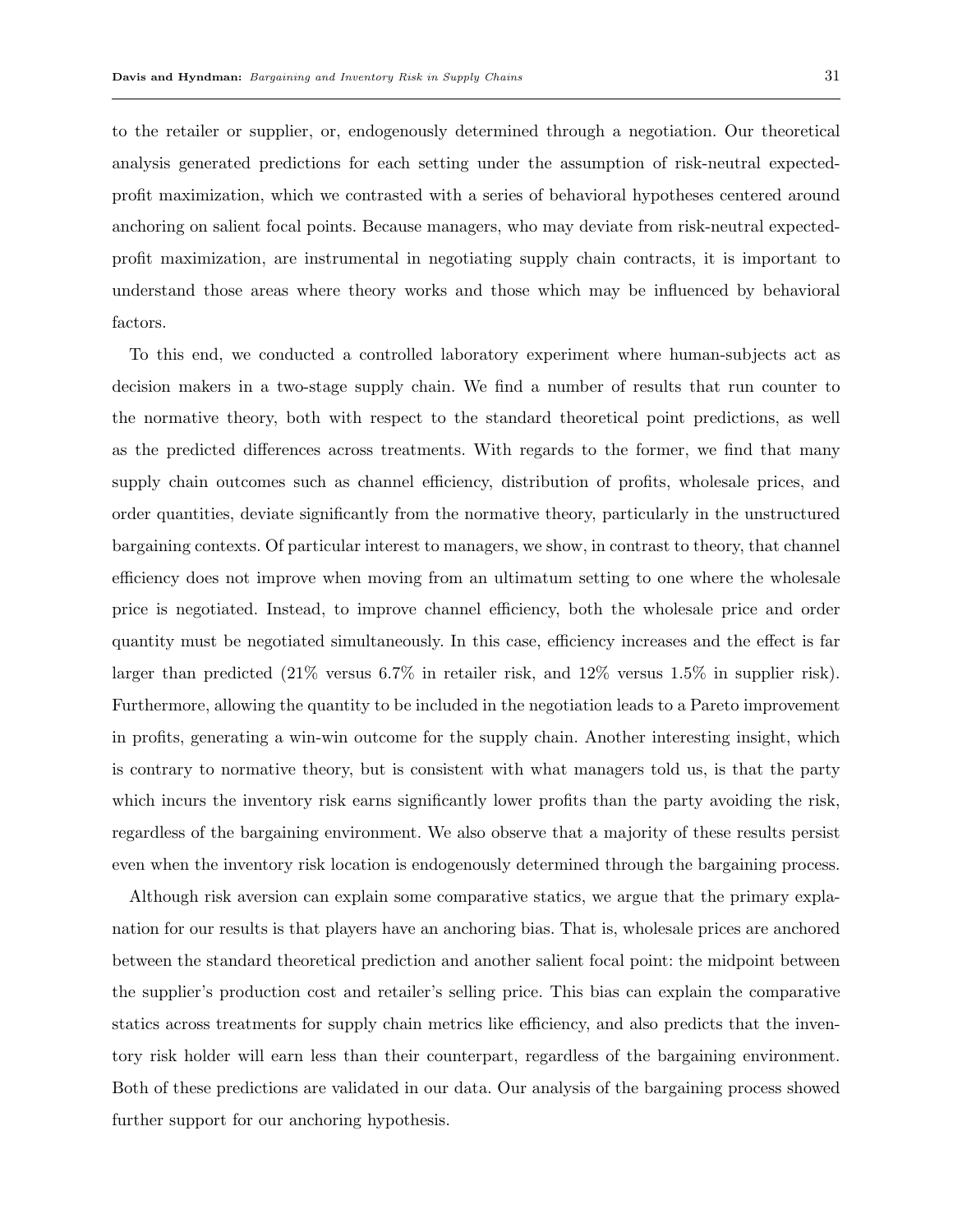In an effort to determine whether anchoring is in fact a cause of our results, we ran an additional experimental treatment where we attempted to communicate the salience of the midpoint wholesale price as an anchor. In this treatment, wholesale prices shift considerably towards the normative prediction. Additionally, we no longer observe that it is disadvantageous to be the risk holder, which also coincides with the standard theoretical prediction. While beyond the scope of this study, we believe a thorough investigation of potential interventions aimed at mitigating behavioral biases, to try to improve outcomes in unstructured bargaining settings, would be an exciting opportunity for future research.

One of the limitations of our work is that we do not allow participants to freely communicate with one another. While this was done intentionally to allow us to analyze the bargaining dynamics in our unstructured contexts, we recognize that contracts may be negotiated face-to-face, with no restrictions on communication. The only operations paper that we are aware of which incorporates such features is Leider and Lovejoy (2016), who allow chat boxes but not face-to-face bargaining. Additionally, our study considers a supply chain consisting of a single retailer and supplier. In reality, both parties may have the ability to contract with multiple retailers and suppliers. Moving to richer supply chain environments is an interesting avenue for future research.

One key managerial implication of our work is that retailers and suppliers should engage in an unstructured bargaining process where the stocking quantity is included in the negotiation, as it leads to higher supply chain efficiency and higher profits for both parties. From an implementation standpoint, given that a quantity may affect the wholesale price, and vice versa, it is not unreasonable to have both terms set jointly. In addition, having both parties negotiate the terms together may lead to more integrative outcomes. A second implication is that, regardless of the inventory location, and whether it is negotiated or not, the party facing the inventory risk is at a disadvantage. One potential way to address this issue is to try make salient the need for sufficiently large movement in the wholesale price away from  $(p+c)/2$  in order to provide adequate compensation for risk exposure. Indeed, this may be the role that communication can play in a negotiation – to diffuse the salience of an inappropriate anchor. In summary, our results suggest that managers should take care when determining how to negotiate supply chain contracts, and how to allocate the inventory risk, as both have a significant impact on profits.

#### Acknowledgments

We would like to thank seminar participants at the University of Michigan, Boston College and Purdue University for helpful comments, as well as conference participants at the 2015 INFORMS Annual Meeting and the 2015 POMS Annual Meeting. We also thank Elizabeth Mannix for helpful discussions on the paper. The financial support of Cornell University and the University of Texas at Dallas is gratefully acknowledged.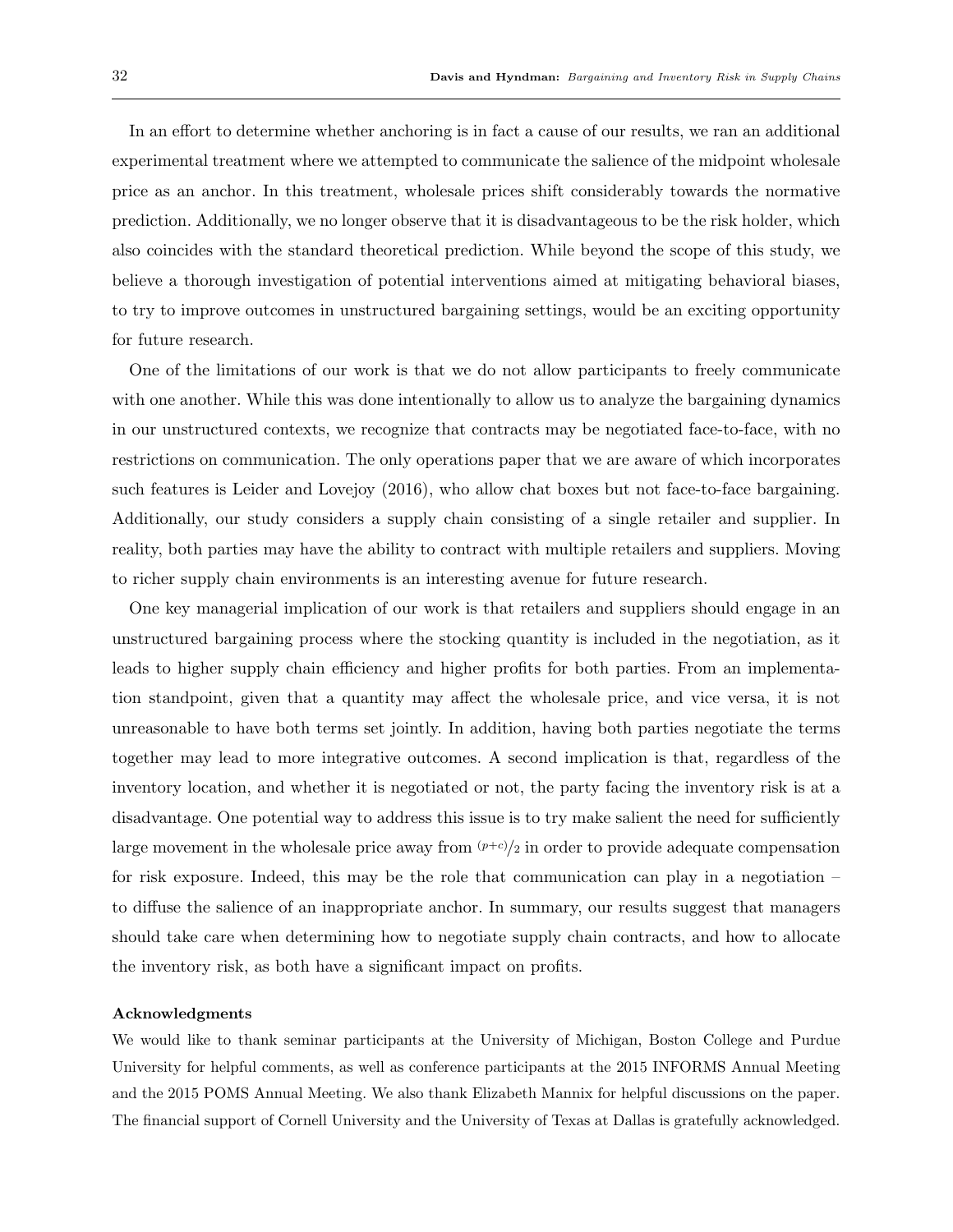# References

- Becker-Peth, Michael, Elena Katok, Ulrich W. Thonemann. 2013. Designing buyback contracts for irrational but predictable newsvendors. Management Science 59(8) 1800–1816.
- Bolton, Gary E., Emin Karagözoğlu. 2016. On the interaction of hard and soft bargaining leverage: A test of schelling's hypothesis and a modified zeuthen-harsanyi model. Games and Economic Behavior 99 164–179.
- Cachon, Gerard P. 2003. Supply chain coordination with contracts. Steven Graves, Ton de Kok, eds., Handbooks in Operations Research and Management Science: Supply Chain Management. North-Holland, Amsterdam, 227–339.
- Cachon, Gerard P. 2004. The allocation of inventory risk in a supply chain: Push, pull and advance-purchase discount contracts. Management Science 50(2) 222-238.
- Cachon, Gerard P., M. Fisher. 1997. Campbell's soup's continuous replenishment program: Evaluation and enhanced inventory decision rules. Production and Operations Management 6(3) 266–276.
- Cachon, Gerard P., M. Fisher. 2000. Supply chain inventory management and the value of shared information. Management Science 46(8) 1032–1048.
- Camerer, Colin F. 2003. Behavioral Game Theory: Experiments in Strategic Interaction. Princeton University Press.
- Davis, Andrew, Elena Katok, Natalia Santamaría. 2014. Push, pull, or both? a behavioral study of how the allocation of inventory risk affects channel efficiency. Management Science  $60(11)$  2666–2683.
- Davis, Andrew M., Stephen G. Leider. 2016. Capacity investment in supply chains: Contracts and the hold-up problem. Working Paper, Cornell University .
- Devlin, Anna, Wedad Elmaghraby, Rebecca W. Hamilton. 2014. The effect of contract type on retailer's willingness to accept product risk. Working Paper, University of Maryland.
- Dohmen, Thomas, Armin Falk, David Huffman, Uwe Sunde, Jürgen Schupp, Gert G. Wagner. 2011. Individual risk attitudes: Measurement, determinants and behavioral consequences. Journal of the European Economic Association 9(3) 522–550.
- Donohue, Karen, Yinghao Zhang, Tony Cui. 2016. Contract preferences and performance for the loss averse supplier: Buyback versus revenue sharing. Management Science  $62(6)$  1734–1754.
- Fischbacher, Urs. 2007. z-tree: Zurich toolbox for ready-made economic experiments. Experimental Economics 10(2) 171–178.
- Gächter, Simon, Arno Riedl. 2005. Moral property rights in bargaining with infeasible claims. Management Science 51(2) 249–264.
- Galinsky, Adam D., Thomas Mussweiler. 2001. First offers as anchors: The role of perspective-taking and negotiator focus. Journal of Personality and Social Psychology 81(4) 657–669.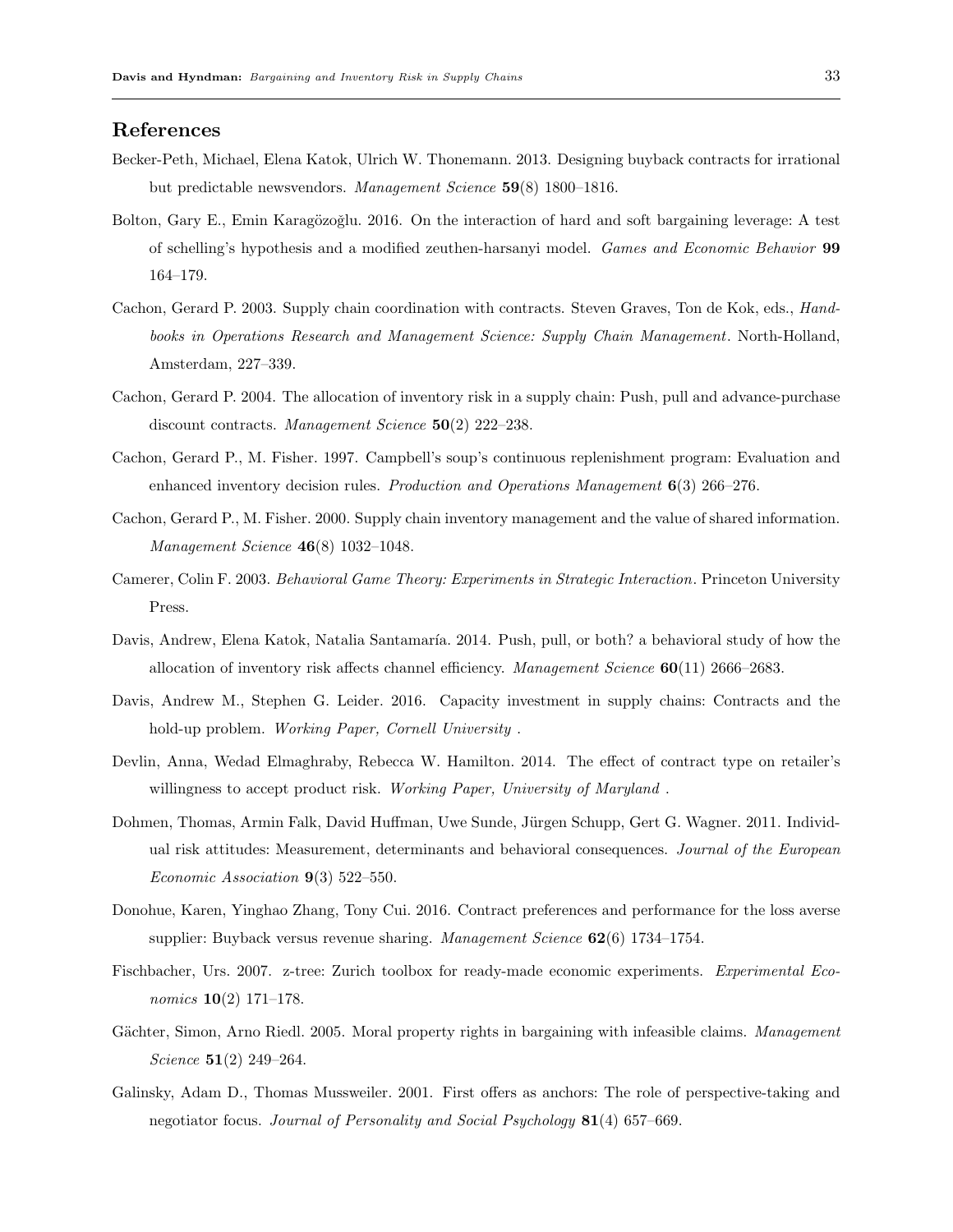- Haruvy, Ernan, Elena Katok, Valery Pavlov. 2016. Bargaining process and channel efficiency. Working Paper, University of Texas at Dallas .
- Kagel, John H., Alvin E. Roth. 1995. The Handbook of Experimental Economics. Princeton University Press.
- Kalkanci, Basak, Kay-Yut Chen, Feryal Erhun. 2011. Contract complexity and performance under asymmetric demand information: An experimental evaluation. Management Science 57(4) 689–704.
- Katok, Elena, Diana Wu. 2009. Contracting in supply chains: A laboratory investigation. Management Science **55**(12) 1953-1968.
- Kaya, Murat, Özalp Özer. 2012. Pricing in business-to-business contracts: Sharing risk, profit and information. Özalp Özer, Robert Phillips, eds., The Oxford Handbook of Pricing Management. Oxford University Press, USA, 738–783.
- Lee, Yun Shin, Enno Siemsen. 2016. Task decomposition and newsvendor decision making. Management Science Forthcoming.
- Leider, Stephen, William S. Lovejoy. 2016. Bargaining in supply chains. Management Science 62(10) 3039– 3058.
- Lovejoy, William S. 2010. Bargaining chains. Management Science 56(12) 2282–2301.
- Netessine, Serguei, Nils Rudi. 2006. Supply chain choice on the internet. Management Science 52(6) 844–864.
- Ozer, Ozalp, Wei Wei. 2006. Strategic commitment for optimal capacity decision under asymmetric forecast ¨ information. *Management Science*  $52(8)$  1238–1257.
- Ramachandran, Karthik, Yusen Xia. 2015. Multi-dimensional decision making in operations: An experimental investigation of joint pricing and quantity decisions. Working Paper, Georgia Institute of Technology and George State University.
- Randall, Taylor, Serguei Netessine, Nils Rudi. 2002. Should you take the virtual fulfillment path? Supply Chain Management Review November/December Issue.
- Randall, Taylor, Serguei Netessine, Nils Rudi. 2006. An empirical examination of the decision to invest in fulfillment capabilities: A study of internet retailers. *Management Science*  $52(4)$  567–580.
- Roth, Alvin E., Michael W. K. Malouf. 1979. Game-theoretic models and the role of information in bargaining. Psychological Review 86 574–579.
- Roth, Alvin E., Uriel Rothblum. 1982. Risk aversion and nash's solution for bargaining games with risky outcomes. Econometrica  $50(3)$  639-647.
- Schweitzer, Maurice E., Gerard P. Cachon. 2000. Decision bias in the newsvendor problem with a known demand distribution: Experimental evidence. Management Science 46(3) 404-420.
- U.S. Census Bureau. 2016. U.S. Census Bureau E-Stats. URL http://www.census.gov/content/dam/ Census/library/publications/2016/econ/e14-estats.pdf.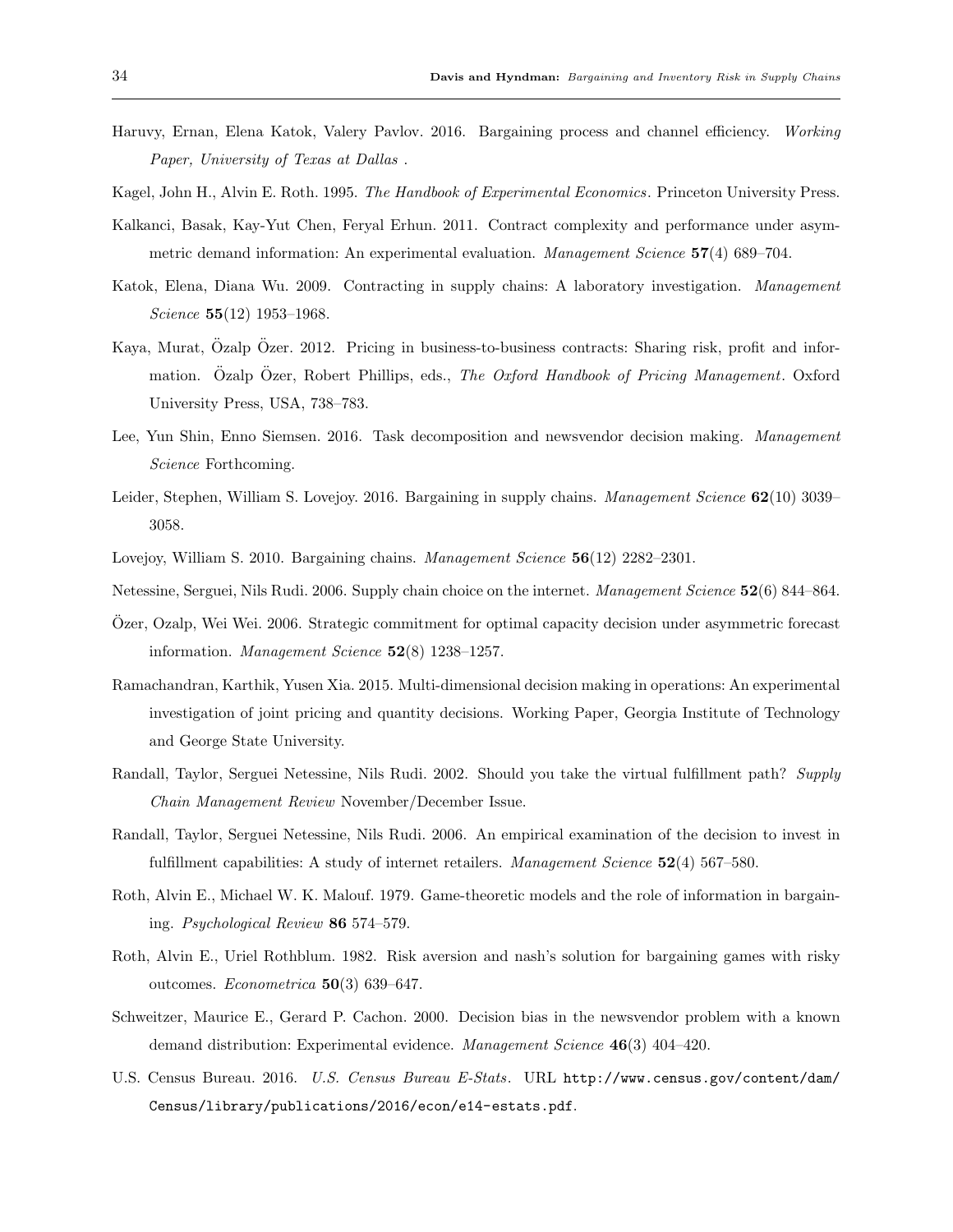# Appendix

## A. Details of Theoretical Analysis

At the risk of some repetition, we provide a complete analysis in order that the appendix be self-contained. Unless otherwise stated, we assume that demand is drawn uniformly from [a, b]  $(0 < a < b < \infty)$ , the supplier's cost of production is  $c > 0$  and the retailer's selling price is  $p > c$ .

#### A.1. Ultimatum Bargaining

In this case, the party who does not hold the inventory, makes an ultimatum wholesale price offer  $w_{Ult}^{RL}$ , to the other player. If the offer is accepted, then the responding player, who is exposed to inventory risk, unilaterally chooses an order quantity  $q_{Ult}^{RL}$ . Depending on the inventory risk location, we can write each firm's expected profit function as:

$$
\pi_r^r = \frac{p}{b-a} \int_a^b \min\{q, x\} dx - wq \quad , \quad \frac{\text{Supplier Risk}}{\pi_r^s} = \frac{p-w}{b-a} \int_a^b \min\{q, x\} dx
$$
\n
$$
\pi_s^r = (w-c)q \quad , \quad \pi_s^s = \frac{w}{b-a} \int_a^b \min\{q, x\} dx - cq \tag{2}
$$

We now state and prove the following proposition from the main text:

PROPOSITION 1. In the subgame perfect equilibrium of the structured bargaining game,

- 1. Under retailer risk,  $w_{Ult}^R = (p+c)/2 + \frac{ap}{2(b-a)} \ge (p+c)/2 > c$  and the supply chain is not coordinated.
- 2. Under supplier risk,  $w_{Ult}^{S} < (p+c)/2 < p$  and the supply chain is not coordinated.
- 3. In both cases, the party holding the inventory risk earns a lower expected payoff than the party not holding the inventory risk.

*Proof.* Consider the case of retailer risk. Given  $w$ , the retailer's first order condition is:

$$
\frac{2pq}{2a-2b} + \frac{-2aw - 2bp + 2bw}{2a-2b} = 0,
$$

which, upon solving for q yields:  $q_{Ult}^R = a + (b - a)(p-w)/p$ , which will be less than the coordinated supply chain quantity whenever  $w > c$ . We can then substitute this expression into the supplier's profit function and compute the first order condition as:

$$
\frac{(a-b)(w-c)}{p} + \frac{aw + b(p-w)}{p} = 0.
$$

Solving for the optimal wholesale price yields,  $w_{Ult}^{R} = (p+c)/2 + \frac{ap}{2(b-a)} > (p+c)/2$ , as required.

Consider next the case of supplier risk. Given  $w$ , the supplier's first order condition is

$$
\frac{2ac + 2b(w - c) + 2qw}{2(b - a)} = 0.
$$

Upon solving for q, we have  $q_{Ult}^S = a + (b - a)((w - c)/w)$ , which will be less than the coordinated supply chain quantity whenever  $w < p$ . We can then substitute this into the retailer's profit function and take the first order condition to obtain:

$$
-\frac{(p-w)\left(a\left(c^2+w^2\right)+b\left(w^2-c^2\right)\right)}{w^3}-\frac{a\left(c^2+w^2\right)+b\left(w^2-c^2\right)}{2w^2}+\frac{(p-w)(2aw+2bw)}{2w^2}=0.
$$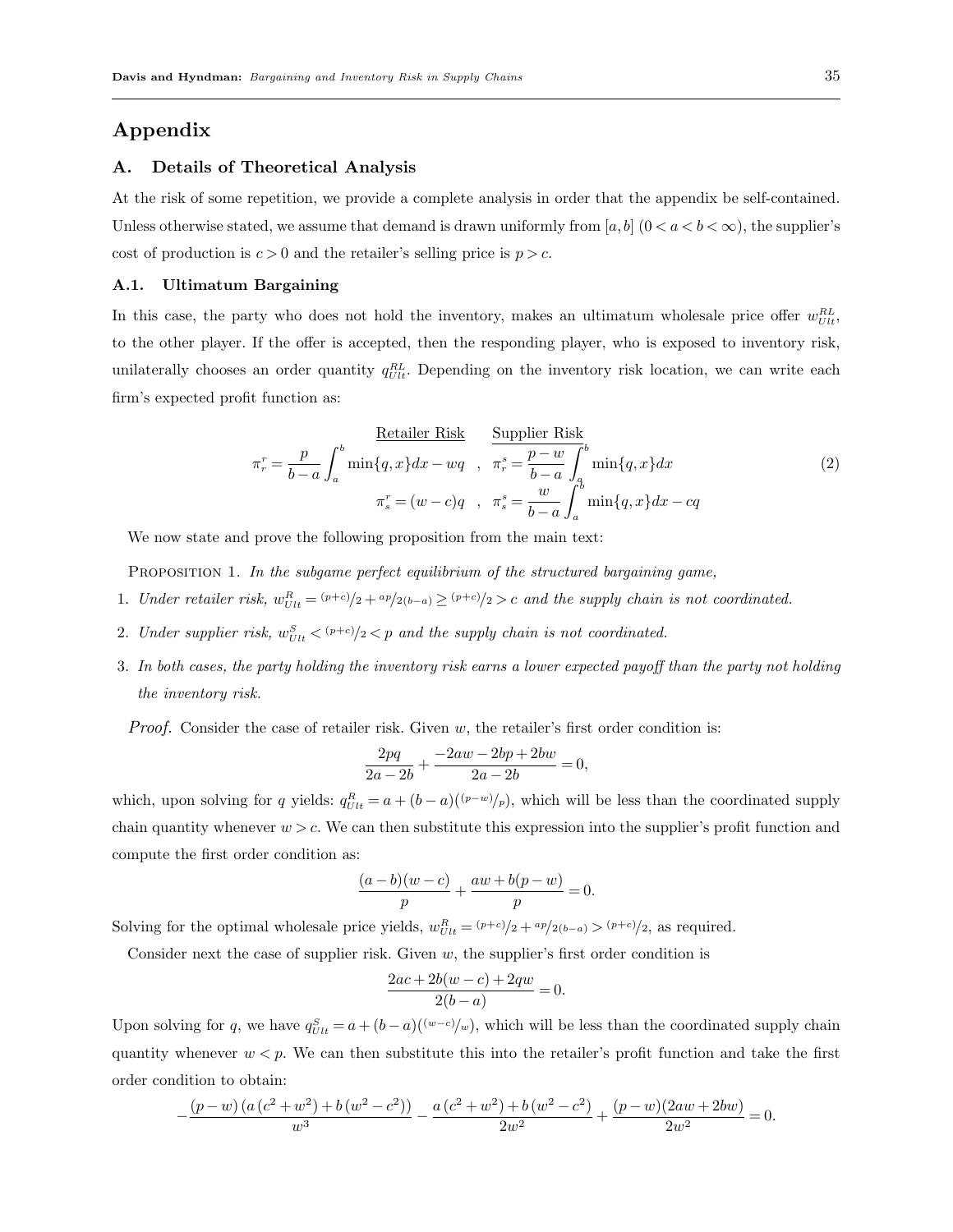After some simplification, this can be rewritten as:

$$
-(a+b)w3 - c2(b-a)w + 2pc2(b-a) = 0.
$$

Observe that this is a third degree polynomial, the left-hand side of which is monotone decreasing in  $w$ . Therefore, it will have exactly one real root. Notice also that if we evaluate the left-hand side at  $w = (p+c)/2$ , then we obtain:

$$
-25\left(7c^3 + 9c^2p + 15cp^2 + 5p^3\right) < 0.
$$

Therefore, it must be that  $w_{Ult}^S < (p+c)/2$ , as required. Indeed, holding  $b-a$  fixed, for a large enough, the retailer's optimal wholesale price will be  $w_{Ult}^{S} = c$ .

The last thing that we need to show is that the party holding the inventory risk earns a lower expected profit than the party not holding the risk. This follows because the party holding the inventory risk gets a less favorable wholesale price (e.g., in supplier risk,  $w < (p+c)/2$ ). Q.E.D.

#### A.2. Unstructured Bargaining: Wholesale Price is Negotiated

Assume now that the supplier and the retailer first negotiate over w in an unstructured manner. Then, given the agreed upon wholesale price, the party that is exposed to risk chooses the order quantity to maximize its expected profits. Just as in the case of the structured bargaining setting, under retailer risk, the retailer will choose  $q^R(w) = a + (b-a)^{(p-w)}/p$ , while under supplier risk, the supplier will choose  $q^S(w) = a + (b-a)^{(w-c)}/w$ . Since we assume that the disagreement outcome is 0 for both player, the Nash bargaining solution is the wholesale price,  $w$ , which maximizes the product of the retailer's and supplier's expected profits. In particular:

$$
\max_{w} \pi_r^{RL}(w, q^{RL}(w)) \cdot \pi_s^{RL}(w, q^{RL}(w))
$$
  
s.t.  $c \le w \le p$ ,

where  $\pi_i^{RL}(w, q)$  are given in (2) and  $q^{RL}(w)$  is as above.

The formal proposition considers the case  $a = 0$ , while we allow b to be general. Below, we will provide a short numerical analysis to show robustness against  $a > 0$ .

PROPOSITION 2. If  $a = 0$ , then when only the wholesale price is negotiated in an unstructured setting,

- 1. Under retailer risk,  $c < w_{Neg-w}^R = {^{(p+3c)}}/4 < {^{(p+c)}}/2 = w_{Ult}^R$ ,  $q_{Neg-w}^R > q_{Ult}^R$  and the outcome is more efficient than the ultimatum setting. Since  $w_{Neg-w}^R > c$ . The supply chain is not coordinated.
- 2. Under supplier risk,  $w_{Neg-w}^S$  is the real root of a third degree polynomial. Furthermore,  $p > w_{Neg-w}^S$  $^{(p+c)}/_2$  >  $w_{Ult}^S$ . Therefore,  $q_{Neg-w}^S > q_{Ult}^S$  and the outcome is more efficient than the structured bargaining setting. Since  $w_{Neg-w}^S < p$ , the supply chain is not coordinated.

Proof. We first prove the result for the case of retailer risk. Suppose that the players have agreed upon a wholesale price, w. The retailer chooses q to maximize its expected profits. hence,  $q = b^{((p-w)/p)}$ . We now substitute this into the expected profit functions for the supplier and retailer and maximize the Nash product:

$$
\frac{b^2(w-c)(p-w)^3}{2p^2}.
$$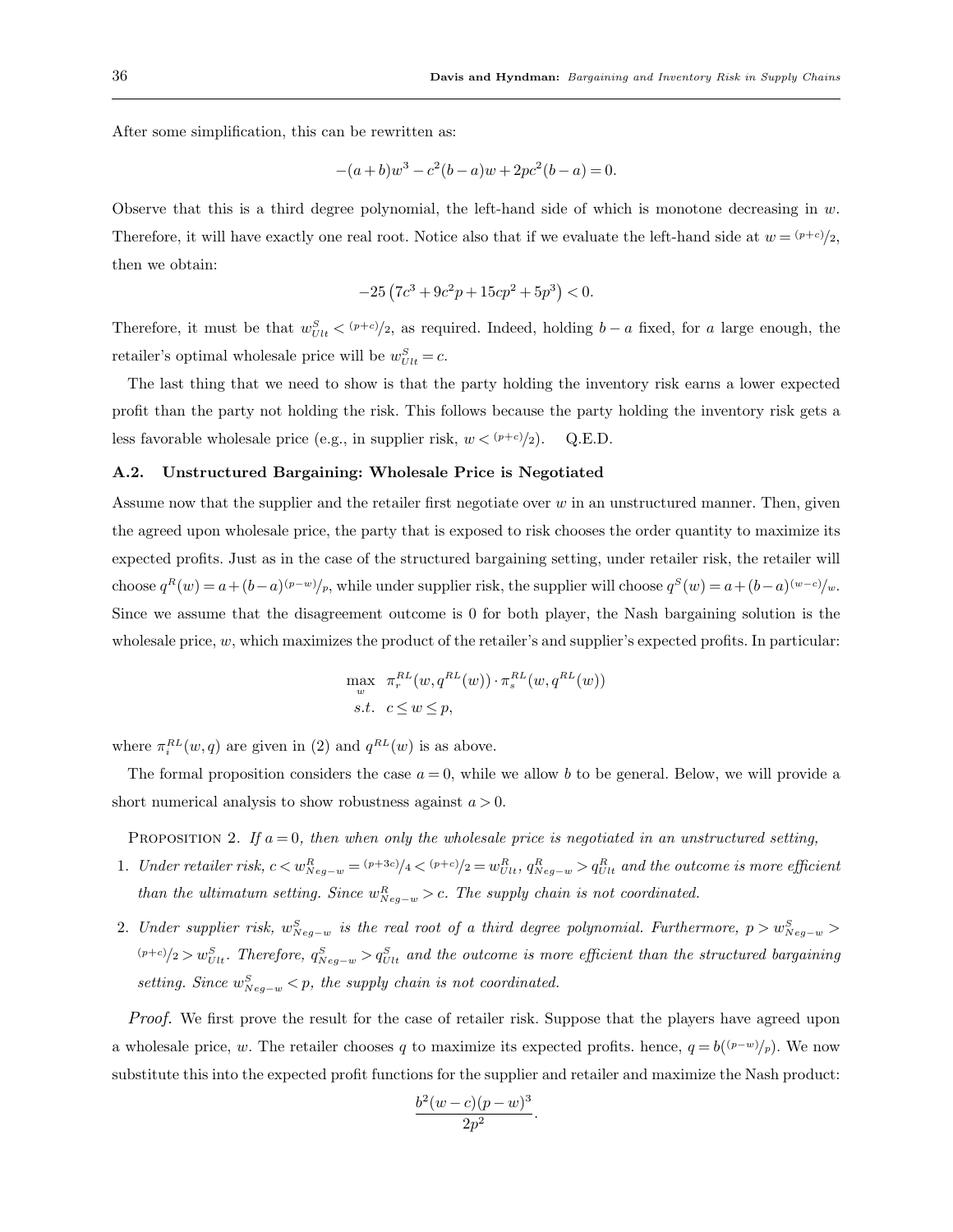The first-order-condition is (with some simplification) given by:

$$
\frac{b^2(p-w)^2(3c+p-4w)}{2p^2} = 0.
$$

In this case, the relevant root can be solved as  $w_{Neg-w}^R = \frac{p+3c}{4} < (p+c)/2$ , and the corresponding order quantity is given by:  $q_{Neg-w}^R = \frac{3b(p-c)}{4p} < \frac{b(p-c)}{p}$  $\frac{p-c}{p}$ . Therefore, again, when q is not directly negotiated, we will have inefficiency.

Next consider the case of supplier risk and assume that the retailer and supplier have agreed upon a wholesale price, w. Again, this is identical to the ultimatum case; hence,  $q = b((w-c)/w)$ . We now substitute this into the expected profit functions for the supplier and retailer and maximize the Nash product:

$$
\frac{b^2(c-w)^3(c+w)(w-p)}{4w^3}.
$$

The first-order condition is:

$$
\frac{b^2(c-w)^2(c^2(3p-2w) + 2cw(p-w) + w^2(p-2w))}{4w^4} = 0.
$$

This has one root at  $w = c$ , which we know cannot be optimal since then both the supplier and retailer earn 0 profits. Beyond this, we also see that the wholesale price at the optimal solution is actually independent of b. Therefore, the relevant portion of the FOC can be stated as:

$$
3c^2p + w(2cp - 2c^2) + w^2(p - 2c) - 2w^3 = 0.
$$

Finding an analytical solution to this is possible because we know that a third degree polynomial has at least one real-valued solution. However, the process of doing so is not informative, but we can bound the solution. In particular, evaluating the left-hand side of the above expression at  $w = p$ , we obtain  $p(c^2 - p^2) < 0$ , while evaluating at  $w = \frac{(p+c)}{2}$ , we obtain  $\frac{c}{4}(-7c^2 + 6cp + p^2) > 0$ . Hence  $w_{Neg-w}^S > \frac{(p+c)}{2}$ . Q.E.D.

The above results are valid for  $a = 0$ . However, a numerical investigation confirms their validity for a wide range of  $(a, b)$  pairs. For the case of retailer risk we summarize this in Table A.1, while for supplier risk, we summarize it in Table A.2. In both cases, we keep  $p = 15$  and  $c = 3$ , as in the experiment.

| Table A.1<br><b>Numerical Study: Retailer Risk</b> |  |  |  |  |
|----------------------------------------------------|--|--|--|--|
|----------------------------------------------------|--|--|--|--|

|            | (a) Wholesale Price |            |     |      |                     |          | (b) Percent Difference in Profits ( $\pi^r > \pi^s$ ) |                                                     |                             |                      |               |  |  |
|------------|---------------------|------------|-----|------|---------------------|----------|-------------------------------------------------------|-----------------------------------------------------|-----------------------------|----------------------|---------------|--|--|
| h          |                     |            |     |      |                     |          |                                                       |                                                     |                             |                      |               |  |  |
| $\alpha$   | 100                 | <b>200</b> | 300 | 400  | 500                 | $\alpha$ | 100                                                   | 200                                                 | 300                         | 400                  | 500           |  |  |
| $\Omega$   | 6.00                | 6.00       |     |      |                     |          |                                                       | 6.00 6.00 6.00 0 50.0\% 50.0\% 50.0\% 50.0\% 50.0\% |                             |                      |               |  |  |
| 100        |                     |            |     |      | 7.76 7.21 6.92 6.74 | -100     |                                                       |                                                     | 27.3\% 38.0\% 42.7\% 45.1\% |                      |               |  |  |
| <b>200</b> |                     |            |     |      | 8.25 7.76 7.44      | 200      |                                                       |                                                     |                             | 16.7\% 27.3\% 33.8\% |               |  |  |
| 300        |                     |            |     | 8.47 | 8.07                | 300      |                                                       |                                                     |                             |                      | 11.9\% 20.8\% |  |  |
| 400        |                     |            |     |      | 8.59                | 400      |                                                       |                                                     |                             |                      | $9.2\%$       |  |  |

There are three main points to make. First, under retailer risk, the retailer always earns strictly more than the supplier, while under supplier risk, the reverse is true. Second, under retailer risk  $w < (p+c)/2$ , while under supplier risk the reverse is true. Thus the main results from the Proposition 2 continue to hold for  $a > 0$ , over the range that we consider. Finally, holding  $b - a$  constant, the wholesale prices converge to  $(p+c)/2$  and the payoff differences between retailers and suppliers diminishes.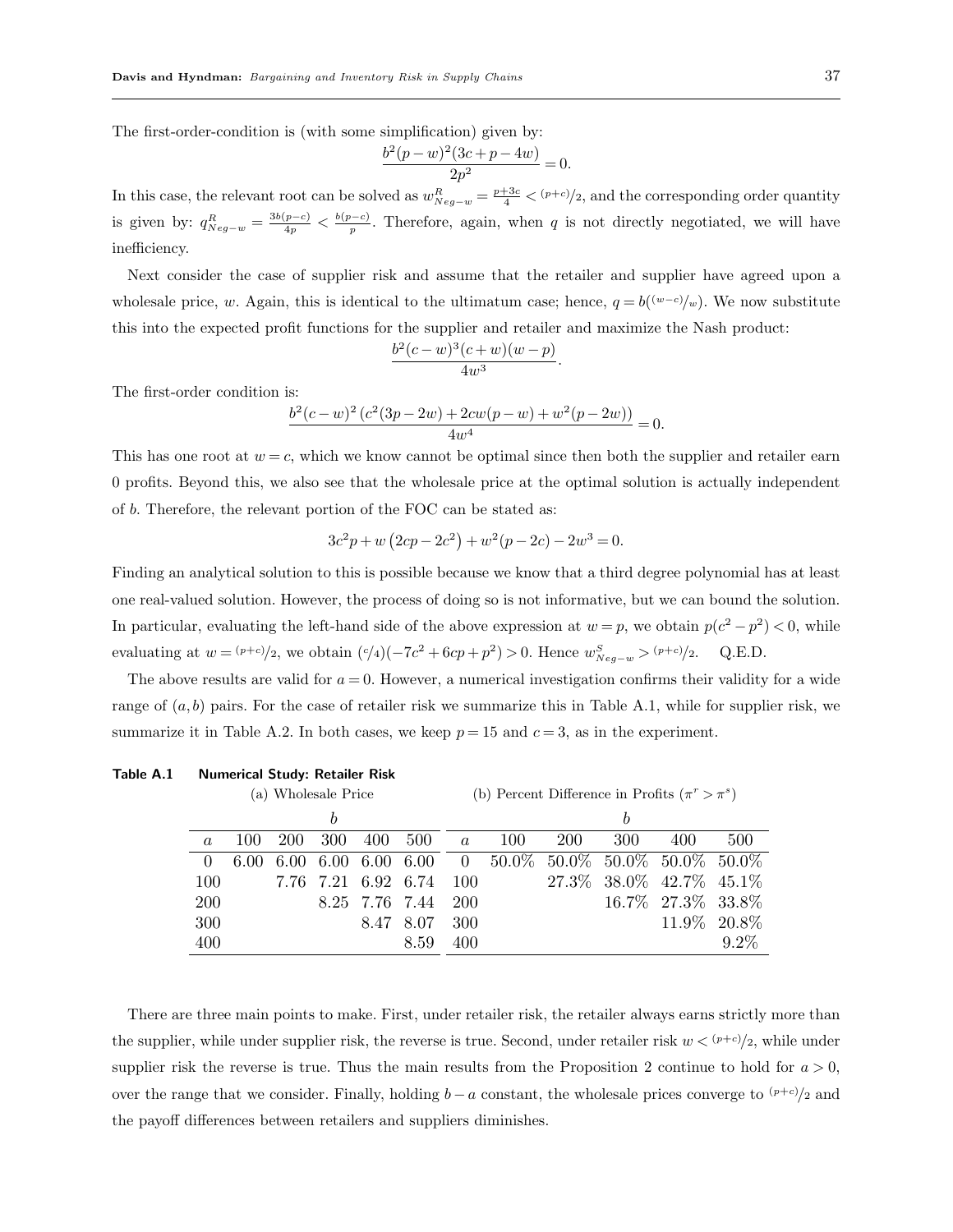|               |     | (a) Wholesale Price |       |       |       | (b) Percent Difference in Profits $(\pi^s > \pi^r)$ |     |               |          |                              |         |  |
|---------------|-----|---------------------|-------|-------|-------|-----------------------------------------------------|-----|---------------|----------|------------------------------|---------|--|
|               |     |                     | b     |       |       |                                                     |     |               | h        |                              |         |  |
| $\mathfrak a$ | 100 | <b>200</b>          | 300   | 400   | 500   | $\alpha$                                            | 100 | 200           | 300      | 400                          | 500     |  |
|               |     |                     | 10.07 | 10.07 | 10.07 | $\Omega$                                            |     | 10.5\% 10.5\% | $10.5\%$ | $10.5\%$ $10.\overline{5\%}$ |         |  |
| 100           |     | 9.36                | 9.54  | 9.65  | 9.72  | 100                                                 |     | $4.5\%$       | $6.3\%$  | $7.3\%$                      | $8.0\%$ |  |
| 200           |     |                     | 9.22  | 9.36  | 9.47  | <b>200</b>                                          |     |               | 2.8%     | $4.5\%$                      | $5.5\%$ |  |
| 300           |     |                     |       | 9.16  | 9.27  | 300                                                 |     |               |          | $2.0\%$                      | $3.4\%$ |  |
| 400           |     |                     |       |       | 9.12  | 400                                                 |     |               |          |                              | $1.6\%$ |  |

Table A.2 Numerical Study: Supplier Risk

#### A.3. Unstructured Bargaining: Wholesale Price and Order Quantity are Negotiated

Finally, we come to the case in which the order quantity and wholesale price are simultaneously negotiated. We prove the following:

PROPOSITION 3. When both the wholesale price and order quantity are negotiated in an unstructured setting,

- 1. Regardless of risk location,  $q_{Neg-wq}^{RL} = a + (b-a)^{(p-c)}/p$ , the supply chain is coordinated and expected payoffs for the retailer and supplier are equalized.
- 2. Under retailer risk,  $w_{Neg-wq}^R = \frac{3ac^2+ap^2-3bc^2+2bcp+bp^2}{4(ac-bc+bp)} < \frac{p+c}{2}$ , while under supplier risk,  $w_{Neg-wq}^S =$  $\frac{p(3ac^2+ap^2-3bc^2+2bcp+bp^2)}{2(ac^2+ap^2-bc^2+bp^2)} > \frac{p+c}{2}.$

Proof. Under retailer risk, the Nash product is:

$$
\frac{\left(q(w-c)\right)(a^2p-2aqw-2bpq+2bqw+pq^2)}{2a-2b}
$$

and the first order conditions are given as:

$$
q: \frac{q(p-w)(50c(3q-400) + w(20000 - 300q + q^2))}{(q-200)q^2(-200c + (q-200)(p-2w))} = 0
$$
  

$$
w: \frac{(q-200)q^2(-200c + (q-200)(p-2w))}{40000} = 0.
$$

$$
q: \frac{(w-c) (a^2p-2aqw-2bpq+2bqw+pq^2)}{2a-2b} + \frac{q(w-c)(-2aw-2bp+2bw+2pq)}{2a-2b} = 0
$$
  

$$
w: \frac{q (a^2p-2aqw-2bpq+2bqw+pq^2)}{2a-2b} + \frac{q(w-c)(2bq-2aq)}{2a-2b} = 0.
$$

With some algebra, one obtains that  $w_{Neg-wq}^R = \frac{3ac^2+ap^2-3bc^2+2bcp+bp^2}{4(ac-bc+bp)} \lt (p+c)/2$  and  $q_{Neg-wq}^R = a + (b - b)/2$ a)  $(p-c/p)$ . Observe that  $q_{Neg-wq}^R$  is given by the critical fractile of the integrated supply chain. That is, the outcome will achieve 100% supply chain efficiency.

To show that expected profits are equalized, we simply substitute the expressions for  $w_{Neg-wq}^R$  and  $q_{Neg-wq}^R$ into the expressions for expected profits. Upon doing so, we immediately see that:

$$
\pi_s^s = \pi_r^s = \frac{(p-c)(a(c+p) + b(p-c))}{4p}.
$$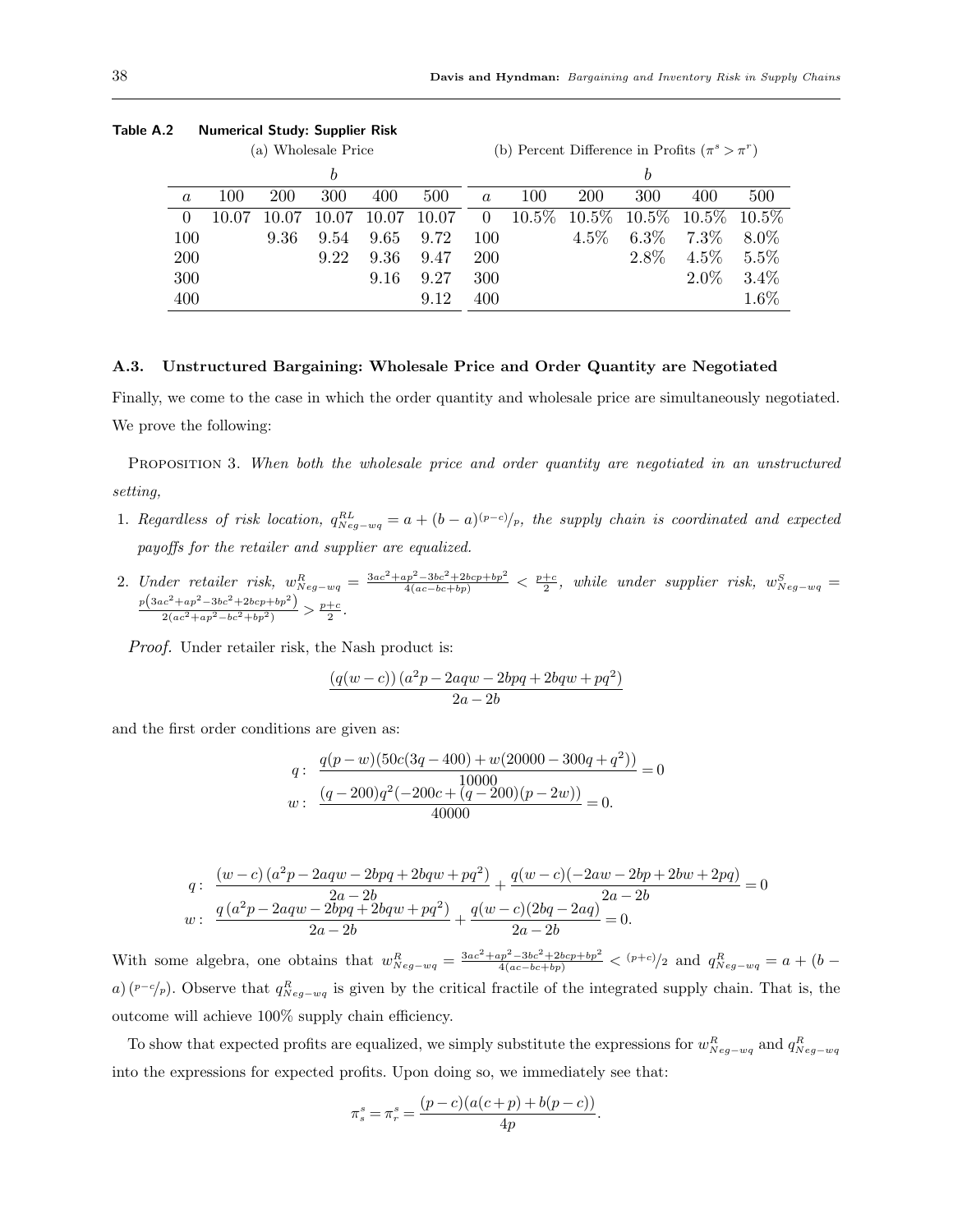Now consider the case of supplier risk. The Nash product is:

$$
\left(\frac{((a^2+q(-2b+q))(p-w))}{(2(a-b))}\right)\left(\frac{(-2acq+a^2w+q(2b(c-w)+qw))}{(2(a-b))}\right)
$$

and the first-order conditions are given by:

$$
\begin{array}{ll} q:& \displaystyle \frac{(p-w)\left(a^2+q(q-2b)\right) (-2ac+2b(c-w)+2qw)}{4(a-b)^2} + \frac{(2q-2b)(p-w)\left(a^2w-2acq+q(2b(c-w)+qw)\right)}{4(a-b)^2} = 0 \\ w:& \displaystyle \frac{(p-w)\left(a^2+q(q-2b)\right)^2}{4(a-b)^2} - \frac{(a^2+q(q-2b))\left(a^2w-2acq+q(2b(c-w)+qw)\right)}{4(a-b)^2} = 0. \end{array}
$$

From this, one obtains that  $w_{Neg-wq}^S = \frac{p(3ac^2 + ap^2 - 3bc^2 + 2bcp + bp^2)}{2(ac^2 + ap^2 - bc^2 + bp^2)}$  $\frac{c^2+ap^2-3oc+2ocp+op}{2(ac^2+ap^2-bc^2+bp^2)}$  and  $q_{w,q}^r = a + (b-a)(p-c/p)$ . Observe that, as in the case of retailer risk,  $q_{Neg-wq}^S$  is given by the critical fractile of the integrated supply chain. That is, the outcome will be fully efficient. Finally, substituting the solution back into the expressions for expected profits yields,

$$
\pi_s^r = \pi_r^r = \frac{(p-c)(a(c+p) + b(p-c))}{4p}.
$$

Q.E.D.

Finally, we can prove, for the case of  $a = 0$  and  $b > 0$ :

COROLLARY 1. If  $a = 0$ , then when only the wholesale price is negotiated, the inventory risk holder earns a higher expected payoff than the party not holding the inventory risk.

*Proof.* Under retailer risk, regardless of whether q is negotiated or not, the wholesale price is  $w^R = \frac{(3c+p)}{4}$ . We know that when  $(w, q)$  is negotiated, the expected payoffs are equalized. Therefore, when only w is negotiated and the retailer can choose the order quantity, it must be that she earns a strictly higher payoff than the supplier.

Under supplier risk, we do not have a workable closed form solution for  $w_{Neg-w}^S$ . However, we can make use of the first-order condition:

$$
w(2cp - 2c2) + 3c2p + w2(p - 2c) - 2w3 = 0.
$$

Evaluating at  $w = p$  and  $w = w_{Neg-wq}^S$  yields negative and positive numbers, respectively. Therefore,  $w_{Neg-w}^S$  $w_{Neg-wq}^S$ . Since expected payoffs are equalized when  $(w, q)$  is negotiated, combined with the fact that the supplier gets to choose the order quantity when only  $w$  is negotiated, implies that the supplier must earn strictly more than the retailer. Q.E.D.

Note that Tables A.1(b) and A.2(b) provide numerical evidence that the result can be expected to hold for  $a > 0$  in both the retailer and supplier risk conditions.

#### A.4. Incorporating Risk Aversion Into Theoretical Analysis

When players are possibly risk averse, a full theoretical analysis becomes analytically challenging. We follow much of the literature and assume that players have constant relative risk aversion of the form,  $u(x)$  $(1/1-\rho)(x+\pi_0)^{1-\rho}$ , where  $\rho$  captures risk preferences and  $\pi_0$  represents initial wealth, which is necessary because it is possible for the inventory risk holder to incur a loss if the realized demand is sufficiently below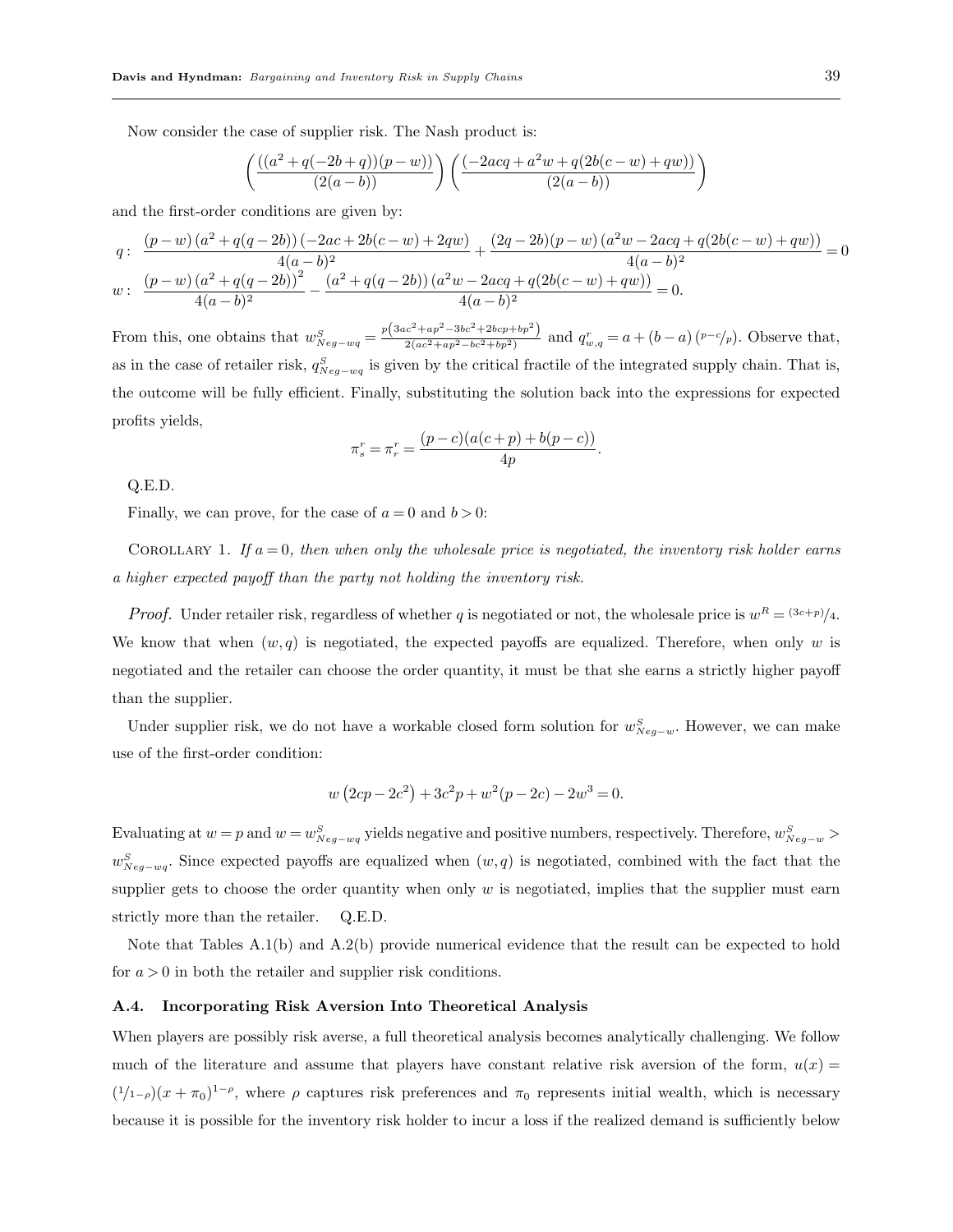the order quantity. The parameter will also play a role in the theoretical analysis because, depending on its size, it may limit the set of feasible agreements. We also specialize to the case of  $a = 0$  and  $b = 100$ , as we implemented in the experiment and focus on the case in which both the order quantity and the wholesale price are negotiated.

Consider the case in which the supplier has the risk (the case of retailer risk is similar and, therefore, omitted). Then the expected utility is:

$$
\mathbb{E}[u_r(w, q, \pi_0)] = \frac{100 - q}{100(1 - \rho_r)} (\pi_0 + (p - w)q)^{1 - \rho_r} + \frac{1}{100(1 - \rho_r)} \int_{0}^{q} (\pi_0 + (p - w)x)^{1 - \rho_r} dx
$$
  

$$
\mathbb{E}[u_s(w, q, \pi_0)] = \frac{100 - q}{100(1 - \rho_s)} (\pi_0 + (w - c)q)^{1 - \rho_s} + \frac{1}{100(1 - \rho_s)} \int_{0}^{q} (\pi_0 + wx - cq)^{1 - \rho_s} dx.
$$

Note that if  $\rho_s \neq 0$ , then for utility to be well-defined, we require  $\pi_0 \geq cq$  so that final wealth is positive even if demand is realized to be 0. Hence, only agreements in which  $q \leq \pi_0/c$  are feasible. Under the case of retailer risk, similar computations show that only agreements with  $q \leq \pi_0/w$  are feasible. Therefore, unless  $\pi_0$  is sufficiently large, the mere presence of risk aversion – regardless of how small – generates a potentially large inefficiency.

In Table A.3 we summarize the contract parameters for various levels of risk aversion of the retailer and supplier for Neg-WQ. The upper-left cell in each panel corresponds to the risk-neutral benchmark. Moving down across rows means the retailer is becoming increasingly risk averse, while moving right across columns means the supplier is becoming increasingly risk averse. In panels (a) and (b), the first number in each cell is the agreed wholesale price and the second number is the agreed order quantity.

We can summarize the results as follows. First, the order quantity is decreasing as the inventory risk holder becomes more risk averse. This is intuitive because risk is increasing in order quantity. Second, the order quantity is decreasing (though much less) as the party not holding the inventory risk becomes more risk averse. Third, under supplier risk, the wholesale price is decreasing in the supplier's risk aversion and increasing in the retailer's risk aversion. This is consistent with the standard results in the bargaining literature that risk aversion is (usually) a disadvantage in bargaining (Roth and Rothblum 1982). Fourth, under retailer risk, we still obtain that the wholesale price is decreasing as the supplier becomes more risk averse (consistent with risk aversion being a proxy for bargaining strength) but there is actually a nonmonotonic relationship between the wholesale price and the retailer's risk aversion. Initially, when the retailer moves from being risk neutral to slightly risk averse, the wholesale price actually decreases, before eventually starting to increase for more extreme levels of risk aversion. Recall that under retailer risk, the order quantity must satisfy  $q \leq \pi_0/w$ <sup>12</sup> Therefore, when  $(w, q)$  are as in the risk neutral case and the retailer becomes slightly risk averse, the retailer's marginal utility is relatively high, which gives her a strong bargaining position and generates the reduction in the wholesale price.

Finally, consider panel (c), which shows which party – if any – prefers to hold the inventory risk. Except when both players are risk neutral (in which case they are indifferent), it is never the case that both players

<sup>&</sup>lt;sup>12</sup> Because of this, somewhat counterintuitively, the lower is  $\pi_0$ , the more likely the constraint is to bind, which strengthens the position of the inventory risk holder and makes him/her more willing to hold the inventory risk.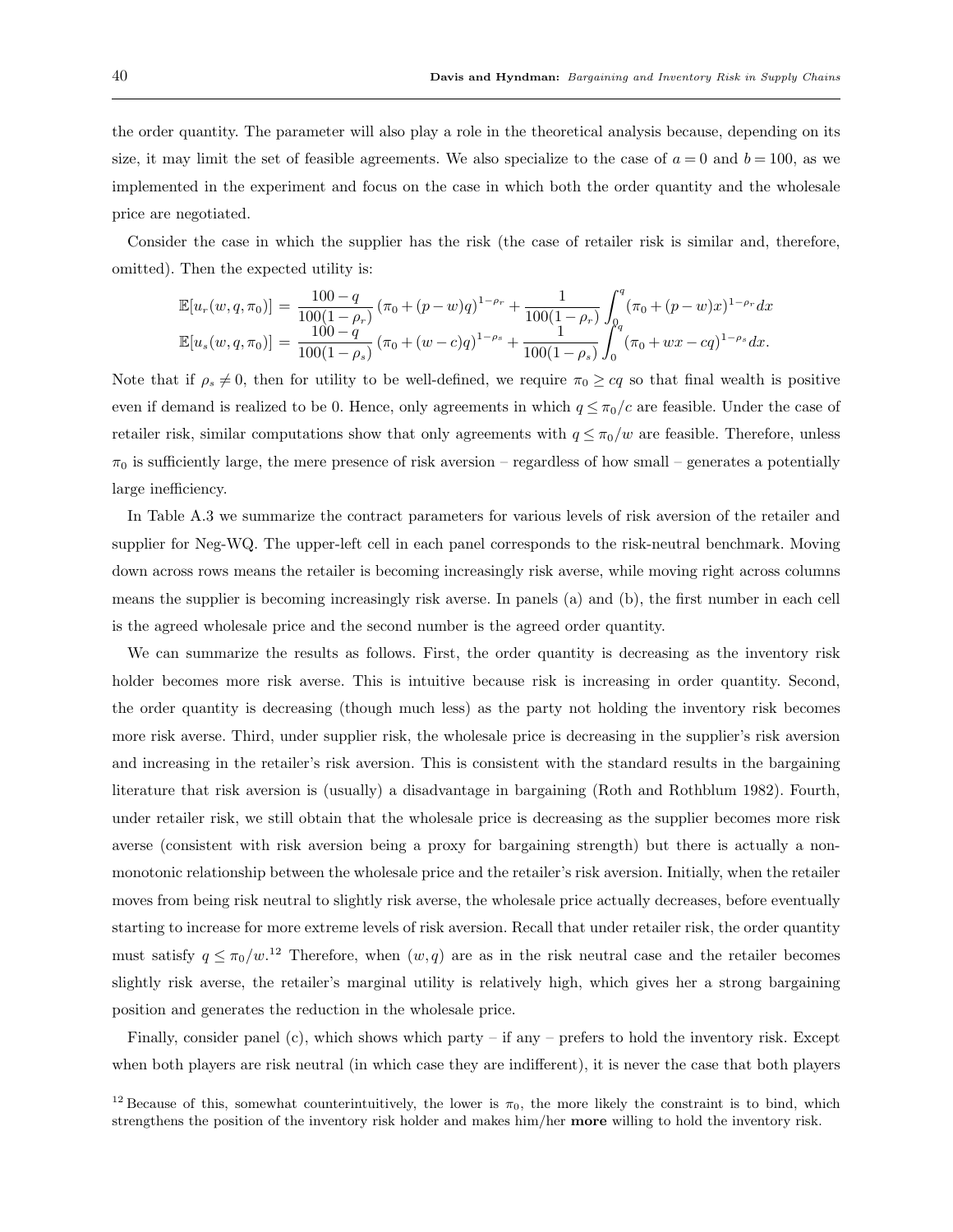|                   |                                            |                      |                               |                |          |                                      |                |                     |                |                 |            |  |                   |                           |                  | 73.7          | 73.6                                                                     | 73.5     | 73.4     | 73.2   |           | 73.1     | 73.0                                                   | 72.9        | 72.8     |                                                                    |                                                                  |                           |                  |              |              |        |         |               |                   |                           |          |                     |               |
|-------------------|--------------------------------------------|----------------------|-------------------------------|----------------|----------|--------------------------------------|----------------|---------------------|----------------|-----------------|------------|--|-------------------|---------------------------|------------------|---------------|--------------------------------------------------------------------------|----------|----------|--------|-----------|----------|--------------------------------------------------------|-------------|----------|--------------------------------------------------------------------|------------------------------------------------------------------|---------------------------|------------------|--------------|--------------|--------|---------|---------------|-------------------|---------------------------|----------|---------------------|---------------|
|                   |                                            |                      |                               |                |          |                                      |                |                     |                |                 |            |  |                   |                           | 0.9              | 9.65          | 0.70                                                                     | 9.74     | 9.78     | 9.82   | 9.87      | 9.91     | 9.95                                                   | 9.99        | 10.03    | Note 1: In panels (a)-(b), the first number is the wholesale price | Note 2: A player with a risk aversion of 0 is actually risk neu- |                           |                  |              |              |        |         |               |                   |                           |          |                     |               |
|                   | 0.9                                        | 80.0                 |                               | $78.8$<br>77.5 | 76.1     | 74.8                                 | 73.3           | 71.8                | 70.3           | 68.8            | 67.3       |  |                   |                           |                  | 74.5          | 74.4                                                                     | 74.3     | 74.2     | 74.1   | 74.0      | 73.9     | 73.8                                                   | 73.7        | 73.6     |                                                                    |                                                                  |                           |                  |              |              |        |         |               |                   |                           |          |                     |               |
|                   |                                            | $\frac{62.6}{2}$     | 5.78                          | 5.77           | 5.77     | 5.76                                 | 5.76           | $\frac{5.76}{5.76}$ |                | 5.76            | 5.77       |  |                   |                           | 0.8              | 9.69          | 9.73                                                                     | 9.78     | 9.82     | 9.86   | 0.90      | 9.94     | 9.99                                                   | 10.03       | 10.07    |                                                                    |                                                                  |                           |                  |              |              |        |         |               |                   |                           |          |                     |               |
|                   | $0.\overline{8}$                           | 80.0                 | 78.8                          | 77.5           | $76.1\,$ | 74.7                                 | 73.3           | 71.8                | 70.3           | 68.8            | 67.3       |  |                   |                           |                  | 75.2          | 75.1                                                                     | 75.0     | 74.9     | 74.8   | 74.7      | $74.7\,$ | $74.6$                                                 | 74.5        | $74.4\,$ | and the second number is the order quantity.                       |                                                                  |                           |                  |              |              |        |         |               |                   |                           |          |                     |               |
|                   |                                            | 5.82                 | $5.80\,$                      | 5.79           | 5.79     | $5.78$                               | 5.78           | 5.77                | 5.78           | 5.78            | 5.78       |  |                   |                           | 0.7              | 0.73          | 9.77                                                                     | 9.81     | 9.86     | 0.90   | 9.94      | 9.98     | 10.02                                                  | 10.07       | 10.11    |                                                                    |                                                                  |                           |                  |              |              |        |         |               |                   |                           |          |                     |               |
|                   |                                            | 80.0                 | 78.8                          | 77.5           | 76.1     | 74.7                                 | 73.3           | 71.8                | 70.3           | 68.8            | 67.2       |  |                   |                           |                  |               |                                                                          |          |          |        |           |          |                                                        |             |          |                                                                    |                                                                  |                           |                  |              |              |        |         |               |                   |                           |          |                     |               |
|                   | 0.7                                        | 5.84                 | 5.83                          | 5.82           | 5.81     | 5.80                                 | 5.80           | 5.79                | 5.79           | 5.80            | 5.80       |  |                   |                           | 0.6              | 75.9          | 75.8                                                                     | $75.7\,$ | $75.7$   | 75.6   | 75.5      | 75.4     | 75.3                                                   | 75.2        | 75.2     |                                                                    |                                                                  |                           |                  |              |              |        |         |               |                   |                           |          |                     |               |
|                   |                                            | 80.0                 | 78.8                          | 77.5           | $76.1\,$ | $74.7$                               | 73.3           | 71.8                | 70.3           | $68.7\,$        | 67.2       |  |                   | Risk Aversion of Supplier |                  | 777           | 9.81                                                                     | 9.85     | 0.90     | 9.94   | 9.98      | 10.02    | $10.06\,$                                              | 10.11       | 10.15    |                                                                    |                                                                  |                           |                  |              |              |        |         |               |                   |                           |          |                     |               |
| (a) Retailer Risk | $\frac{6}{1}$                              | 5.86                 | 5.85                          | 5.84           | 5.83     | 5.82                                 | 5.81           | 5.81                | 5.81           | 5.81            | 5.82       |  |                   |                           |                  | $\frac{5}{0}$ | $\frac{76.6}{ }$                                                         | $76.6\,$ | 76.5     | 76.4   | 76.3      | 76.2     | 76.1                                                   | <b>76.1</b> | 76.0     | 75.9                                                               |                                                                  |                           |                  |              |              |        |         |               |                   |                           |          |                     |               |
|                   |                                            | 80.0                 | 78.8                          | 77.5           | 76.1     | 74.7                                 | 73.2           | 71.8                | 70.2           | 68.7            | 67.2       |  |                   |                           |                  | 0.80          | 9.85                                                                     | 9.89     | 9.93     | 9.98   | 10.02     | 10.06    | 10.10                                                  | 10.15       | 10.19    |                                                                    |                                                                  | $_{\rm tral}$             |                  |              |              |        |         |               |                   |                           |          |                     |               |
|                   | Risk Aversion of Supplier<br>$\frac{5}{0}$ | 5.88                 | 5.87                          | 5.86           | $5.85$   | 5.84                                 | 5.83           | 5.83                | 5.83           | 5.83            | 5.84       |  | (b) Supplier Risk |                           |                  | 77.3          | 77.3                                                                     | 77.2     | 77.1     | 77.0   | 76.9      | 76.9     | 76.8                                                   | 76.7        | 76.7     |                                                                    |                                                                  |                           | $\frac{6}{10}$   | ret          | ret          | ret    | none    | none          | sup               | $\sin p$                  | $\sin$   | $\sup$              | $\frac{1}{2}$ |
|                   |                                            | 80.0                 | 78.8                          | 77.5           | 76.1     | 74.7                                 | 73.2           | 71.7                | 70.2           | 68.7            | 67.2       |  |                   |                           | 0.4              | 9.84          | 9.89                                                                     | 9.93     | $\!9.97$ | 10.02  | 10.06     | 10.10    | 10.14                                                  | 10.19       | 10.23    |                                                                    |                                                                  |                           | 0.8              | ret          | $_{\rm ret}$ | ret    | none    | none          | $\sin$            | $\sin$                    | $\sin$   | $\sin$              | sup           |
|                   | 0.4                                        | $\frac{16.5}{\cdot}$ | 5.89                          | 5.88           | 5.87     | 5.86                                 | 5.85           | 5.85                | 5.85           | 5.85            | 5.85       |  |                   |                           |                  | 78.0          | $78.0$                                                                   | 77.9     | 77.8     | $7.77$ | 7.77      | 77.6     | 77.5                                                   | 77.5        | 77.4     |                                                                    |                                                                  |                           |                  |              |              |        |         |               |                   |                           |          |                     |               |
|                   |                                            | 80.0                 |                               | $78.8$<br>77.5 | 76.1     | 74.7                                 | 73.2           | 71.7                | 70.2           | 68.7            | 67.1       |  |                   |                           | 0.3              | 9.88          | 9.92                                                                     | 9.97     | 10.01    | 10.06  | 10.10     | 10.14    | 10.19                                                  | 10.23       | 10.27    |                                                                    |                                                                  |                           | $\sim 0$         | ret          | ret          | ret    | none    | $\frac{1}{2}$ | sup               | $\sin$                    | $\sin$   | $\sin$              | sup           |
|                   | $0.\overline{3}$                           | 5.93                 | 5.91                          | 6.50           | 5.89     | 5.88                                 | 5.87           | 5.87                | 5.87           | 5.87            | 5.87       |  |                   |                           | 0.2              | 7.87          | 78.6                                                                     | 78.6     | 78.5     | 78.4   | 78.4      | 78.3     | 78.2                                                   | 78.2        | 78.1     |                                                                    |                                                                  |                           | 0.6              | ret          | ret          | none   | none    | sup           | sup               | sup                       | sup      | $\sin$              | qus           |
|                   |                                            | 80.0                 | 78.8                          | 77.4           | 76.1     | 74.7                                 | 73.2           | 71.7                | 70.2           | 68.6            | 67.1       |  |                   |                           |                  |               | 9.92                                                                     | 9.96     | 10.01    | 10.05  | 10.10     | 10.14    | 10.18                                                  | 10.23       | 10.27    |                                                                    |                                                                  |                           |                  | $\ddot{0}$ . | ret          | ret    | none    | sup           | sup               | sup                       | $\sin$   | gus                 | $\sin$        |
|                   | 0.2                                        | $\frac{5.95}{5}$     | 5.94                          | 5.92           | 5.91     | 5.90                                 | 5.89           | 5.89                | 5.89           | 5.89            | 5.89       |  |                   |                           |                  |               |                                                                          |          |          |        |           |          |                                                        |             | 10.31    |                                                                    |                                                                  | Risk Aversion of Supplier | 0.4              | ret          | ret          | none   | qus     | sup           | $\sin p$          | $\sin p$                  | qus      | sup                 | qus           |
|                   |                                            | 80.0                 | $78.8\,$                      | 77.4           | 76.1     | 74.6                                 | 73.2           | 71.7                | 70.2           | 68.6            | 67.1       |  |                   |                           | $\overline{0.1}$ | 79.4          | 79.3                                                                     | 79.2     | 79.2     | 79.1   | 79.0      | 79.0     | 78.9                                                   | $78.8$      | 78.8     | (c) Who Wants Risk                                                 |                                                                  |                           | $0.\overline{3}$ | ret          | none         | sup    | $\sin$  | $\sin$        | $\sin p$          | $\sin$                    | $\sin p$ | $\sin$              | $\sin$        |
|                   | $\overline{0}$                             | န္တြ                 | 96<br>ro ro ro ro ro ro ro ro | 94             | 93       | 92                                   | $\overline{.}$ | $\ddot{9}$          | $\overline{5}$ | $\overline{.}6$ | $\ddot{9}$ |  |                   |                           |                  |               | 9.96                                                                     | 10.01    | 10.05    | 10.09  | $10.14\,$ | 10.18    | 10.23                                                  | 10.27       | 10.31    | 10.35                                                              |                                                                  |                           |                  | Ċ,           | ret          | none   | £<br>Ω, | Ĥ<br>w        | $\mathbf{H}$<br>w | $\mathbf{p}$<br>w         | ę<br>w   | $\overline{p}$<br>S | Ą<br>ທ ທ      |
|                   |                                            | 80.                  | ρŚ.                           |                |          | $77.1$<br>$74.3$<br>$74.7$<br>$74.2$ |                | 7.17                | 70.1           | 68.6            |            |  |                   |                           | $\circ$          |               |                                                                          |          |          |        |           |          |                                                        |             |          |                                                                    |                                                                  |                           | $\overline{C}$   | ret          | qus          | qus    | $\sin$  | sup           | sup               | $\sin$                    | gus      | dns<br>dns          |               |
|                   | $\circ$                                    | 6.00                 |                               |                |          |                                      |                |                     |                |                 |            |  |                   |                           |                  | 10.00         | $\begin{array}{c} 10.05 \\ 10.09 \\ 10.14 \\ 10.32 \\ 10.22 \end{array}$ |          |          |        |           |          | $\begin{array}{c} 10.27 \\ 10.31 \\ 10.35 \end{array}$ |             | 10.40    |                                                                    |                                                                  |                           | $\circ$          | botl         | $\sin p$     | $\sup$ | $\sup$  | $\sup$        | $\sin p$          | $\sin$                    | $\sin p$ | $\sin$              | sup           |
|                   |                                            | $\circ$              |                               |                |          |                                      |                |                     |                |                 |            |  |                   |                           |                  |               |                                                                          |          |          |        |           |          |                                                        |             |          |                                                                    |                                                                  |                           |                  | $\circ$      |              |        |         |               |                   |                           |          |                     |               |
|                   |                                            |                      | Risk Aversion of Retailer     |                |          |                                      |                |                     |                |                 |            |  |                   |                           |                  |               | Risk Aversion of Retailer                                                |          |          |        |           |          |                                                        |             |          |                                                                    |                                                                  |                           |                  |              |              |        |         |               |                   | Risk Aversion of Retailer |          |                     |               |

prefer to hold the inventory risk. As can be seen, there is a relatively small region – when the supplier is more significantly more risk averse than the retailer where the retailer wants to hold the inventory risk and the supplier wants to avoid it. As the risk aversion of the retailer increases, we shift to another small region in which both parties actually prefer to avoid the inventory risk. Interestingly, in this area, the retailer is

Table A.3 Contract Parameters Given Risk Aversion for Neg-WQ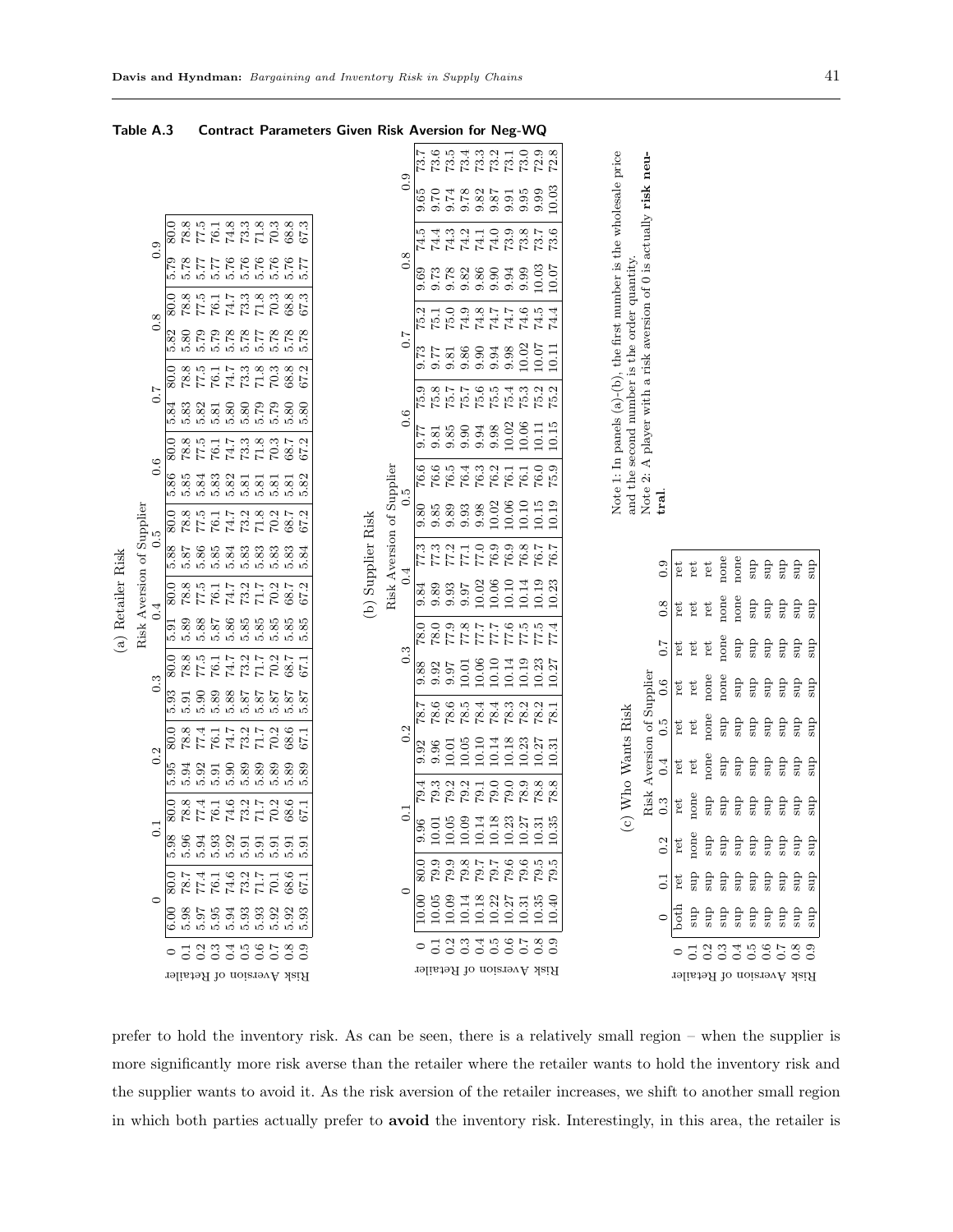moderately less risk averse than the supplier but yet still prefers to avoid being exposed to inventory risk. Finally, the lower region, which comprises the majority of the parameter space gives the area where the supplier prefers to hold the inventory risk and the retailer wants to avoid it. The reason for this is that there are two sources of risk – inventory risk and demand risk. Regardless of who holds inventory risk, the retailer always faces demand risk. Therefore, by having the supplier be exposed to inventory risk, the overall risk is shared in the supply chain. From the retailer's perspective, unless she is substantially less risk averse than the supplier, the efficiency gain from the two parties sharing these risks outweighs the additional compensation that the supplier receives for accepting the inventory risk.

# B. Supplemental Bargaining Analysis: Response to Feedback and Duration

The richness of our data give rise to several other interesting results that we cannot discuss in detail. Here we briefly present two: offer feedback – subjects could "reject" proposed contract terms – and bargaining duration. We summarize these in the following results, which are supported in Tables B.1, B.2, and B.3.

Result (Feedback) (a) Feedback about contract terms was common overall but concerned mostly with wholesale prices. (b) When proposed contract terms were "rejected" players respond by adjusting their next proposal in a concessionary manner and adjust more than when contract terms were not "rejected".

For bargaining duration, we remind the reader that in all of the unstructured bargaining treatments subjects had the same, fixed amount of time to reach an agreement (five minutes). While the maximum time to negotiate an agreement could affect outcomes, we did not manipulate this. Instead, we look at factors which affect when, within the overall time constraint, subjects reached an agreement.

Result (Bargaining Duration) Key factors in determining bargaining duration are: (a) In all treatments, the difference between proposed wholesale prices, and (b) In Neg-WQ, the difference in proposed stocking quantities. In addition, neither risk aversion nor allowing inventory risk location to be negotiated significantly impact bargaining duration.